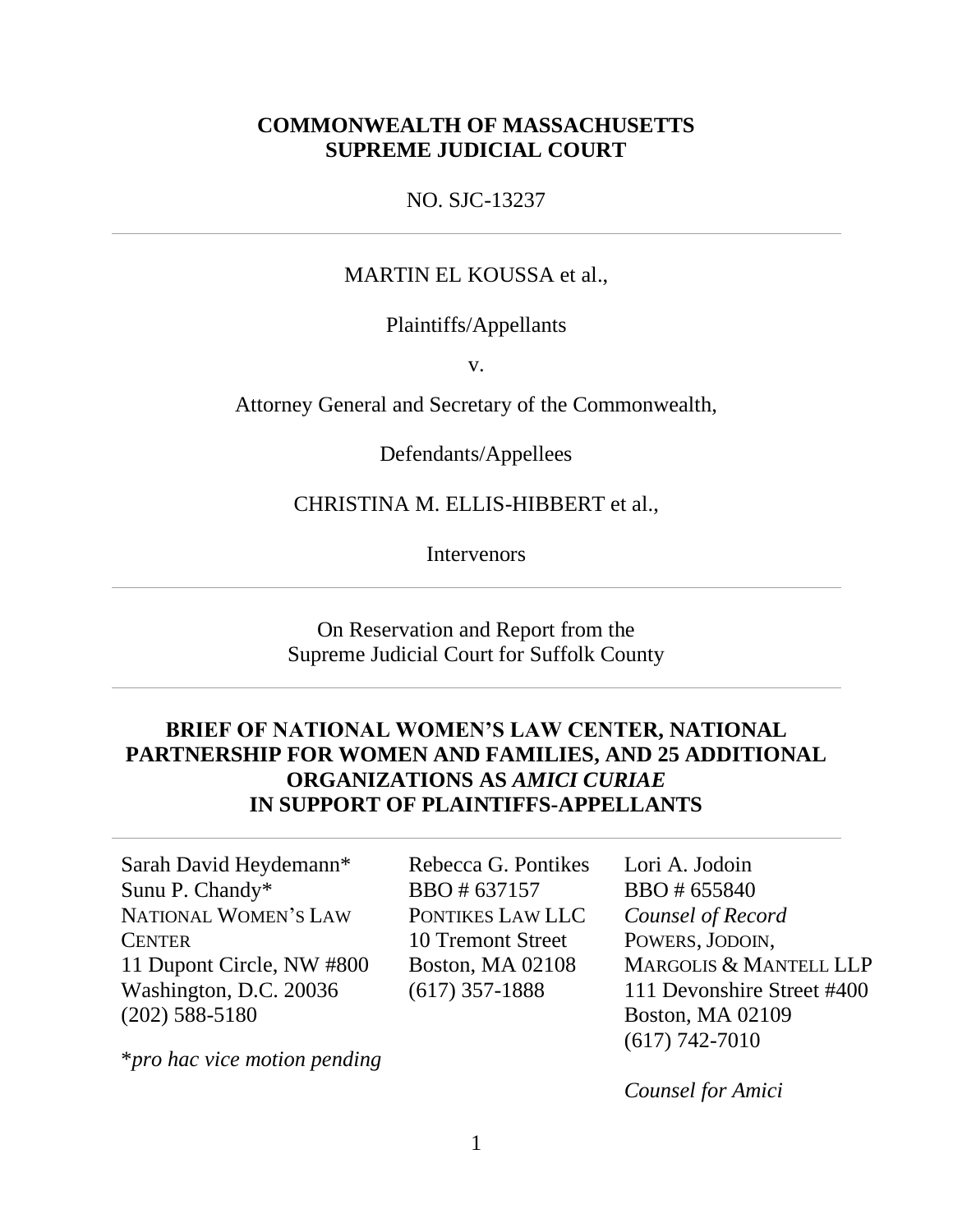### **[ADDITIONAL** *AMICI CURIAE***]**

- 1. Action Center on Race & the Economy (ACRE)
- 2. Center for Women's Health & Human Rights, Suffolk University
- 3. Clearinghouse on Women's Issues
- 4. Coalition of Labor Union Women, AFL-CIO
- 5. Feminist Majority Foundation
- 6. In The Public Interest
- 7. Jane Doe Inc. (MA Coalition Against Sexual and Domestic Violence)
- 8. Lawyers' Committee for Civil Rights Under Law
- 9. Legal Aid at Work
- 10. Legal Momentum, The Women's Legal Defense and Education Fund
- 11. Muslims for Progressive Values
- 12. National Association of Commissions for Women
- 13. National Association of Social Workers (NASW)
- 14. National Center for Transgender Equality
- 15. National Legal Advocacy Network
- 16. National Organization for Women Foundation
- 17. Religious Coalition for Reproductive Choice
- 18. Reproaction
- 19. Shriver Center on Poverty Law
- 20. The Women's Law Center of Maryland
- 21. Women Employed
- 22. Women's Bar Association of the District of Columbia
- 23. Women's Bar Association of the State of New York
- 24. Women's Institute for Freedom of the Press
- 25. Women's Law Project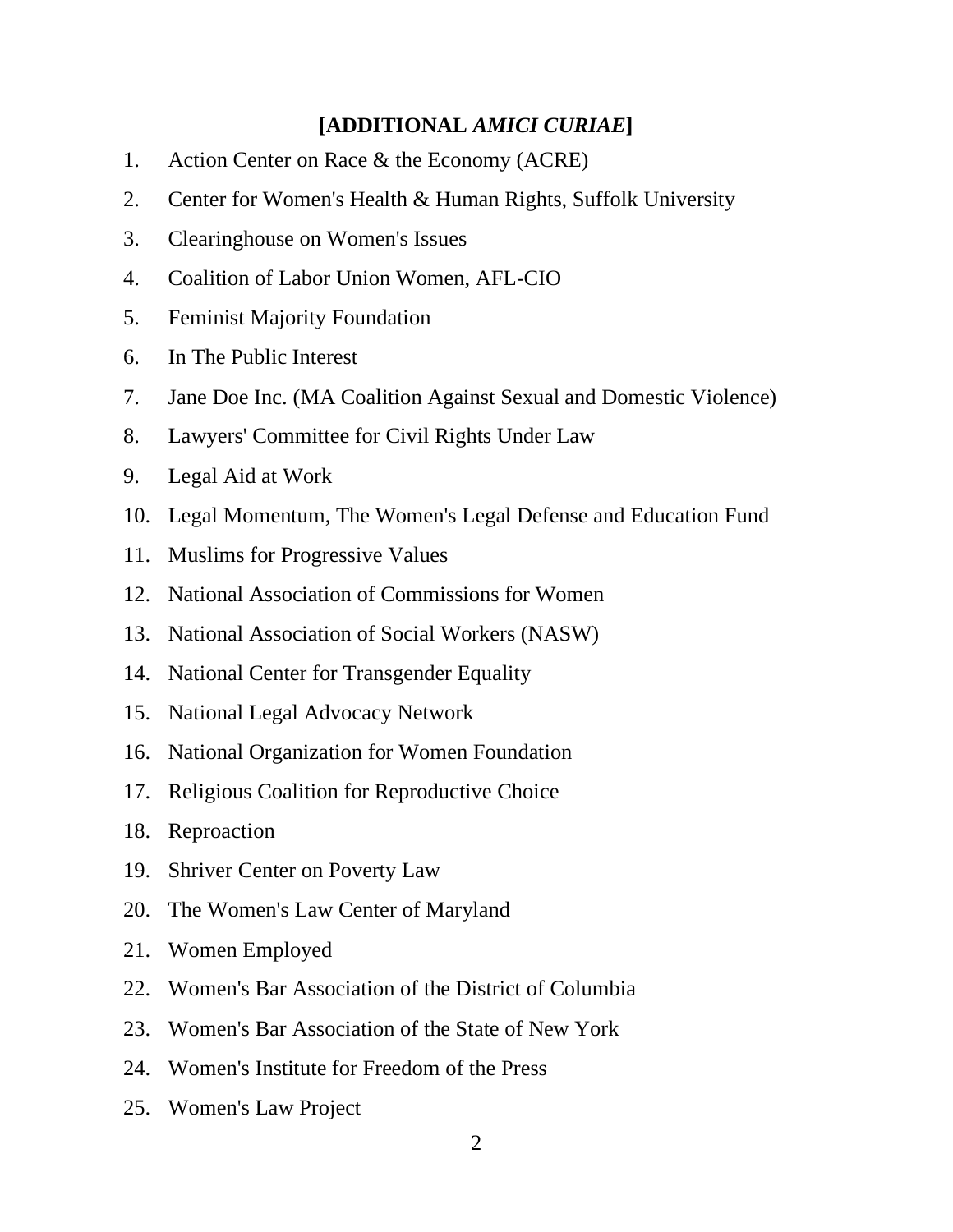# **TABLE OF CONTENTS**

<span id="page-2-0"></span>

| WOMEN, INCLUDING WOMEN OF COLOR, MAKE UP A<br>$\mathbf{I}$ .<br>SIGNIFICANT SHARE OF DRIVERS WHO WOULD BE HURT BY THE                                |
|------------------------------------------------------------------------------------------------------------------------------------------------------|
| THE PETITIONS UNDERMINE MASSACHUSETTS LAWS ENACTED<br>II.<br>TO BENEFIT WOMEN WORKERS, INCLUDING WOMEN OF COLOR                                      |
| A. The Petitions Would Greatly Undermine the Ability of Drivers to Access<br>the Protections of the Massachusetts Paid Family and Medical Leave Law. |
| B. The Petitions Would Reduce the Value of Earned Sick Time for Drivers.                                                                             |
| C. The Petitions Would Cut Off Drivers from Leave Protections for Victims                                                                            |
| D. The Petitions Would Cut Off Drivers from Unemployment Insurance34                                                                                 |
| E. The Petitions Would Cut Off Drivers from the Protections of the                                                                                   |
| F. The Petitions Would Cut Off Drivers from the Ability to Access Pregnancy                                                                          |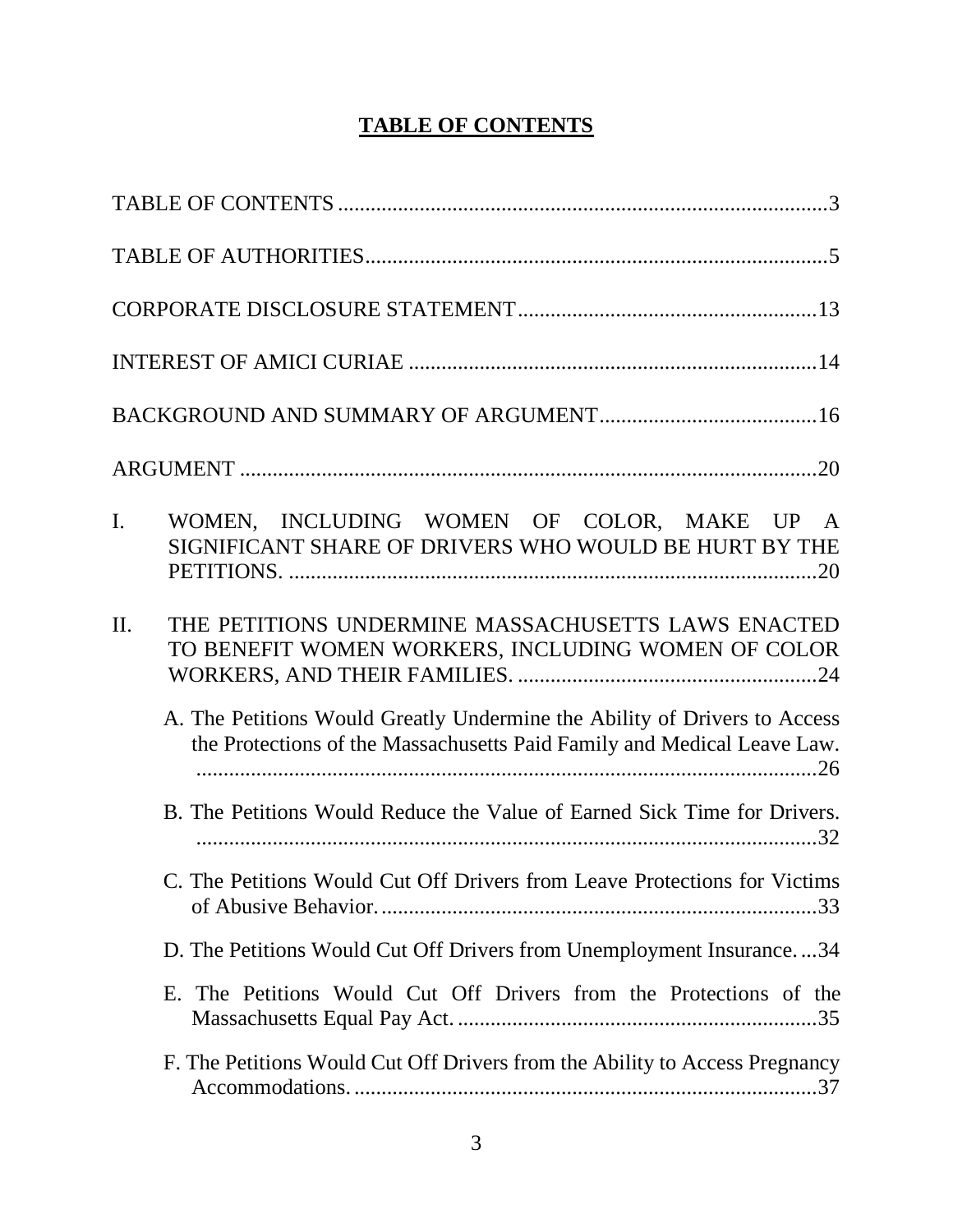[G. The Petitions Would Substantially Cut Off Drivers from the Robust](#page-38-0)  [Protections of the Commonwealth's Laws Prohibiting Workplace](#page-38-0)  [Harassment, Including, Sexual and Racial Harassment and Assault........39](#page-38-0)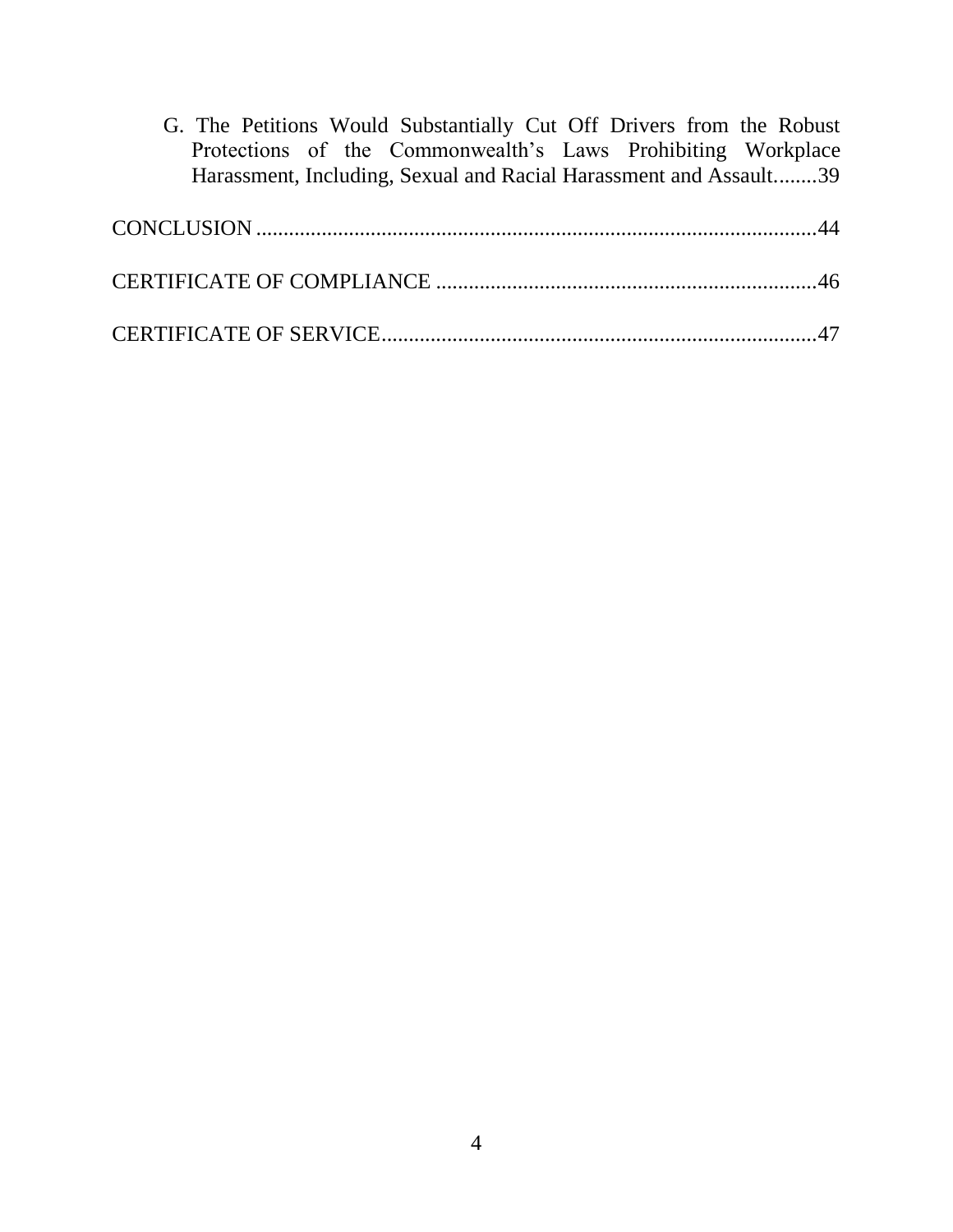# **TABLE OF AUTHORITIES**

# <span id="page-4-0"></span>**Cases**

| Freehart v. Charlton Welding and Repair, Inc., No. WOCCV201300633, 2016 WL  |
|-----------------------------------------------------------------------------|
| Healey v. Uber Techs., Inc., No. 2084-CV-1519-BLS1, 2021 WL 1222199 (Mass.  |
|                                                                             |
| Op. of the Justices to the House of Representatives, 357 Mass. 787 (1970)17 |
|                                                                             |
| <b>Statutes</b>                                                             |
|                                                                             |
|                                                                             |
|                                                                             |
|                                                                             |
|                                                                             |
|                                                                             |
|                                                                             |
|                                                                             |
|                                                                             |
|                                                                             |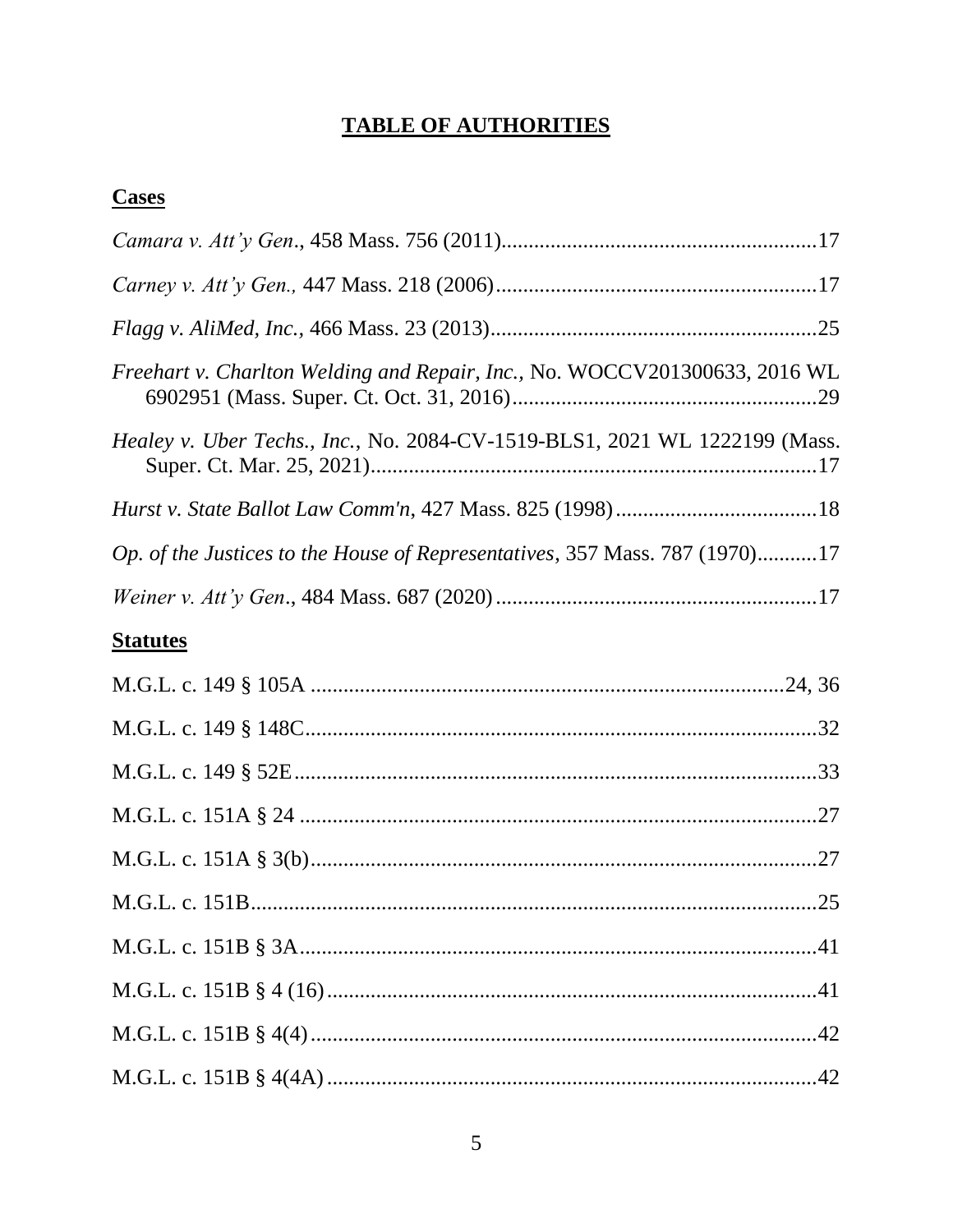| <b>Regulations</b>                                                                                                                               |  |
|--------------------------------------------------------------------------------------------------------------------------------------------------|--|
|                                                                                                                                                  |  |
|                                                                                                                                                  |  |
| <b>Other Authorities</b>                                                                                                                         |  |
| Adeel Hassan, Recent Studies Underscore the Dangers of Pregnancy Complications<br>for Unvaccinated Women with Covid, N.Y. Times (Feb. 11, 2022), |  |

|  | dangers-of-pregnancy-complications-for-unvaccinated-women-with-covid.html |
|--|---------------------------------------------------------------------------|
|  |                                                                           |

[https://www.nytimes.com/2022/02/12/health/new-studies-underscore-the-](https://www.nytimes.com/2022/02/12/health/new-studies-underscore-the-dangers-of-pregnancy-complications-for-unvaccinated-women-with-covid.html)

- Alisha Haridasani Gupta, *Why Some Women Call This Recession a 'Shecession,'*  N.Y. Times (June 18, 2021), [https://www.nytimes.com/2020/05/09/us/unemployment-coronavirus](https://www.nytimes.com/2020/05/09/us/unemployment-coronavirus-women.html)[women.html.](https://www.nytimes.com/2020/05/09/us/unemployment-coronavirus-women.html)......................................................................................................23
- Amanda Rossie et al., *Out of the Shadows: An Analysis of Sexual Harassment Charges Filed by Working Women*, Nat'l Women's Law Ctr. (2018), [https://nwlc.org/wp-content/uploads/2018/08/SexualHarassmentReport.pdf.](https://nwlc.org/wp-content/uploads/2018/08/SexualHarassmentReport.pdf)..43
- Ariane Hegewisch, *Women's Share of Unemployment Insurance Claimants Varies Strongly Across States*, Inst. for Women's Policy Research (Dec. 2020), [https://iwpr.org/wp-content/uploads/2020/12/UI-QF-2020-12-2.pdf.](https://iwpr.org/wp-content/uploads/2020/12/UI-QF-2020-12-2.pdf)..............35
- Asha DuMonthier et al., *The Status of Black Women in the United States*, Inst. for Women's Policy Research (June. 2017), https://iwpr.org/wp[content/uploads/2020/08/The-Status-of-Black-Women-6.26.17.pdf.](https://nwlc365-my.sharepoint.com/personal/pwolfe_nwlc_org/Documents/content/uploads/2020/08/The-Status-of-Black-Women-6.26.17.pdf)...............34
- Becca Andrews, *Massachusetts Just Took a Big Step Toward Closing the Wage Gap*, Mother Jones (Aug. 1, 2016), [https://www.motherjones.com/politics/2016/08/massachussetts-passed](https://www.motherjones.com/politics/2016/08/massachussetts-passed-strongest-equal-pay-law)[strongest-equal-pay-law/](https://www.motherjones.com/politics/2016/08/massachussetts-passed-strongest-equal-pay-law)...................................................................................26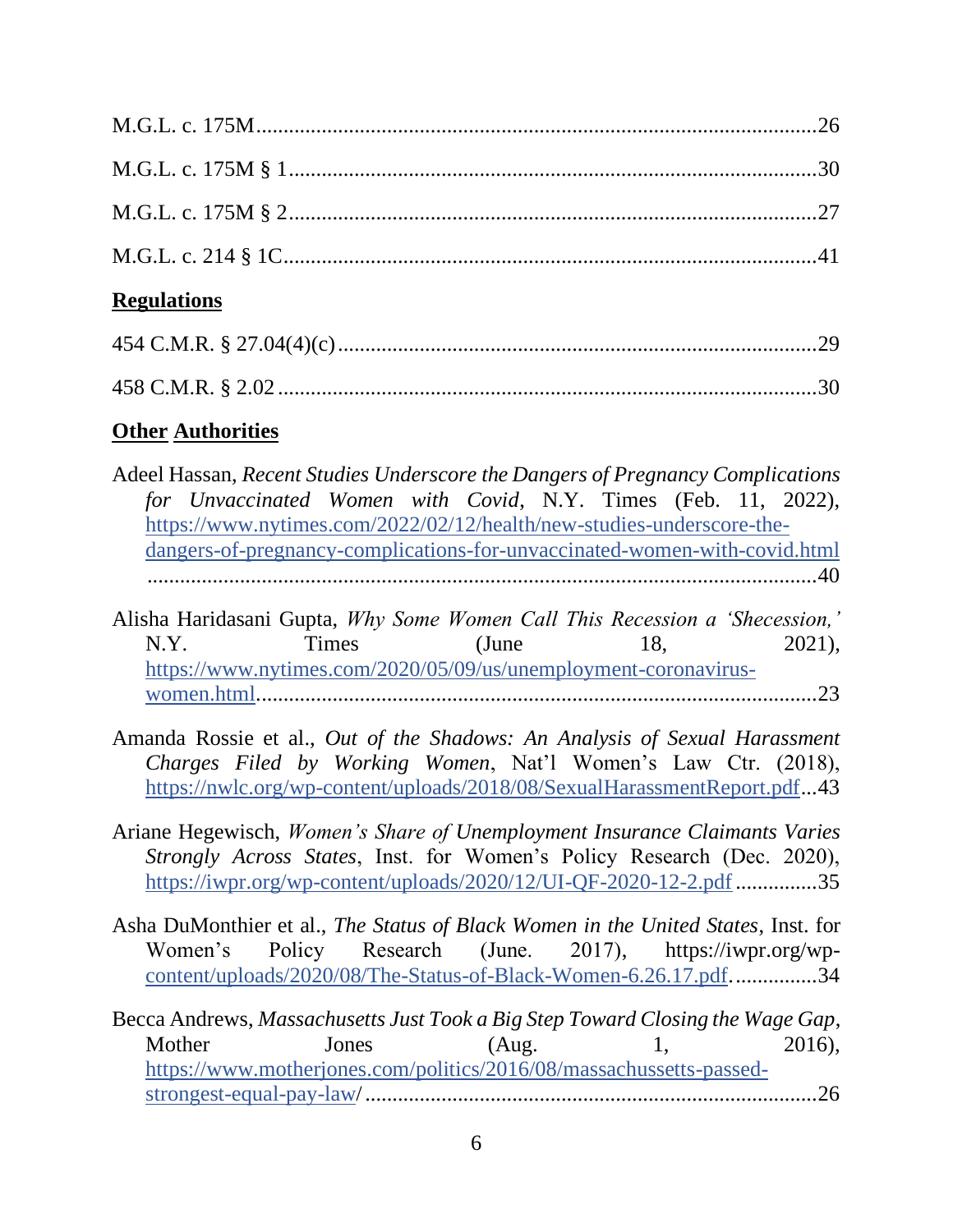- Br. of Civil Rights Organizations as *Amicus Curiae* in Support of Pls.-Appellants .........................................................................................................22, 26, 30, 41
- Cody Cook et al., *Gender Earnings Gap in the Gig Economy: Evidence from over a Million Rideshare Drivers* (May 2020), <https://web.stanford.edu/~diamondr/UberPayGap.pdf> ...............................21, 38
- Ctrs. for Disease Control & Prevention, *Working Together to Reduce Black Maternal Mortality* (Apr. 6, 2022), <https://www.cdc.gov/healthequity/features/maternal-mortality/index.html> .....39
- Dave Lee, *'Thrown to the Wolves' – the Women Who Drive for Uber and Lyft*, BBC News (Jan. 29, 2019), [https://www.bbc.com/news/technology-46990533.](https://www.bbc.com/news/technology-46990533)......21
- Dep't of Family & Med. Leave, *How PFML Weekly Benefit Amounts Are*  Calculated, Mass.gov (Jan. 13, 2022), [https://www.mass.gov/info-details/how](https://www.mass.gov/info-details/how-pfml-weekly-benefit-amounts-are-calculated.)[pfml-weekly-benefit-amounts-are-calculated.](https://www.mass.gov/info-details/how-pfml-weekly-benefit-amounts-are-calculated.) ..................................................32
- Dep't of Unemployment Assistance, *How Your Unemployment Benefits Are Calculated*, Mass.gov, [https://www.mass.gov/info-details/how-your](https://www.mass.gov/info-details/how-your-unemployment-benefits-are-determined)[unemployment-benefits-are-determined](https://www.mass.gov/info-details/how-your-unemployment-benefits-are-determined) (last visited Apr. 12, 2022)...............28
- Dep't of Unemployment Ins., *CARES Act and American Rescue Plan Act*, Mass.gov, <https://www.mass.gov/info-details/cares-act-and-american-rescue-plan-act> (last visited Mar. 28, 2022).......................................................................................35
- DoorDash, *A Majority of Dashers Are Women. Here's Why They Choose DoorDash*, (Aug. 25, 2021), [https://doordash.news/dasher/a-majority-of-dashers-are](https://doordash.news/dasher/a-majority-of-dashers-are-women-heres-why-they-choose-doordash/)[women-heres-why-they-choose-doordash/](https://doordash.news/dasher/a-majority-of-dashers-are-women-heres-why-they-choose-doordash/) .......................................................21
- Elise Gould & Valerie Wilson, *Black Workers Face Two of the Most Lethal Preexisting Conditions for Coronavirus—Racism and Economic Inequality*, Econ. Policy Inst. (June 1, 2020). [https://www.epi.org/publication/black](https://www.epi.org/publication/black-workers-covid/#:~:text=The%20pandemic%20and%20related%20job,rates%20than%20their%20white%20counterparts)[workers](https://www.epi.org/publication/black-workers-covid/#:~:text=The%20pandemic%20and%20related%20job,rates%20than%20their%20white%20counterparts)[covid/#:~:text=The%20pandemic%20and%20related%20job,rates%20than%2](https://www.epi.org/publication/black-workers-covid/#:~:text=The%20pandemic%20and%20related%20job,rates%20than%20their%20white%20counterparts) [0their%20white%20counterparts](https://www.epi.org/publication/black-workers-covid/#:~:text=The%20pandemic%20and%20related%20job,rates%20than%20their%20white%20counterparts)......................................................................29
- Emily E. Petersen et al., *Racial/Ethnic Disparities in Pregnancy-Related Deaths — United States, 2007–2016*, 68 Morbidity & Mortality Wkly. Rep. 762 (2019), <https://www.cdc.gov/mmwr/volumes/68/wr/pdfs/mm6835a3-H.pdf> ...............39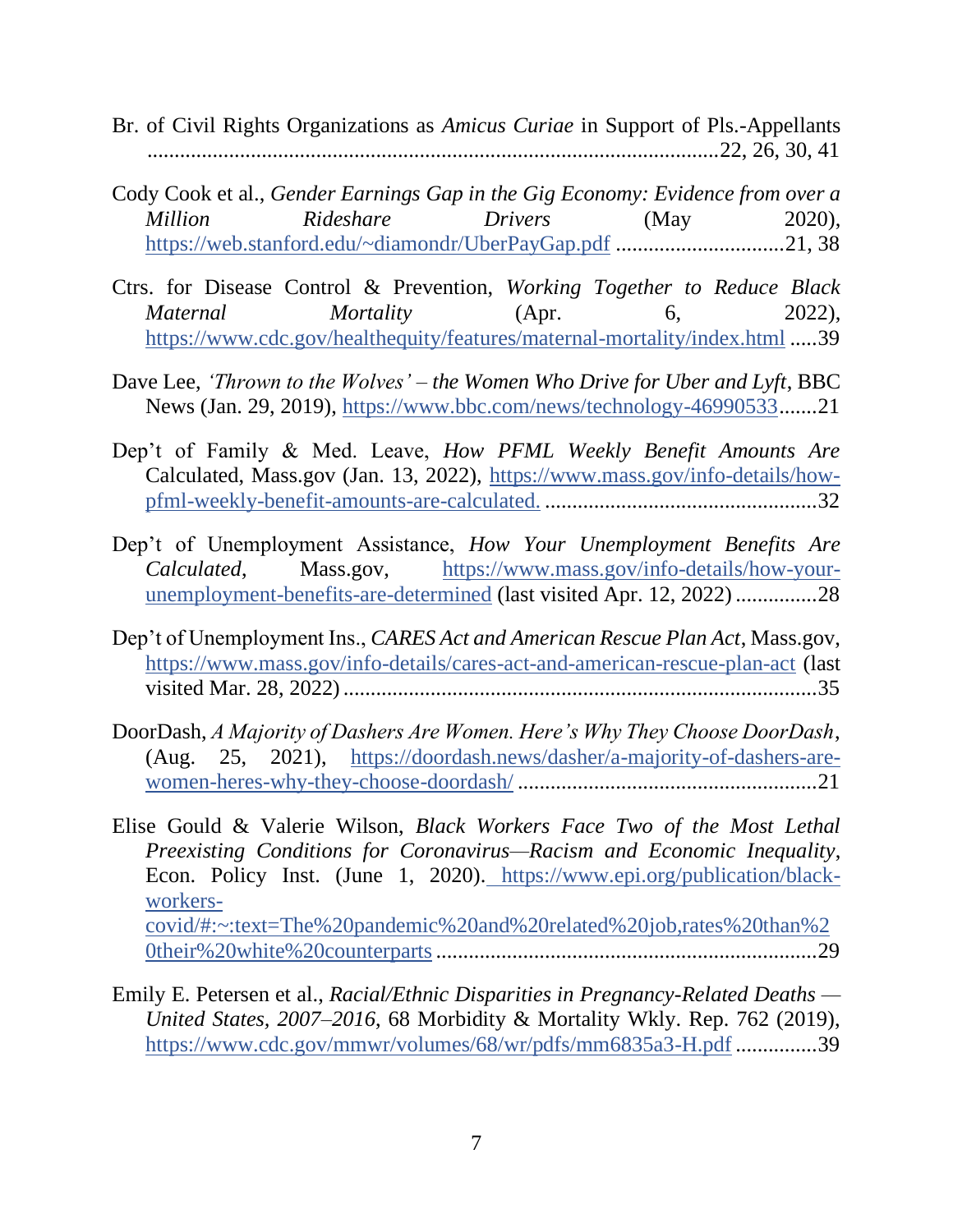- Faiz Siddiqui, *Lyft Says It Recorded More Than 4,000 Cases of Sexual Assault Over 3 Years*, Wash. Post (Oct. 22, 2021), <https://www.washingtonpost.com/technology/2021/10/22/lyft-safety-report/> .41
- Gov't Accountability Office, *Health Care Capsule: Racial and Ethnic Health Disparities* (Sept. 2021),<https://www.gao.gov/assets/gao-21-105354.pdf> ......29
- Impact Metrowest, *Economy and Workforce: Unemployment Rate by Race/Ethnicity 2015-2019*, [https://www.impactmw.org/economy-and](https://www.impactmw.org/economy-and-workforce/unemployment-rate-by-race-ethnicity)[workforce/unemployment-rate-by-race-ethnicity.](https://www.impactmw.org/economy-and-workforce/unemployment-rate-by-race-ethnicity).......................................34, 35
- Initiative Petition No. 21-11, *available at* [https://www.mass.gov/doc/21-11-a-law](https://www.mass.gov/doc/21-11-a-law-defining-and-regulating-the-contract-based-relationship-between-network-companies-and-app-based-drivers-version-a/download)[defining-and-regulating-the-contract-based-relationship-between-network](https://www.mass.gov/doc/21-11-a-law-defining-and-regulating-the-contract-based-relationship-between-network-companies-and-app-based-drivers-version-a/download)[companies-and-app-based-drivers-version-a/download.](https://www.mass.gov/doc/21-11-a-law-defining-and-regulating-the-contract-based-relationship-between-network-companies-and-app-based-drivers-version-a/download)............................passim
- Initiative Petition No. 21-12, *available at* https://www.mass.gov/doc/21-12-a-lawdefining-and-regulating-the-contract-based-relationship-between-networkcompanies-and-app-based-drivers-version-b/download ............................passim
- Instacart, *Introducing New Shopper Perks for a More Holistic Shopper Experience*, Medium (Aug. 21, 2019), [https://medium.com/shopper-news/shopper-perks-](https://medium.com/shopper-news/shopper-perks-52e480f2788a)[52e480f2788a.](https://medium.com/shopper-news/shopper-perks-52e480f2788a)...................................................................................................21
- Jasmine Tucker & Brooke LePage, *The Jobs Report Shows a Strong Month, but Black Women's Labor Force Participation Drops and Unemployment Rate Rises*, Nat'l Women's Law Ctr. (Mar. 2022), [https://nwlc.org/wp](https://nwlc.org/wp-content/uploads/2022/03/February-Jobs-Day.pdf)[content/uploads/2022/03/February-Jobs-Day.pdf.](https://nwlc.org/wp-content/uploads/2022/03/February-Jobs-Day.pdf)............................................23
- Jasmine Tucker & Julie Vogtman, *Resilient But Not Recovered*, Nat'l Women's Law Ctr. (Mar. 2022), [https://nwlc.org/wp-content/uploads/2022/03/FINAL-NWLC-](https://nwlc.org/wp-content/uploads/2022/03/FINAL-NWLC-Resilient-But-Not-Recovered-3.29.22.pdf)[Resilient-But-Not-Recovered-3.29.22.pdf.](https://nwlc.org/wp-content/uploads/2022/03/FINAL-NWLC-Resilient-But-Not-Recovered-3.29.22.pdf) .......................................................36
- Jasmine Tucker & Julie Vogtman, *When Hard Work Is Not Enough: Women in Low-Paid Jobs*, Nat'l Women's Law Ctr. (2020), [https://nwlc.org/wp](https://nwlc.org/wp-content/uploads/2020/04/Women-in-Low-Paid-Jobs-report_pp04-FINAL-4.2.pdf)[content/uploads/2020/04/Women-in-Low-Paid-Jobs-report\\_pp04-FINAL-](https://nwlc.org/wp-content/uploads/2020/04/Women-in-Low-Paid-Jobs-report_pp04-FINAL-4.2.pdf)[4.2.pdf](https://nwlc.org/wp-content/uploads/2020/04/Women-in-Low-Paid-Jobs-report_pp04-FINAL-4.2.pdf) ...............................................................................................................30
- Jasmine Tucker et al., *By the Numbers: Data on Key Programs for the Well-Being of Women & Their Families*, Nat'l Women's Law Ctr. (June 2021), [https://nwlc.org/wp-content/uploads/2019/12/Bythenumbers2021-1.pdf.](https://nwlc.org/wp-content/uploads/2019/12/Bythenumbers2021-1.pdf)........28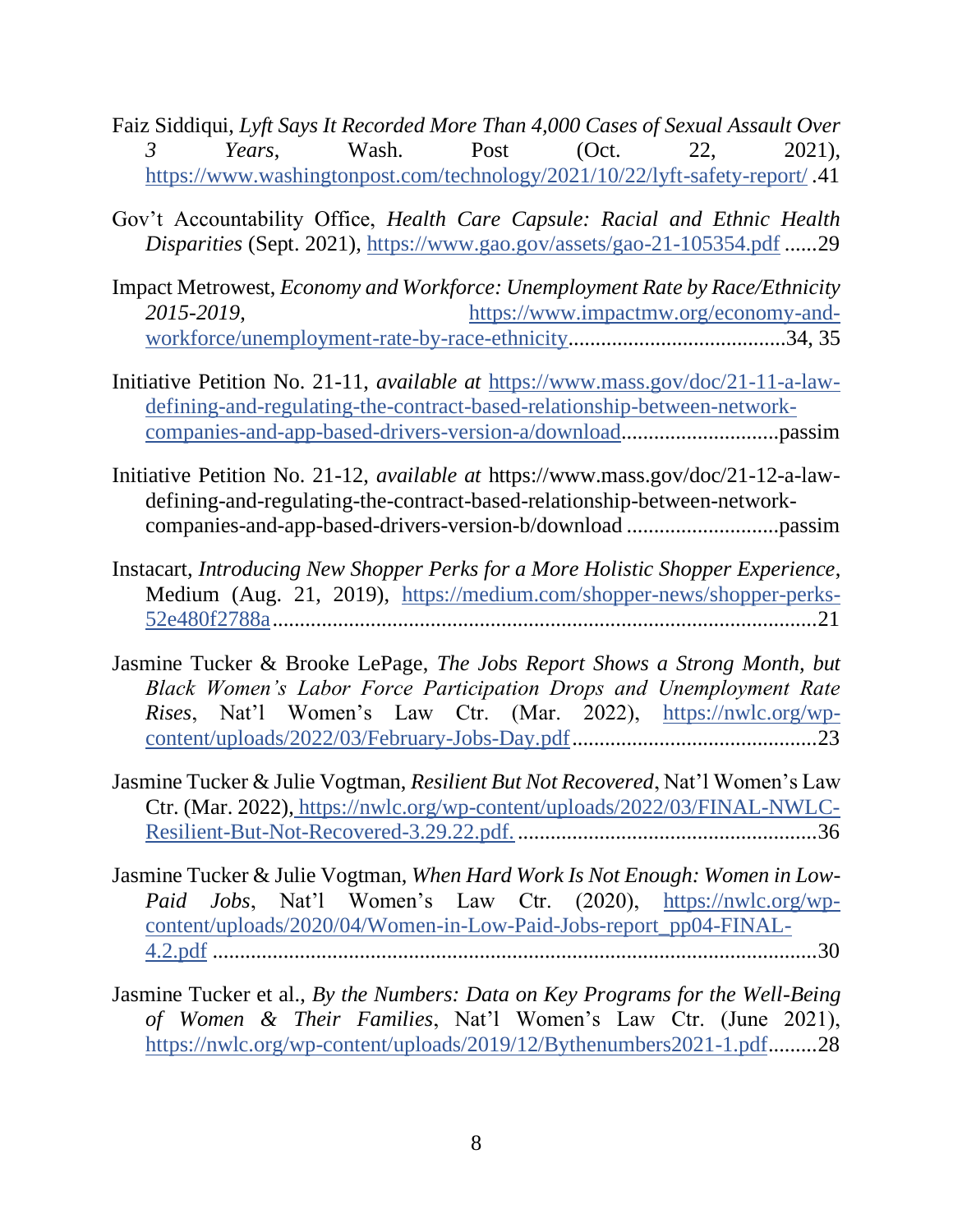- Jasmine Tucker et al., *Pregnant Workers Need Accommodations for Safe and Healthy Workplaces*, Nat'l Women's Law Ctr. (Oct. 2021), [https://nwlc.org/wp](https://nwlc.org/wp-content/uploads/2021/11/Pregnant-Workers-by-the-Numbers-2021-v4.pdf)[content/uploads/2021/11/Pregnant-Workers-by-the-Numbers-2021-v4.pdf.](https://nwlc.org/wp-content/uploads/2021/11/Pregnant-Workers-by-the-Numbers-2021-v4.pdf) ..38, 39
- Jessica Mason, *Called to Care: A Racially Just Recovery Demands Paid Family and Medical Leave*, Nat'l P'ship for Women & Families (Mar. 2021), [https://www.nationalpartnership.org/our-work/resources/economic](https://www.nationalpartnership.org/our-work/resources/economic-justice/paid-leave/called-to-care-a-racially-just-recovery-demands-paid-family-and-medical-leave.pdf)[justice/paid-leave/called-to-care-a-racially-just-recovery-demands-paid-family](https://www.nationalpartnership.org/our-work/resources/economic-justice/paid-leave/called-to-care-a-racially-just-recovery-demands-paid-family-and-medical-leave.pdf)[and-medical-leave.pdf;.](https://www.nationalpartnership.org/our-work/resources/economic-justice/paid-leave/called-to-care-a-racially-just-recovery-demands-paid-family-and-medical-leave.pdf).....................................................................................29
- Jocelyn Frye, *On the Frontlines at Work and at Home: The Disproportionate Economic Effects of the Coronavirus Pandemic on Women of Color,* Ctr. for Am. Progress (Apr. 23, 2020), [https://www.americanprogress.org/article/frontlines](https://www.americanprogress.org/article/frontlines-work-home/)[work-home/](https://www.americanprogress.org/article/frontlines-work-home/) .......................................................................................................29
- Jonathan V. Hall & Alan B. Krueger, *An Analysis of the Labor Market for Uber's Driver-Partners in the United States* (Nat'l Bureau of Econ. Research., Working Paper No. 22843, 2016), *available at* [https://www.nber.org/papers/w22843.](https://www.nber.org/papers/w22843)..22
- Julie Vogtman, *Undervalued: A Brief History of Women's Care Work and Child Care Policy in the United States*, Nat'l Women's Law Ctr. (2017), [https://nwlc.org/wp-content/uploads/2017/12/final\\_nwlc\\_Undervalued2017.pdf](https://nwlc.org/wp-content/uploads/2017/12/final_nwlc_Undervalued2017.pdf) ...........................................................................................................................28
- Kellen Browning & Kate Conger, *Cleaners Demand Harassment Safeguards from the Booking Service Handy*, N.Y. Times (Sept. 10, 2020), [https://www.nytimes.com/2020/09/10/business/handy-service-cleaners](https://www.nytimes.com/2020/09/10/business/handy-service-cleaners-harassment.html)[harassment.html](https://www.nytimes.com/2020/09/10/business/handy-service-cleaners-harassment.html) ................................................................................................41
- Ken Jacobs & Michael Reich, *Massachusetts Uber/Lyft Ballot Proposition Would Create Subminimum Wage: Drivers Could Earn as Little as \$4.82 an Hour*, UC Berkeley Labor Ctr (Sept. 29, 2021), [https://laborcenter.berkeley.edu/wp](https://laborcenter.berkeley.edu/wp-content/uploads/2021/09/Massachusetts-Uber-Lyft-Ballot-Proposition-Would-Create-Subminimum-Wage-1.pdf)[content/uploads/2021/09/Massachusetts-Uber-Lyft-Ballot-Proposition-Would-](https://laborcenter.berkeley.edu/wp-content/uploads/2021/09/Massachusetts-Uber-Lyft-Ballot-Proposition-Would-Create-Subminimum-Wage-1.pdf)[Create-Subminimum-Wage-1.pdf.](https://laborcenter.berkeley.edu/wp-content/uploads/2021/09/Massachusetts-Uber-Lyft-Ballot-Proposition-Would-Create-Subminimum-Wage-1.pdf)....................................................................31
- Kyle K. Moore, *Racial Disparities in Unemployment Rates Persist, Despite Claims of a 'Labor Shortage'*, Econ. Policy Inst. [https://www.epi.org/indicators/state](https://www.epi.org/indicators/state-unemployment-race-ethnicity/)[unemployment-race-ethnicity/](https://www.epi.org/indicators/state-unemployment-race-ethnicity/) (last updated Nov. 2021)............................34, 35
- Letter from Black Mamas Matter Alliance to the 116th Congress Supporting the Pregnant Workers Fairness Act (Sept. 18, 2020)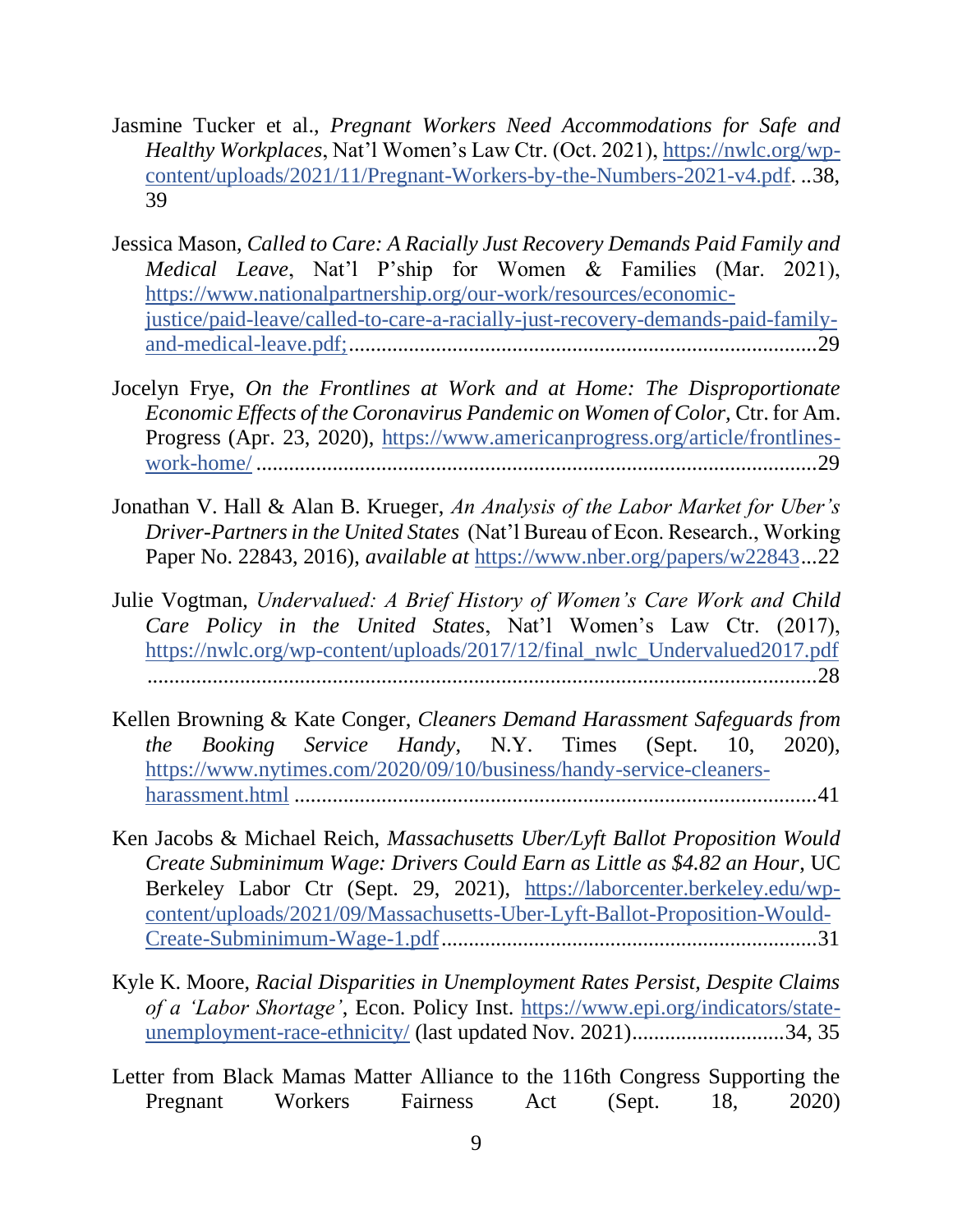[https://www.abetterbalance.org/resources/black-mamas-matter-alliance-letter](https://www.abetterbalance.org/resources/black-mamas-matter-alliance-letter-supporting-the-pregnant-workers-fairness-act/)[supporting-the-pregnant-workers-fairness-act/.](https://www.abetterbalance.org/resources/black-mamas-matter-alliance-letter-supporting-the-pregnant-workers-fairness-act/)................................................39

- Lyft, *Community Safety Report* 5-7 (Oct. 2021), [https://assets.ctfassets.net/q8mvene1wzq4/4jxkFTH5YCQK8T96STULMd/42](https://assets.ctfassets.net/q8mvene1wzq4/4jxkFTH5YCQK8T96STULMd/4269e14dbcb8578ff64da45df08b8147/Community_Safety_Report.pdf) [69e14dbcb8578ff64da45df08b8147/Community\\_Safety\\_Report.pdf.](https://assets.ctfassets.net/q8mvene1wzq4/4jxkFTH5YCQK8T96STULMd/4269e14dbcb8578ff64da45df08b8147/Community_Safety_Report.pdf).............41
- Matt Stout & John Hilliard, *Lyft Makes Largest One-Time Political Donation in Massachusetts History, Fueling Gig Worker Ballot Fight*, Boston Globe (Jan. 18, 2022), [https://www.bostonglobe.com/2022/01/18/metro/lyft-makes-largest](https://www.bostonglobe.com/2022/01/18/metro/lyft-makes-largest-one-time-political-donation-massachusetts-history-fueling-gig-worker-ballot-fight/?camp=bg:brief:rss:feedly&rss_id=feedly_rss_brief&utm_source=feedly&utm_medium=webfeeds)[one-time-political-donation-massachusetts-history-fueling-gig-worker-ballot](https://www.bostonglobe.com/2022/01/18/metro/lyft-makes-largest-one-time-political-donation-massachusetts-history-fueling-gig-worker-ballot-fight/?camp=bg:brief:rss:feedly&rss_id=feedly_rss_brief&utm_source=feedly&utm_medium=webfeeds)[fight/?camp=bg:brief:rss:feedly&rss\\_id=feedly\\_rss\\_brief&utm\\_source=feedly](https://www.bostonglobe.com/2022/01/18/metro/lyft-makes-largest-one-time-political-donation-massachusetts-history-fueling-gig-worker-ballot-fight/?camp=bg:brief:rss:feedly&rss_id=feedly_rss_brief&utm_source=feedly&utm_medium=webfeeds) [&utm\\_medium=webfeeds.](https://www.bostonglobe.com/2022/01/18/metro/lyft-makes-largest-one-time-political-donation-massachusetts-history-fueling-gig-worker-ballot-fight/?camp=bg:brief:rss:feedly&rss_id=feedly_rss_brief&utm_source=feedly&utm_medium=webfeeds)................................................................................20
- Monica Anderson et al., *The State of Gig Work in 2021*, Pew Research Ctr (Dec. 8, 2021), [https://www.pewresearch.org/internet/2021/12/08/the-state-of-gig-work](https://www.pewresearch.org/internet/2021/12/08/the-state-of-gig-work-in-2021/)[in-2021/](https://www.pewresearch.org/internet/2021/12/08/the-state-of-gig-work-in-2021/) .............................................................................................................22
- Monica Anderson et al., *The State of Gig Work in 2021*, Pew Research Ctr. (Dec. 8, 2021), [https://www.pewresearch.org/internet/2021/12/08/the-state-of-gig-work](https://www.pewresearch.org/internet/2021/12/08/the-state-of-gig-work-in-2021/)[in-2021/](https://www.pewresearch.org/internet/2021/12/08/the-state-of-gig-work-in-2021/) .............................................................................................................41
- Mousumi Bose et al., Caregiving in a Diverse America: Beginning to Understand the Systemic Challenges Facing Family Caregivers, Nat'l Alliance for Caregiving (Nov. 2021), [https://www.caregiving.org/wp](https://www.caregiving.org/wp-content/uploads/2022/02/NAC_AmgenDiverseCaregiversReport_FinalDigital-020622-1.pdf)[content/uploads/2022/02/NAC\\_AmgenDiverseCaregiversReport\\_FinalDigital-](https://www.caregiving.org/wp-content/uploads/2022/02/NAC_AmgenDiverseCaregiversReport_FinalDigital-020622-1.pdf)[020622-1.pdf](https://www.caregiving.org/wp-content/uploads/2022/02/NAC_AmgenDiverseCaregiversReport_FinalDigital-020622-1.pdf) .....................................................................................................29
- Musadiq Bidar, *Women Who Lost Jobs Due to COVID Turn to Food Delivery Platforms*, CBS News (Feb. 25, 2021), [https://www.cbsnews.com/news/women](https://www.cbsnews.com/news/women-unemployment-covid-food-delivery-doordash-instacart-ubereats-jobs/)[unemployment-covid-food-delivery-doordash-instacart-ubereats-jobs/.](https://www.cbsnews.com/news/women-unemployment-covid-food-delivery-doordash-instacart-ubereats-jobs/)....22, 24
- Nat'l Alliance for Caregiving & AARP, *2020 Report:* Caregiving in the U.S. (May 2020), [https://www.caregiving.org/wp-content/uploads/2021/01/full-report](https://www.caregiving.org/wp-content/uploads/2021/01/full-report-caregiving-in-the-united-states-01-21.pdf)[caregiving-in-the-united-states-01-21.pdf.](https://www.caregiving.org/wp-content/uploads/2021/01/full-report-caregiving-in-the-united-states-01-21.pdf)........................................................29
- Nat'l P'ship for Women & Families, *The Wage Gap in Massachusetts*, [https://www.nationalpartnership.org/our-work/economic-justice/wage-gap/the](https://www.nationalpartnership.org/our-work/economic-justice/wage-gap/the-wage-gap-in-massachusetts.html)[wage-gap-in-massachusetts.html](https://www.nationalpartnership.org/our-work/economic-justice/wage-gap/the-wage-gap-in-massachusetts.html) (last visited Mar. 28, 2022)..........................37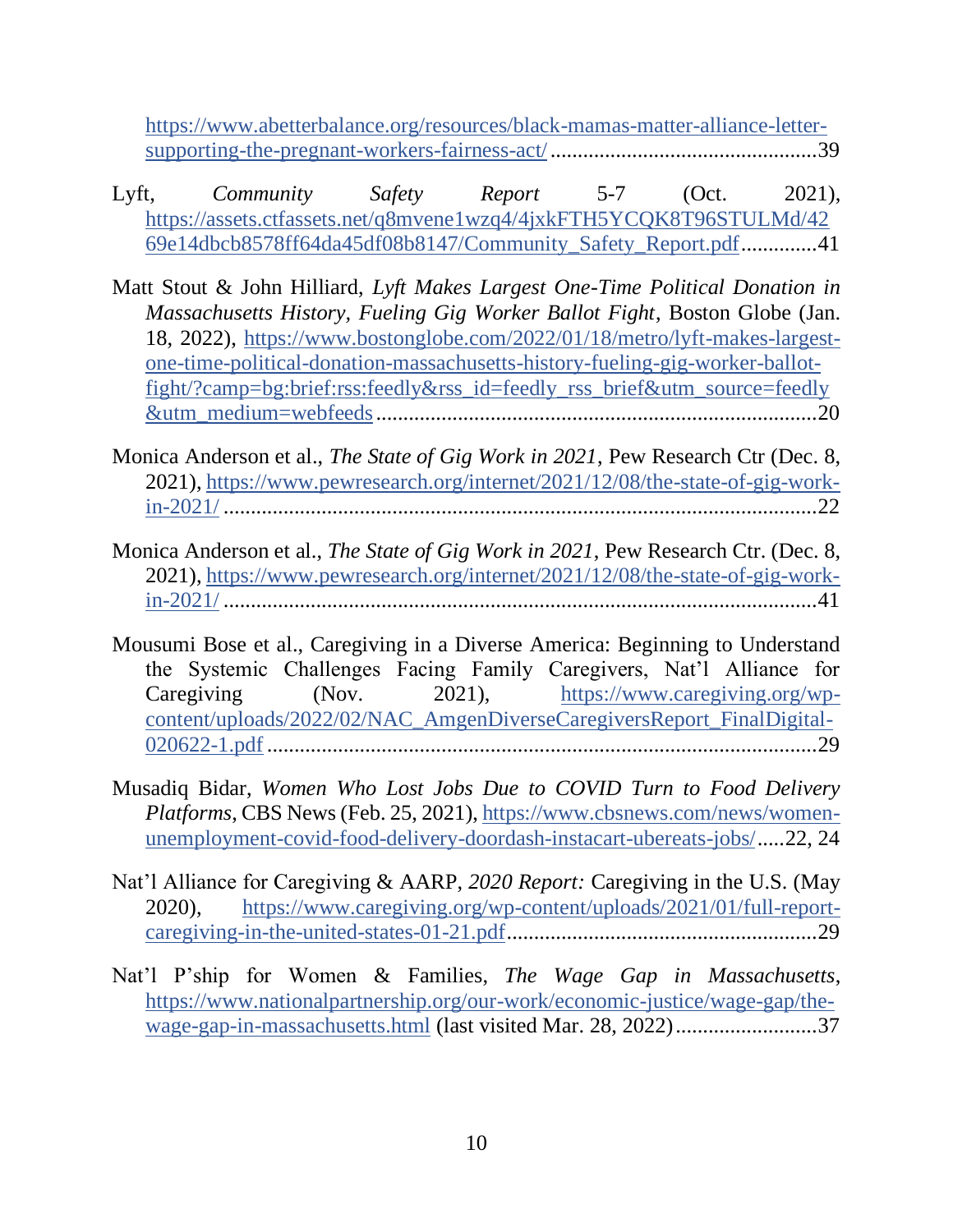- Nat'l Women's Law Ctr. et al., *Unemployment Insurance and Protections Are Vital for Women and Families* 1 (Dec. 2019), [https://nwlc.org/wp](ttps://nwlc.org/wp-content/uploads/2019/12/UI-Factsheet-2019.pdf)[content/uploads/2019/12/UI-Factsheet-2019.pdf.](ttps://nwlc.org/wp-content/uploads/2019/12/UI-Factsheet-2019.pdf).............................................36
- Nat'l Women's Law Ctr., *A Year of Strength & Loss: The Pandemic, the Economy, & the Value of Women's Work* 2 (Mar. 2021), [https://nwlc.org/wp](https://nwlc.org/wp-content/uploads/2021/03/Final_NWLC_Press_CovidStats.pdf)[content/uploads/2021/03/Final\\_NWLC\\_Press\\_CovidStats.pdf.](https://nwlc.org/wp-content/uploads/2021/03/Final_NWLC_Press_CovidStats.pdf).......................23
- Office of Attorney General Maura Healey, *Constitutional Requirements for Initiative Petitions*, Mass.gov, [https://www.mass.gov/service](https://www.mass.gov/service-details/constitutional-requirements-for-initiative-petitions#:~:text=Amendment%20Article%2048%20of%20the,for%20submission%20to%20the%20voters)[details/constitutional-requirements-for-initiative](https://www.mass.gov/service-details/constitutional-requirements-for-initiative-petitions#:~:text=Amendment%20Article%2048%20of%20the,for%20submission%20to%20the%20voters)[petitions#:~:text=Amendment%20Article%2048%20of%20the,for%20submiss](https://www.mass.gov/service-details/constitutional-requirements-for-initiative-petitions#:~:text=Amendment%20Article%2048%20of%20the,for%20submission%20to%20the%20voters) [ion%20to%20the%20voters](https://www.mass.gov/service-details/constitutional-requirements-for-initiative-petitions#:~:text=Amendment%20Article%2048%20of%20the,for%20submission%20to%20the%20voters) (last visited Mar. 30, 2022) .................................17
- Office of Attorney General Maura Healey, *Learn More Details About the Massachusetts Equal Pay Act*, Mass.gov, [https://www.mass.gov/service](https://www.mass.gov/service-details/learn-more-details-about-the-massachusetts-equal-pay-act)[details/learn-more-details-about-the-massachusetts-equal-pay-act](https://www.mass.gov/service-details/learn-more-details-about-the-massachusetts-equal-pay-act) (last visited Apr. 11, 2022) ...................................................................................................25
- Office of the Attorney General, *An Act to Establish Pay Equity: Overview and Frequently Asked Questions* 5 (Mar. 1, 2018), [https://www.mass.gov/doc/ago](https://www.mass.gov/doc/ago-equal-pay-act-guidance-5-2-18/download.)[equal-pay-act-guidance-5-2-18/download.](https://www.mass.gov/doc/ago-equal-pay-act-guidance-5-2-18/download.) .......................................................37
- Press Release, EEOC, *U.S. Department of Labor, National Labor Relations Board, U.S. Equal Employment Opportunity Commission Align to End Retaliation, Promote Workers' Rights* (Nov. 10, 2021), [https://www.eeoc.gov/newsroom/us](https://www.eeoc.gov/newsroom/us-department-labor-national-labor-relations-board-us-equal-employment-opportunity)[department-labor-national-labor-relations-board-us-equal-employment](https://www.eeoc.gov/newsroom/us-department-labor-national-labor-relations-board-us-equal-employment-opportunity)[opportunity](https://www.eeoc.gov/newsroom/us-department-labor-national-labor-relations-board-us-equal-employment-opportunity) ........................................................................................................43
- Press Release, Office of Attorney General Maura Healey, *AG Healey Issues Guidance for Employers on Equal Pay Law*, Mass.gov (Mar. 1, 2018), [https://www.mass.gov/news/ag-healey-issues-guidance-for-employers-on](https://www.mass.gov/news/ag-healey-issues-guidance-for-employers-on-equal-pay-law)[equal-pay-law.](https://www.mass.gov/news/ag-healey-issues-guidance-for-employers-on-equal-pay-law)...................................................................................................26
- Shopper Jobs in Massachusetts, Instacart, [https://shoppers.instacart.com/state](https://shoppers.instacart.com/state-jobs/jobs-in-massachusetts)[jobs/jobs-in-massachusetts](https://shoppers.instacart.com/state-jobs/jobs-in-massachusetts) (last visited Mar. 25, 2022) ...................................21
- Summary of Initiative Petition No. 21-11, *available at*  [https://www.mass.gov/doc/21-11-final-summary/download.](https://www.mass.gov/doc/21-11-final-summary/download)...........................27
- Summary of Initiative Petition No. 21-12, *available at*  [https://www.mass.gov/doc/21-12-final-summary/download.](https://www.mass.gov/doc/21-12-final-summary/download)...........................27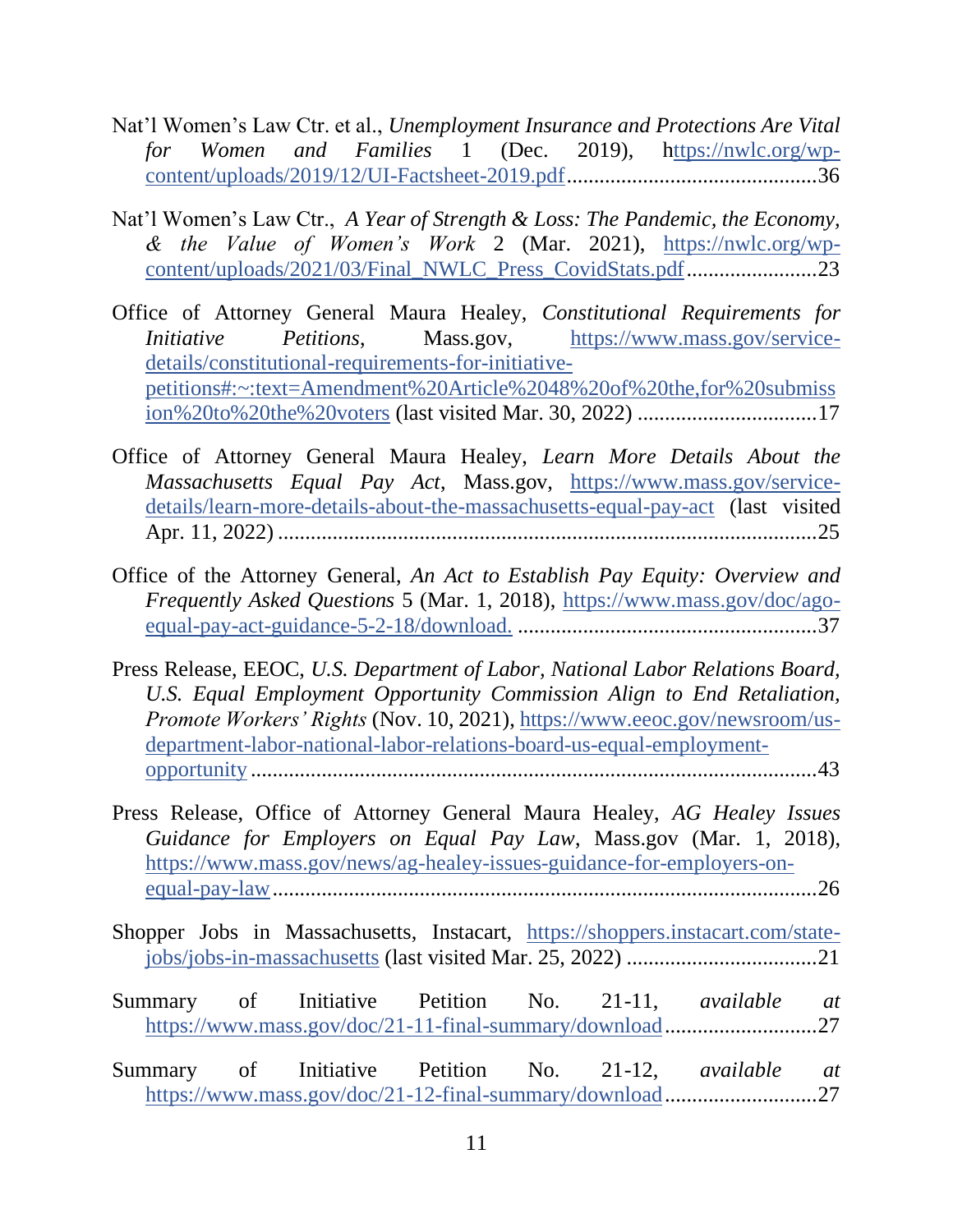- Tyler Philbrook, *Instacart Revenue and Usage [2022 Statistics]*, Ride Share Guy (Feb. 5, 2022), [https://therideshareguy.com/instacart](https://therideshareguy.com/instacart-statistics/#:~:text=In%20March%202022%2C%20Instacart%20announced,and%20familiarity%20with%20the%20stores)[statistics/#:~:text=In%20March%202022%2C%20Instacart%20announced,and](https://therideshareguy.com/instacart-statistics/#:~:text=In%20March%202022%2C%20Instacart%20announced,and%20familiarity%20with%20the%20stores) [%20familiarity%20with%20the%20stores](https://therideshareguy.com/instacart-statistics/#:~:text=In%20March%202022%2C%20Instacart%20announced,and%20familiarity%20with%20the%20stores).......................................................24
- U.S. Bureau of Labor Statistics, *Electronically Mediated Work: New Questions in the Contingent Worker Supplement* (Sept. 2018), [https://www.bls.gov/opub/mlr/2018/article/electronically-mediated-work-new](https://www.bls.gov/opub/mlr/2018/article/electronically-mediated-work-new-questions-in-the-contingent-worker-supplement.htm)[questions-in-the-contingent-worker-supplement.htm.](https://www.bls.gov/opub/mlr/2018/article/electronically-mediated-work-new-questions-in-the-contingent-worker-supplement.htm)......................................22
- Uber, *2017-2018 US Safety Report* (Dec. 2019), [https://www.uber](ttps://www.uber-assets.com/image/upload/v1575580686/Documents/Safety/UberUSSafetyReport_201718_FullReport.pdf?uclick_id=c4370c4a-f470-477e-b9f1-74d9f9099e05)[assets.com/image/upload/v1575580686/Documents/Safety/UberUSSafetyRepo](ttps://www.uber-assets.com/image/upload/v1575580686/Documents/Safety/UberUSSafetyReport_201718_FullReport.pdf?uclick_id=c4370c4a-f470-477e-b9f1-74d9f9099e05) [rt\\_201718\\_FullReport.pdf?uclick\\_id=c4370c4a-f470-477e-b9f1-74d9f9099e05](ttps://www.uber-assets.com/image/upload/v1575580686/Documents/Safety/UberUSSafetyReport_201718_FullReport.pdf?uclick_id=c4370c4a-f470-477e-b9f1-74d9f9099e05) ...........................................................................................................................40
- Uber, *Uber & Dress for Success Announce Partnership to Provide Career Resources to Help Support Women Driving & Delivering on the App*, Cision PR Newswire (Sept. 21, 2021), [https://www.prnewswire.com/news-releases/uber--dress-for](https://www.prnewswire.com/news-releases/uber--dress-for-success-announce-partnership-to-provide-career-resources-to-help-support-women-driving--delivering-on-the-app-301380926.html)[success-announce-partnership-to-provide-career-resources-to-help-support](https://www.prnewswire.com/news-releases/uber--dress-for-success-announce-partnership-to-provide-career-resources-to-help-support-women-driving--delivering-on-the-app-301380926.html)[women-driving--delivering-on-the-app-301380926.html.](https://www.prnewswire.com/news-releases/uber--dress-for-success-announce-partnership-to-provide-career-resources-to-help-support-women-driving--delivering-on-the-app-301380926.html)................................24
- Workplaces Respond to Domestic & Sexual Violence, *The Facts on Gender-Based Workplace Violence* 3 (Aug. 2020), [https://www.workplacesrespond.org/wp](https://www.workplacesrespond.org/wp-content/uploads/2017/01/The-Facts-on-GBV_August-2020-2.pdf)[content/uploads/2017/01/The-Facts-on-GBV\\_August-2020-2.pdf](https://www.workplacesrespond.org/wp-content/uploads/2017/01/The-Facts-on-GBV_August-2020-2.pdf) ..................34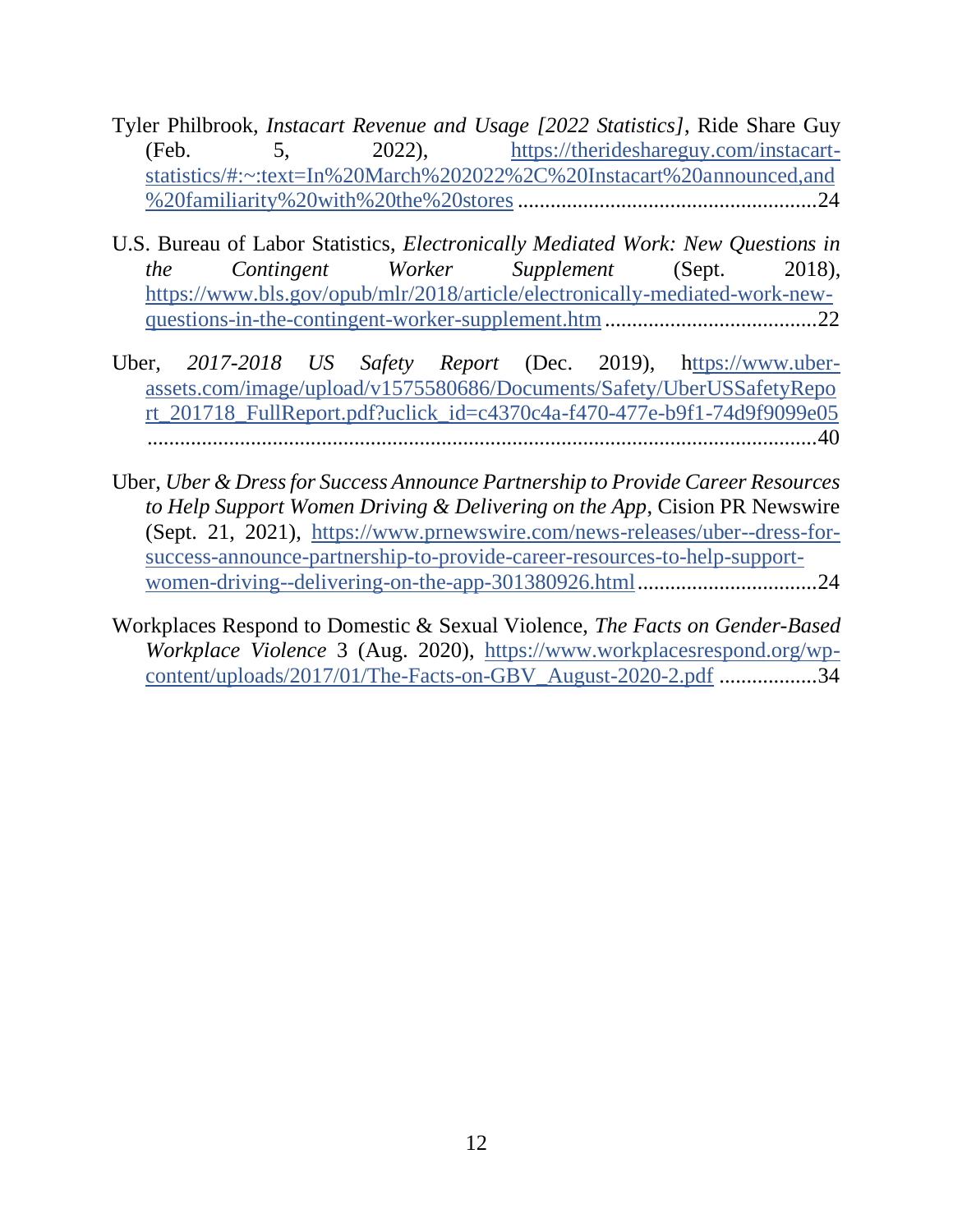## **CORPORATE DISCLOSURE STATEMENT**

<span id="page-12-0"></span>Pursuant to Mass. R. App. P.  $17(c)(1)$ , each amicus curiae certifies that it has no parent corporation and no publicly held corporation owns 10 percent or more of its stock.

Dated: April 12, 2022

/s/ *Lori A. Jodoin*

Lori A. Jodoin BBO # 655840 *Counsel of Record*  POWERS, JODOIN, MARGOLIS & MANTELL LLP 111 Devonshire Street Suite 400 Boston, MA 02109 (617) 742-7010 [lori@theemploymentlawyers.com](mailto:lori@theemploymentlawyers.com)

*Counsel for Amici*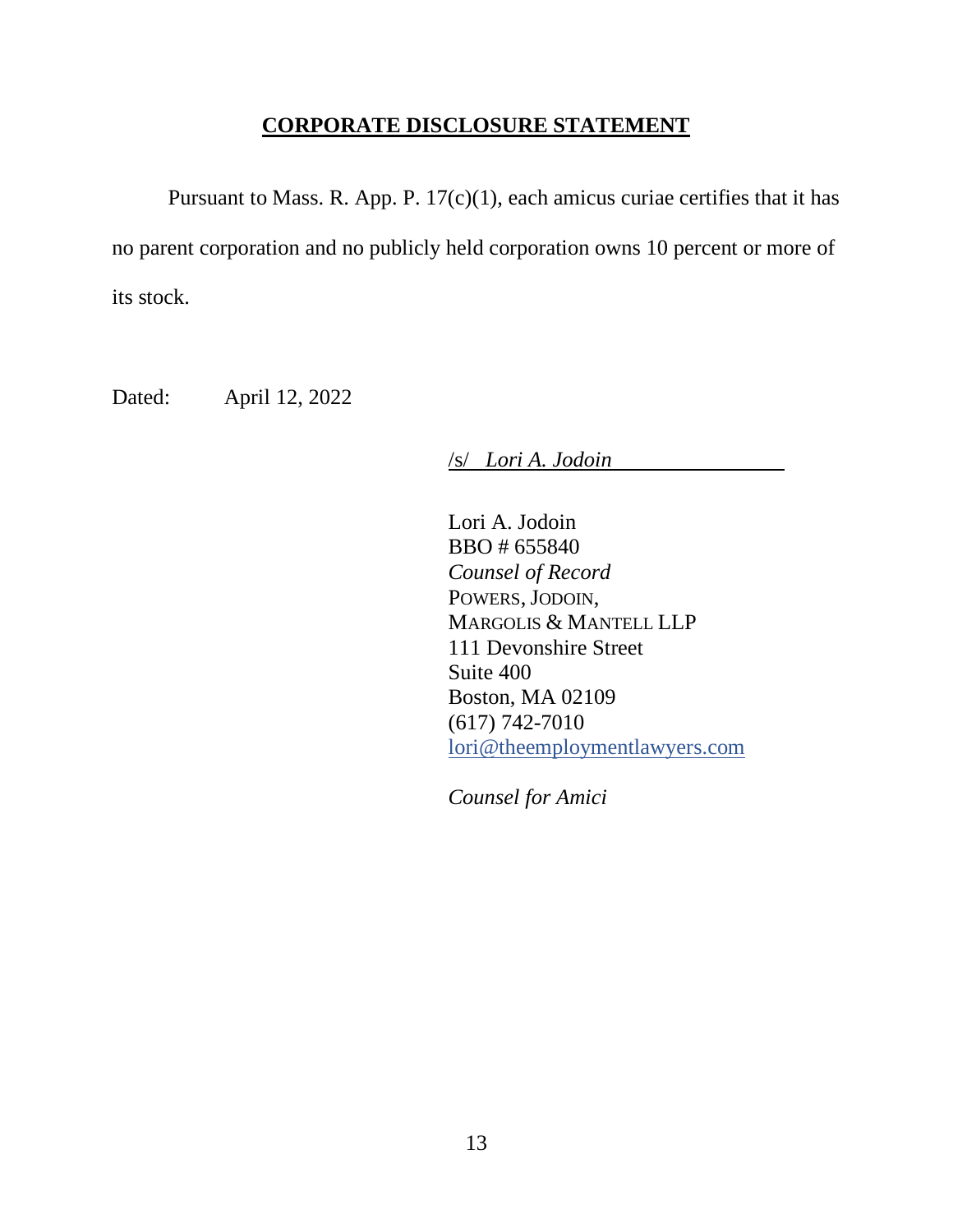#### **INTEREST OF AMICI CURIAE**

<span id="page-13-0"></span>Amici, the National Women's Law Center, National Partnership for Women and Families, and 25 additional organizations submit this brief to respectfully urge the Court to rule that the Secretary of State should be barred from placing the Petitions discussed herein on the November 2022 ballot.<sup>1</sup> The Petitions and related summaries fail to adhere to the required legal standards, are misleading to voters, and are particularly harmful to women, including women of color, workers.

The National Women's Law Center (NWLC) fights for gender justice—in the courts, in public policy, and in our society—working across the issues that are central to the lives of women and girls. Since 1972, NWLC has used the law in all its forms to change culture and drive solutions to the gender inequity that shapes our society and to break down the barriers to women's equality in the workplace, like misclassification, that harm all of us—especially women of color. NWLC has participated as counsel or amicus curiae in a range of cases before state and federal courts.

<sup>&</sup>lt;sup>1</sup> Pursuant to Mass. R. App. P. 17(c)(5), amici certify that no party's counsel authored this brief in whole or in part, no party or party's counsel contributed money intended to fund preparation or submission of this brief, and no other person contributed money intended to fund preparation or submission of this brief. Neither amici nor their counsel represents or has represented one of the parties in this case in another proceeding involving similar issues, or was a party or represented a party in a proceeding or legal transaction that is at issue in the present case.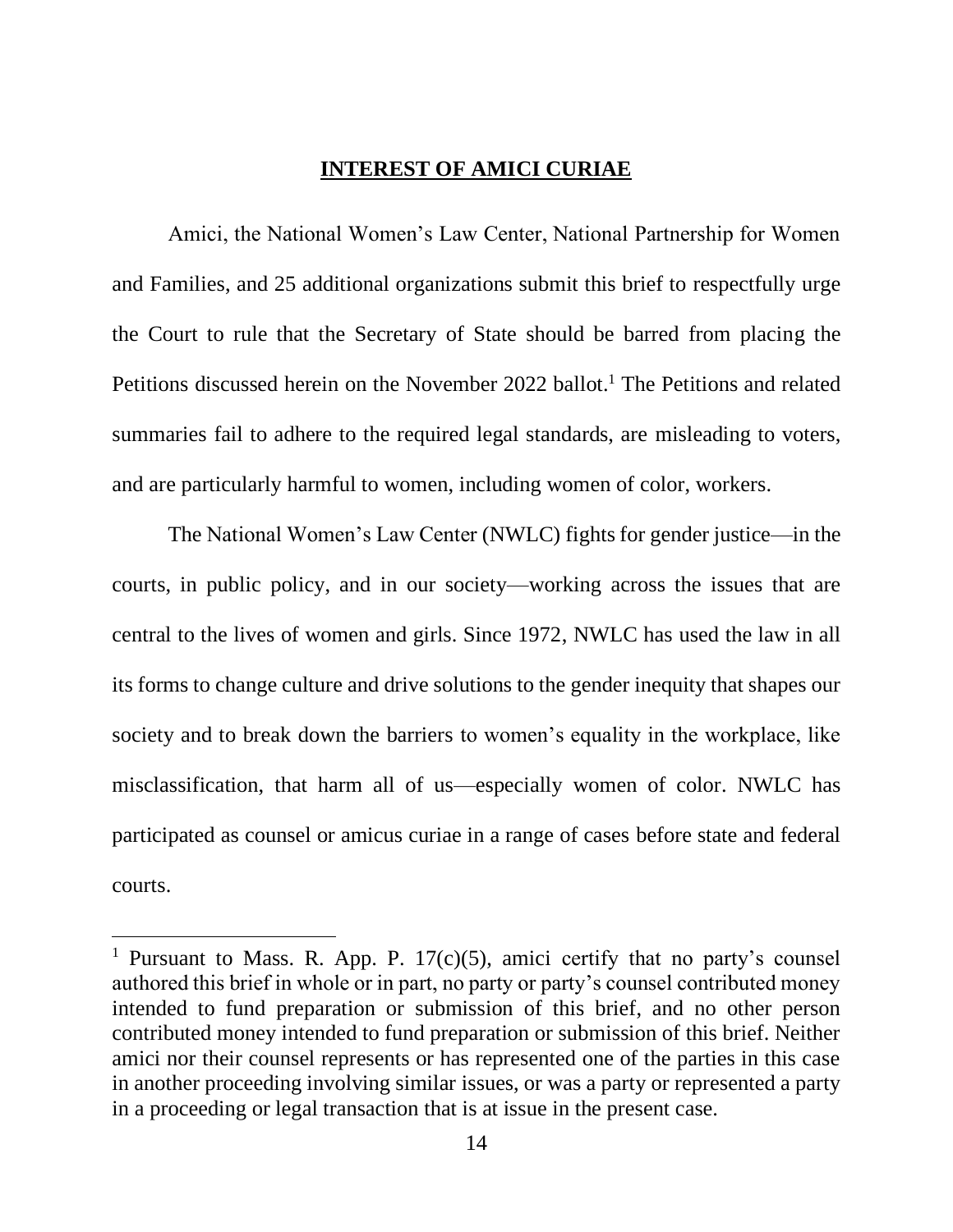The National Partnership for Women & Families (NPWF) works to improve the lives of women and families with a core belief that women's economic security and health are essential to their full participation as equal members of society. NPWF is a  $501(c)(3)$  advocacy and education organization with a commitment to gender, race and economic equity and extensive expertise in health and workplace policies that strengthen the economic security of women, families and all people. Founded in 1971 as the Women's Legal Defense Fund, NPWF has played a critical role in establishing landmark policies to benefit working women and their families—from outlawing sexual harassment to prohibiting pregnancy discrimination to promoting quality, affordable health care for all. NPWF works to defeat efforts to undermine the workplace supports and civil rights that are essential to achieving a just society where all women can adequately care for themselves and their families.

NWLC, NPWF and the 25 additional organizations file this amicus brief in support of workers in Massachusetts and to help ensure that the Court is informed about how women workers in particular would be harmed if the Petitions discussed herein go forward. While the COVID-19 pandemic has led to devastating job loss for women, the number of women driving for the Network Companies<sup>2</sup> at issue in

<sup>&</sup>lt;sup>2</sup> Amici use the term "Network Companies" herein as defined in Plaintiffs'/Appellants' Brief. "'Network Companies' consist of companies, such as Uber and Lyft, which typically transport 'people,' and those such as DoorDash…, which typically transport 'goods.'" Pls.' Br. at 14.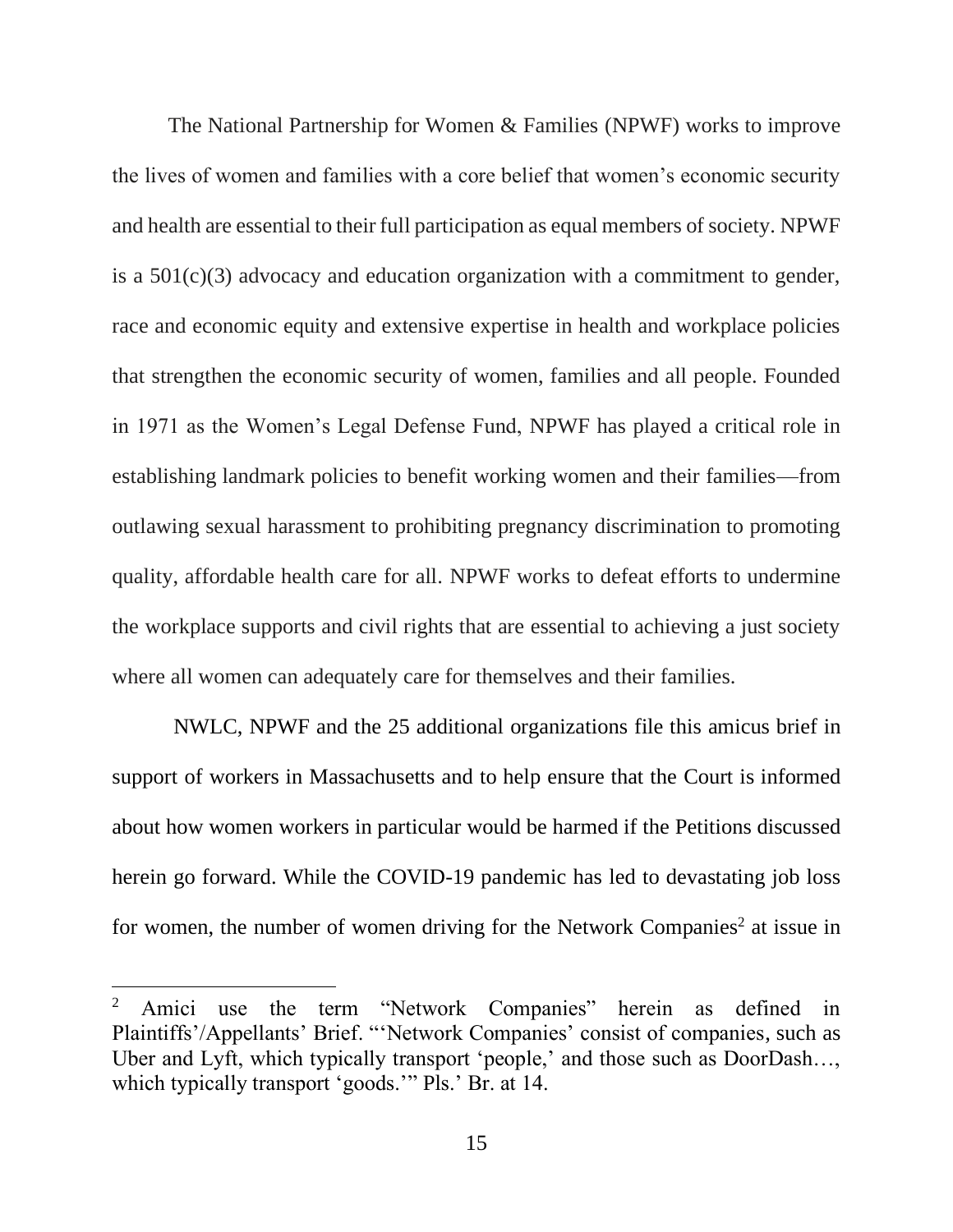this matter has increased because of the pandemic. Given this context, it is all the more crucial that drivers are not cut off from the critical employment protections and rights afforded to employees in Massachusetts—precisely what is at stake in this case.

#### **BACKGROUND AND SUMMARY OF ARGUMENT**

<span id="page-15-0"></span>Plaintiffs/Appellants filed two initiative Petitions,<sup>3</sup> collectively entitled "A Law Defining and Regulating the Contract-Based Relationship Between Network Companies and App-Based Drivers" (the "Petitions"), for inclusion on the State election ballot in November 2022, pursuant to Article 48 of the Massachusetts Constitution.<sup>4</sup> The Petitions propose a scheme under which app-based drivers<sup>5</sup>

<sup>3</sup> Initiative Petition No. 21-11, *available at* [https://www.mass.gov/doc/21-11-a-law](https://www.mass.gov/doc/21-11-a-law-defining-and-regulating-the-contract-based-relationship-between-network-companies-and-app-based-drivers-version-a/download)[defining-and-regulating-the-contract-based-relationship-between-network](https://www.mass.gov/doc/21-11-a-law-defining-and-regulating-the-contract-based-relationship-between-network-companies-and-app-based-drivers-version-a/download)[companies-and-app-based-drivers-version-a/download;](https://www.mass.gov/doc/21-11-a-law-defining-and-regulating-the-contract-based-relationship-between-network-companies-and-app-based-drivers-version-a/download) Initiative Petition No. 21- 12, *available at* [https://www.mass.gov/doc/21-12-a-law-defining-and-regulating](https://www.mass.gov/doc/21-12-a-law-defining-and-regulating-the-contract-based-relationship-between-network-companies-and-app-based-drivers-version-b/download)[the-contract-based-relationship-between-network-companies-and-app-based](https://www.mass.gov/doc/21-12-a-law-defining-and-regulating-the-contract-based-relationship-between-network-companies-and-app-based-drivers-version-b/download)[drivers-version-b/download.](https://www.mass.gov/doc/21-12-a-law-defining-and-regulating-the-contract-based-relationship-between-network-companies-and-app-based-drivers-version-b/download)

<sup>&</sup>lt;sup>4</sup> Article 48 provides the legal requirements for ballot initiatives like the one at issue here. *See* Office of Attorney General Maura Healey, *Constitutional Requirements for Initiative Petitions*, Mass.gov, [https://www.mass.gov/service](https://www.mass.gov/service-details/constitutional-requirements-for-initiative-petitions#:~:text=Amendment%20Article%2048%20of%20the,for%20submission%20to%20the%20voters)[details/constitutional-requirements-for-initiative](https://www.mass.gov/service-details/constitutional-requirements-for-initiative-petitions#:~:text=Amendment%20Article%2048%20of%20the,for%20submission%20to%20the%20voters)[petitions#:~:text=Amendment%20Article%2048%20of%20the,for%20submission](https://www.mass.gov/service-details/constitutional-requirements-for-initiative-petitions#:~:text=Amendment%20Article%2048%20of%20the,for%20submission%20to%20the%20voters) [%20to%20the%20voters](https://www.mass.gov/service-details/constitutional-requirements-for-initiative-petitions#:~:text=Amendment%20Article%2048%20of%20the,for%20submission%20to%20the%20voters) (last visited Mar. 30, 2022).

<sup>&</sup>lt;sup>5</sup> "App-based drivers' are individuals who log into the Network Company's onlineenabled application or platform and use motor vehicles to transport customers and/or deliver goods ('Drivers')." Pls.' Br. 14.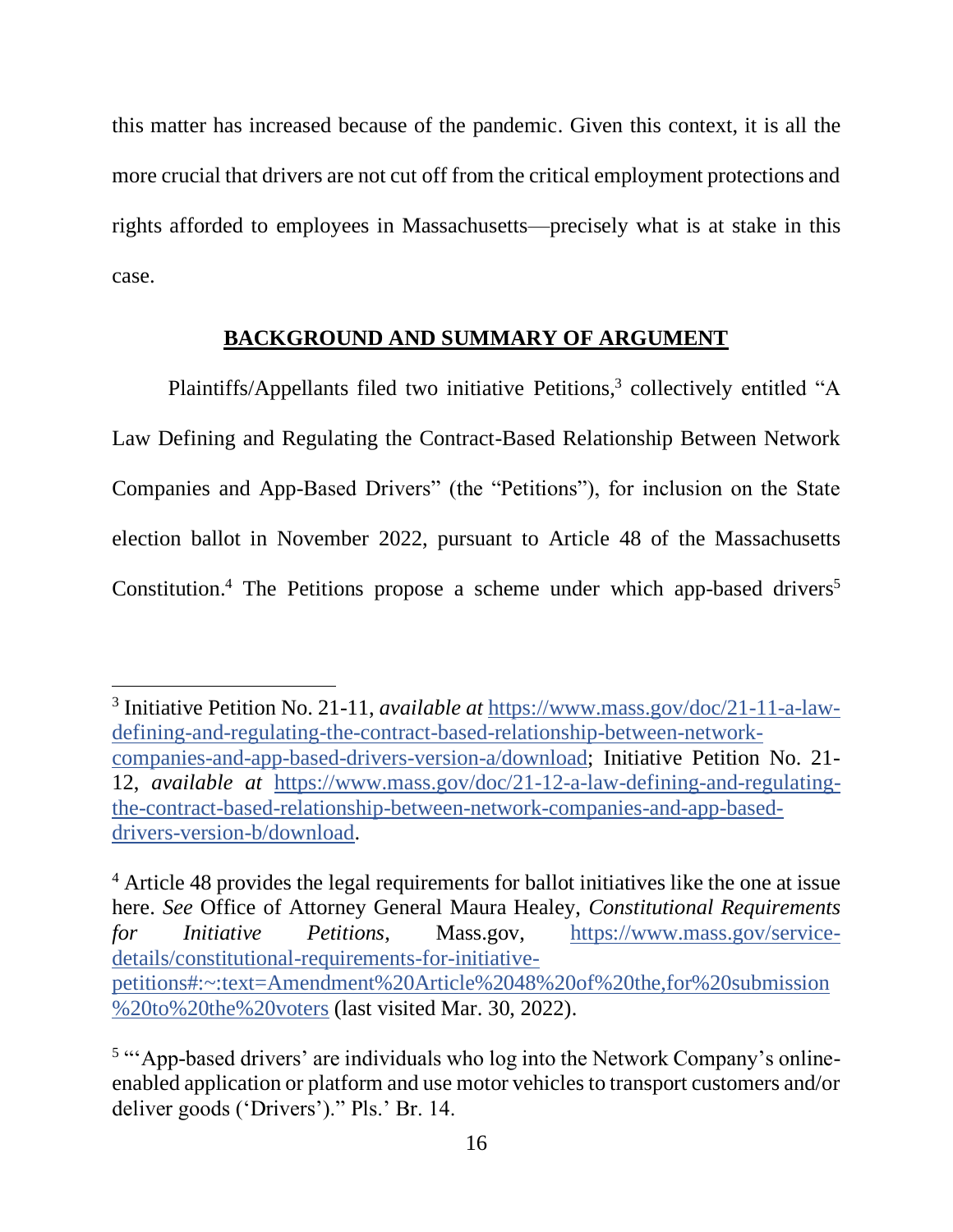("drivers") for Network Companies, including, for example, Uber, Lyft, DoorDash and Instacart, are designated under Massachusetts law as independent contractors. This would foreclose drivers' ability to claim rights as employees in Massachusetts, even though pursuant to Massachusetts law, drivers are presumed to be employees, as found by the Massachusetts Attorney General.<sup>6</sup>

For the Petitions to be proper under the Massachusetts Constitution they must comply with Article 48, which was drafted to include "carefully construct [ed] safeguards" to ensure voters are not confused or misled. *Carney v. Att'y Gen.,* 447 Mass. 218, 230 (2006). Those safeguards include a requirement that all subjects of a proposed law be "related to or mutually dependent on each other." *Weiner v. Att'y Gen*., 484 Mass. 687, 693 (2020). In addition, the Attorney General is obliged "to insure  $\dots$  that the voters understand the law upon which they are voting"<sup>7</sup> through descriptive summaries. These requirements are intended to ensure that petitions do not "invalidate acts by the people's elected representatives in the Legislature." *Hurst* 

<sup>6</sup> *See Healey v. Uber Techs., Inc.*, No. 2084-CV-1519-BLS1, 2021 WL 1222199, at \*1 (Mass. Super. Ct. Mar. 25, 2021). The Massachusetts Attorney General, as the chief government enforcer of these laws, is entitled to deference from the Courts. See *Camara v. Att'y Gen*., 458 Mass. 756, 759 (2011). However, as discussed herein, the Attorney General's summaries of the Petitions fail to detail how the Petitions would impact existing law, falling short of constitutional requirements for Massachusetts ballot initiatives.

<sup>7</sup> *Op. of the Justices to the House of Representatives*, 357 Mass. 787, 800 (1970) (quoting *Barnes v. Sec'y of the Commonwealth*, 348 Mass. 671, 674 (1965)).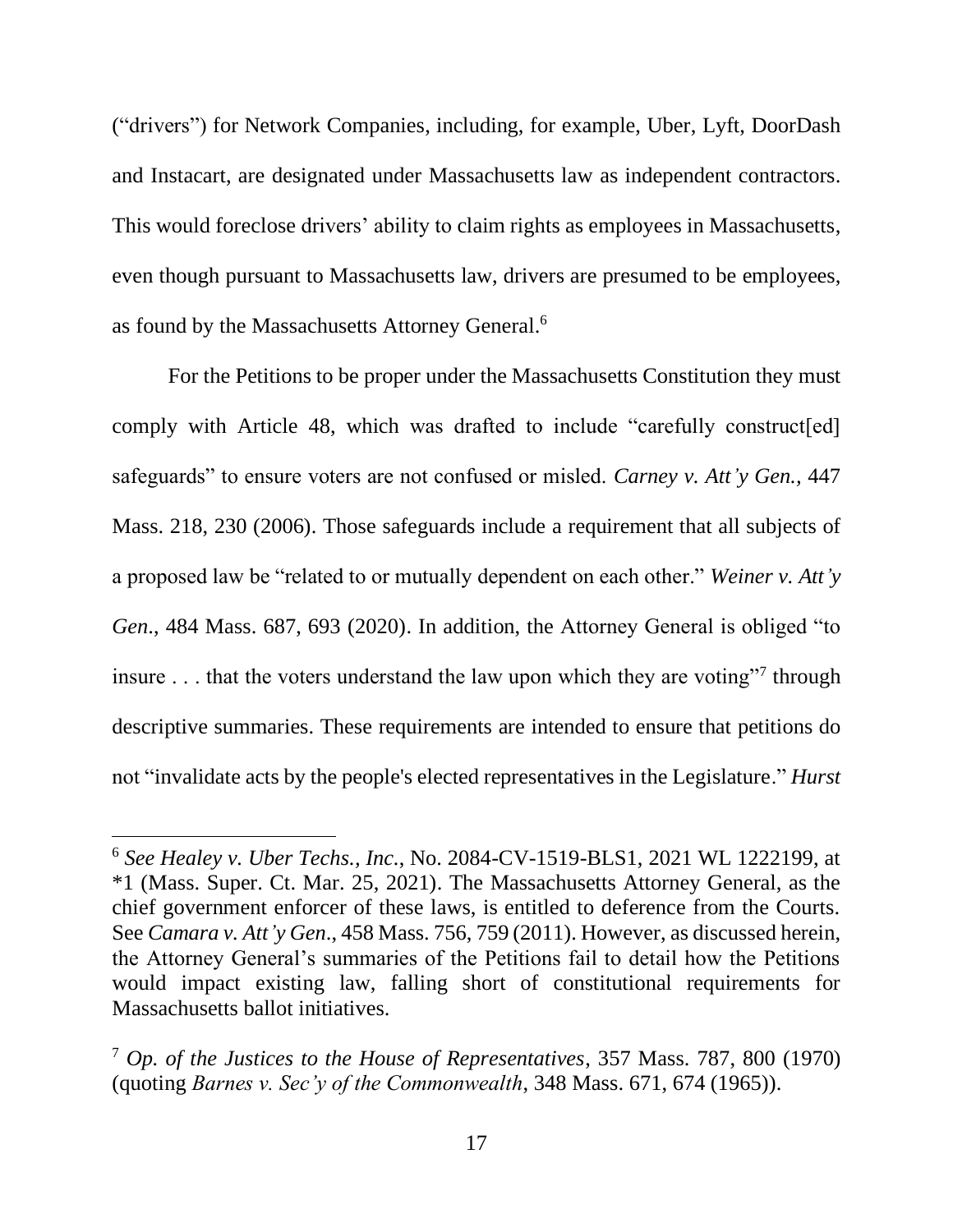*v. State Ballot Law Comm'n*, 427 Mass. 825, 828 (1998). These requirements have not been met. While the Petitions benignly state that their purpose is to "regulate the contract-based relationship between network companies and drivers,"<sup>8</sup> the harms that flow from the Petitions are far from captured by this statement. The Petitions seek to *permanently misclassify* drivers in Massachusetts, while providing drivers and their families with only minimal protections. *See* Pls.' Br. 31-42.

Additionally, the Attorney General's summaries of the Petitions are vague and misleading. <sup>9</sup> *See* Pls.' Br. 45-55. The summaries fail to inform voters of the existing laws that would no longer protect drivers if the ballot initiatives passed, or how drivers' rights would be diminished. Amici write to detail several of the Massachusetts benefits and protections that, if denied to drivers, would be particularly detrimental to women, including women of color, drivers. These protections include leave and benefit entitlements (paid family and medical leave, paid sick time, leave protections for victims of abusive behavior, and unemployment insurance) and civil rights protections (pregnancy accommodations, equal pay, and rights against sexual, racial, and other harassment).

<sup>8</sup> Initiative Petition No. 21-11, *supra* note 3, at 1; Initiative Petition No. 21-12, *supra*  note 3, at 1.

<sup>&</sup>lt;sup>9</sup> The Attorney General is obliged "to insure ... that the voters understand the law upon which they are voting." *Op. of the Justices to the House of Representatives*, 357 Mass. 787, 800 (1970) (quoting *Barnes v. Sec'y of the Commonwealth*, 348 Mass. 671, 674 (1965)).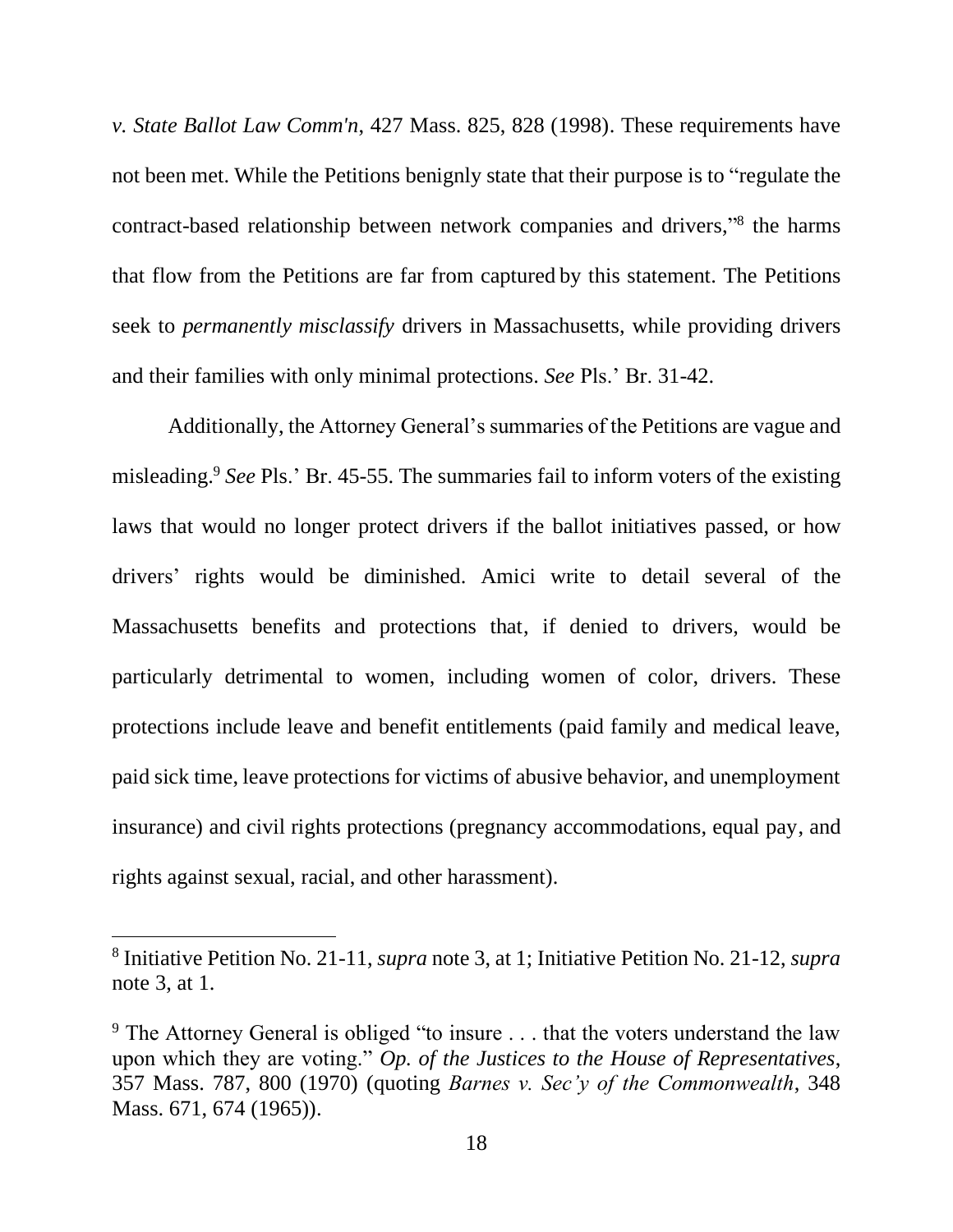The misleading summaries deprive the people of Massachusetts of the information required to meaningfully express their will on the ballot question, as it is not clear from the summaries that the Petitions would foreclose drivers from many critical workplace protections. This is precisely the type of situation that Article 48 prohibits; during the 1917-1918 Massachusetts Constitutional Convention discussion of Article 48, "[a] recurring topic of concern was the possibility that wellfinanced 'special interests' would exploit the initiative process to their own ends by packaging proposed laws in a way that would confuse the voter." *Carney*, 447 Mass. at 228. 10

Accordingly, Amici urge this Court to rule that the Secretary of State should be barred from placing the petitions on the November 2022 ballot.

<sup>10</sup> *See also* Matt Stout & John Hilliard, *Lyft Makes Largest One-Time Political Donation in Massachusetts History, Fueling Gig Worker Ballot Fight*, Boston Globe (Jan. 18, 2022), [https://www.bostonglobe.com/2022/01/18/metro/lyft-makes](https://www.bostonglobe.com/2022/01/18/metro/lyft-makes-largest-one-time-political-donation-massachusetts-history-fueling-gig-worker-ballot-fight/?camp=bg:brief:rss:feedly&rss_id=feedly_rss_brief&utm_source=feedly&utm_medium=webfeeds)[largest-one-time-political-donation-massachusetts-history-fueling-gig-worker](https://www.bostonglobe.com/2022/01/18/metro/lyft-makes-largest-one-time-political-donation-massachusetts-history-fueling-gig-worker-ballot-fight/?camp=bg:brief:rss:feedly&rss_id=feedly_rss_brief&utm_source=feedly&utm_medium=webfeeds)[ballot-](https://www.bostonglobe.com/2022/01/18/metro/lyft-makes-largest-one-time-political-donation-massachusetts-history-fueling-gig-worker-ballot-fight/?camp=bg:brief:rss:feedly&rss_id=feedly_rss_brief&utm_source=feedly&utm_medium=webfeeds)

[fight/?camp=bg:brief:rss:feedly&rss\\_id=feedly\\_rss\\_brief&utm\\_source=feedly&ut](https://www.bostonglobe.com/2022/01/18/metro/lyft-makes-largest-one-time-political-donation-massachusetts-history-fueling-gig-worker-ballot-fight/?camp=bg:brief:rss:feedly&rss_id=feedly_rss_brief&utm_source=feedly&utm_medium=webfeeds) [m\\_medium=webfeeds.](https://www.bostonglobe.com/2022/01/18/metro/lyft-makes-largest-one-time-political-donation-massachusetts-history-fueling-gig-worker-ballot-fight/?camp=bg:brief:rss:feedly&rss_id=feedly_rss_brief&utm_source=feedly&utm_medium=webfeeds)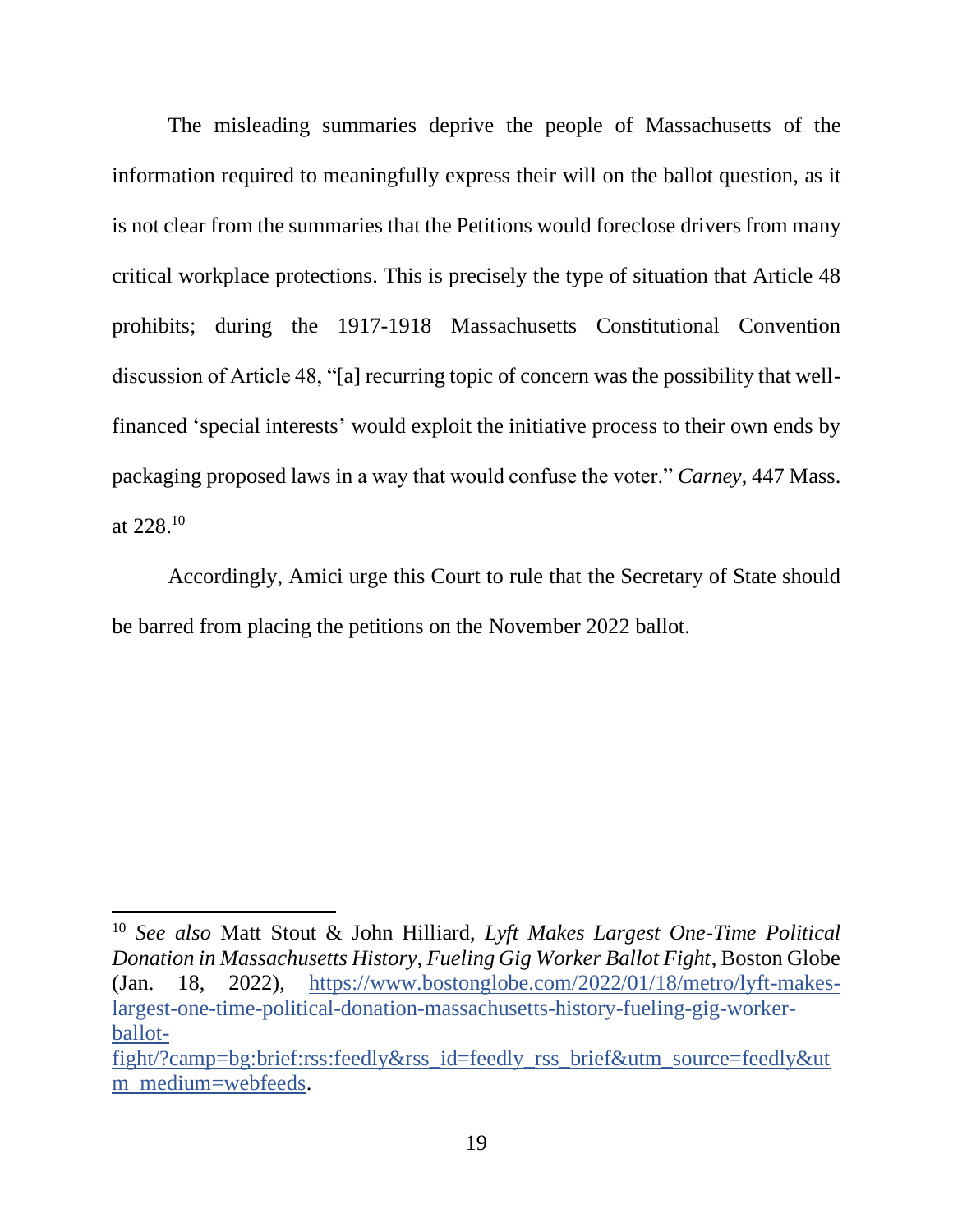#### **ARGUMENT**

## <span id="page-19-1"></span><span id="page-19-0"></span>**I. WOMEN, INCLUDING WOMEN OF COLOR, MAKE UP A SIGNIFICANT SHARE OF DRIVERS WHO WOULD BE HURT BY THE PETITIONS.**

While historically, driver services have been staffed predominantly by men, Network Companies have significant female driver workforces. For example, at Instacart, 73 percent of delivery workers are women.<sup>11</sup> As of 2021, 58 percent of DoorDash's delivery workers were women.<sup>12</sup> An estimated 29 percent of Lyft drivers are women. <sup>13</sup> Uber data from 2015-2017 shows women made up 27.3 percent of drivers for Uber's "peer-to-peer services," <sup>14</sup> and nearly half of all UberEats

<sup>11</sup> Instacart, *Introducing New Shopper Perks for a More Holistic Shopper Experience*, Medium (Aug. 21, 2019), [https://medium.com/shopper-news/shopper](https://medium.com/shopper-news/shopper-perks-52e480f2788a)[perks-52e480f2788a.](https://medium.com/shopper-news/shopper-perks-52e480f2788a) Instacart currently operates in thirty Massachusetts cities. Shopper Jobs in Massachusetts, Instacart, [https://shoppers.instacart.com/state](https://shoppers.instacart.com/state-jobs/jobs-in-massachusetts)[jobs/jobs-in-massachusetts](https://shoppers.instacart.com/state-jobs/jobs-in-massachusetts) (last visited Mar. 25, 2022).

<sup>12</sup> DoorDash, *A Majority of Dashers Are Women. Here's Why They Choose DoorDash*, (Aug. 25, 2021), [https://doordash.news/dasher/a-majority-of-dashers](https://doordash.news/dasher/a-majority-of-dashers-are-women-heres-why-they-choose-doordash/)[are-women-heres-why-they-choose-doordash/.](https://doordash.news/dasher/a-majority-of-dashers-are-women-heres-why-they-choose-doordash/)

<sup>&</sup>lt;sup>13</sup> Dave Lee, *'Thrown to the Wolves' – the Women Who Drive for Uber and Lyft*, BBC News (Jan. 29, 2019), [https://www.bbc.com/news/technology-46990533.](https://www.bbc.com/news/technology-46990533)

<sup>14</sup> Cody Cook et al., *Gender Earnings Gap in the Gig Economy: Evidence from over a Million Rideshare Drivers* 10 (May 2020), [https://web.stanford.edu/~diamondr/UberPayGap.pdf.](https://web.stanford.edu/~diamondr/UberPayGap.pdf)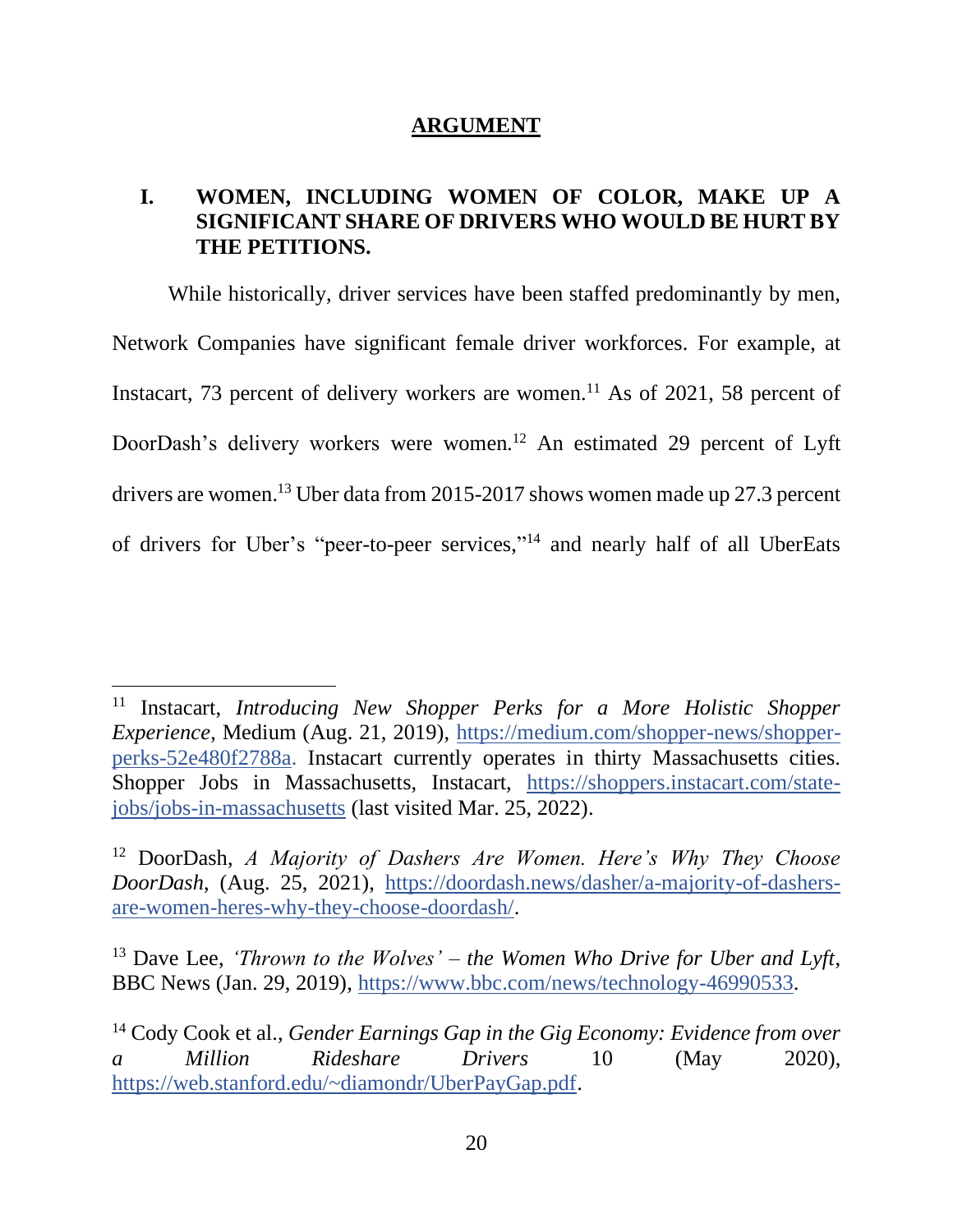drivers.<sup>15</sup> People of color also make up significant numbers of drivers and are generally overrepresented among gig workers. <sup>16</sup> Pew Research Center found that in 2021, compared to 12 percent of white adults, 30 percent of Hispanic adults, 20 percent of Black adults, and 19 percent of Asian adults reported earning money from an online gig platform.<sup>17</sup> A 2014 survey of Uber drivers revealed that Black, Asian, and Hispanic workers comprised more than 53 percent of drivers, while these workers made up only 42 percent of the total workforce.<sup>18</sup> Thus, women, including women of color drivers, would be negatively impacted by the Petitions.

<sup>15</sup> Musadiq Bidar, *Women Who Lost Jobs Due to COVID Turn to Food Delivery Platforms*, CBS News (Feb. 25, 2021), [https://www.cbsnews.com/news/women](https://www.cbsnews.com/news/women-unemployment-covid-food-delivery-doordash-instacart-ubereats-jobs/)[unemployment-covid-food-delivery-doordash-instacart-ubereats-jobs/.](https://www.cbsnews.com/news/women-unemployment-covid-food-delivery-doordash-instacart-ubereats-jobs/)

<sup>16</sup> *See generally* Br. of Civil Rights Organizations as *Amicus Curiae* in Support of Pls.-Appellants sec. I (filed by Public Rights Project) (explaining that BIPOC drivers make up the majority of workers for Network Companies).

<sup>&</sup>lt;sup>17</sup> Monica Anderson et al., *The State of Gig Work in 2021*, Pew Research Ctr. (Dec. 8, 2021), [https://www.pewresearch.org/internet/2021/12/08/the-state-of-gig-work](https://www.pewresearch.org/internet/2021/12/08/the-state-of-gig-work-in-2021/)[in-2021/.](https://www.pewresearch.org/internet/2021/12/08/the-state-of-gig-work-in-2021/) According to the Bureau of Labor Statistics, Black and African American workers accounted for 17 percent of "electronically mediated workers" or "gig workers," while only making up 12 percent of their share of overall employment. U.S. Bureau of Labor Statistics, *Electronically Mediated Work: New Questions in the Contingent Worker Supplement* (Sept. 2018), [https://www.bls.gov/opub/mlr/2018/article/electronically-mediated-work-new](https://www.bls.gov/opub/mlr/2018/article/electronically-mediated-work-new-questions-in-the-contingent-worker-supplement.htm)[questions-in-the-contingent-worker-supplement.htm.](https://www.bls.gov/opub/mlr/2018/article/electronically-mediated-work-new-questions-in-the-contingent-worker-supplement.htm)

<sup>18</sup> *See* Jonathan V. Hall & Alan B. Krueger, *An Analysis of the Labor Market for Uber's Driver-Partners in the United States* 7 (Nat'l Bureau of Econ. Research., Working Paper No. 22843, 2016), *available at* [https://www.nber.org/papers/w22843.](https://www.nber.org/papers/w22843)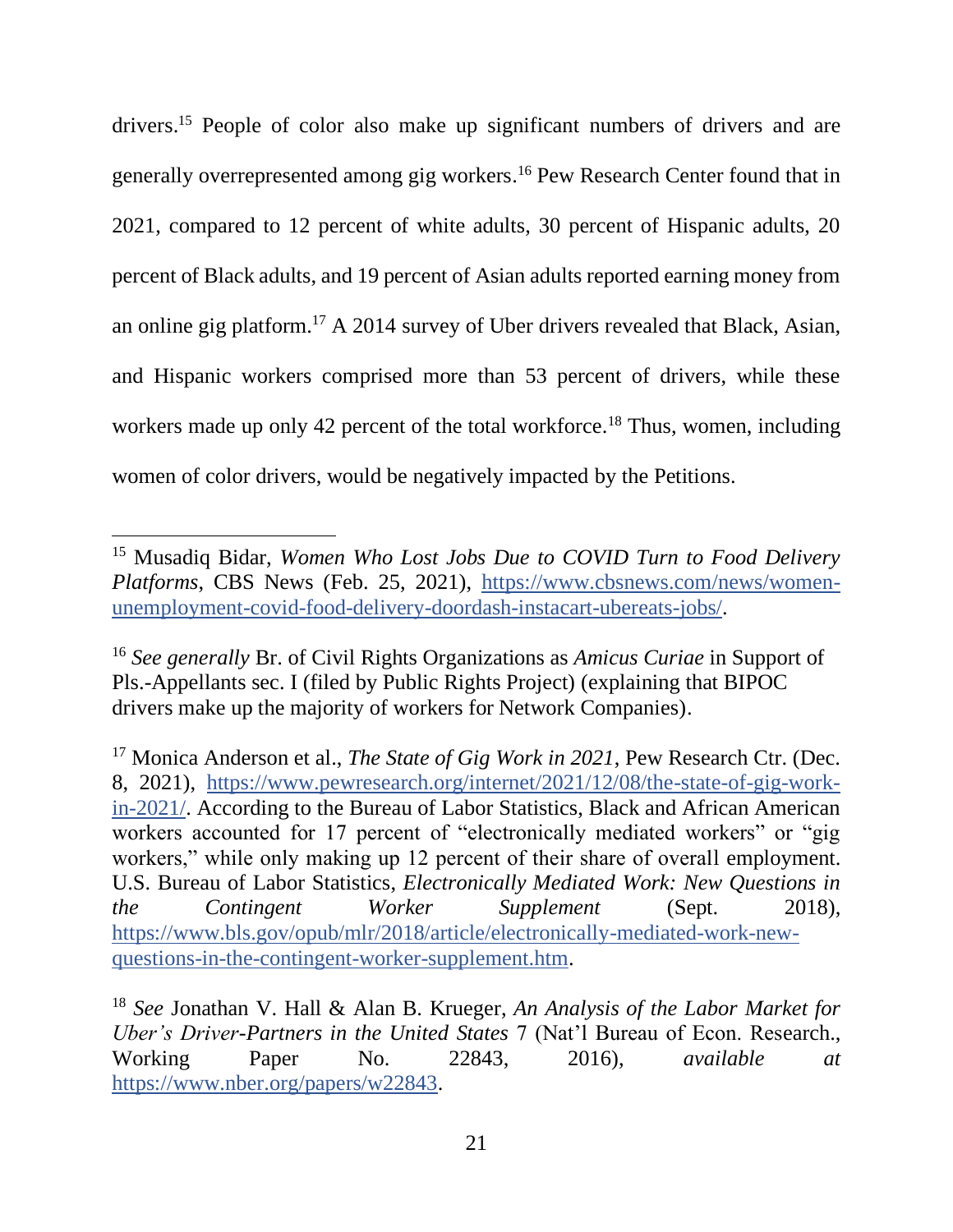The COVID-19 pandemic has also had devastating effects on women's workforce participation and has been particularly harmful for women of color. Since February 2020, the economy has experienced a net loss of over 2.1 million jobs, with women accounting for 68.5 percent of those losses.<sup>19</sup> Women were forced out of their jobs in disproportionate numbers in part because the hardest hit industries leisure and hospitality, for instance—are largely staffed by women.<sup>20</sup>

Even before the pandemic, women experienced poverty at higher rates than men, were overrepresented in low-paid jobs, and suffered from race- and sex-based wage gaps.<sup>21</sup> During the pandemic, many women turned to driver jobs to care for themselves and their families. For instance, Instacart (whose workers are, again, approximately 73 percent women) has hired 400,000 new driverssince the beginning

<sup>20</sup> Alisha Haridasani Gupta, *Why Some Women Call This Recession a 'Shecession,'*  N.Y. Times (June 18, 2021), [https://www.nytimes.com/2020/05/09/us/unemployment-coronavirus-women.html.](https://www.nytimes.com/2020/05/09/us/unemployment-coronavirus-women.html)

<sup>19</sup> Jasmine Tucker & Brooke LePage, *The Jobs Report Shows a Strong Month, but Black Women's Labor Force Participation Drops and Unemployment Rate Rises*, Nat'l Women's Law Ctr. 1 (Mar. 2022), [https://nwlc.org/wp](https://nwlc.org/wp-content/uploads/2022/03/February-Jobs-Day.pdf)[content/uploads/2022/03/February-Jobs-Day.pdf.](https://nwlc.org/wp-content/uploads/2022/03/February-Jobs-Day.pdf)

<sup>21</sup> Nat'l Women's Law Ctr., *A Year of Strength & Loss: The Pandemic, the Economy, & the Value of Women's Work* 2 (Mar. 2021), [https://nwlc.org/wp](https://nwlc.org/wp-content/uploads/2021/03/Final_NWLC_Press_CovidStats.pdf)[content/uploads/2021/03/Final\\_NWLC\\_Press\\_CovidStats.pdf.](https://nwlc.org/wp-content/uploads/2021/03/Final_NWLC_Press_CovidStats.pdf)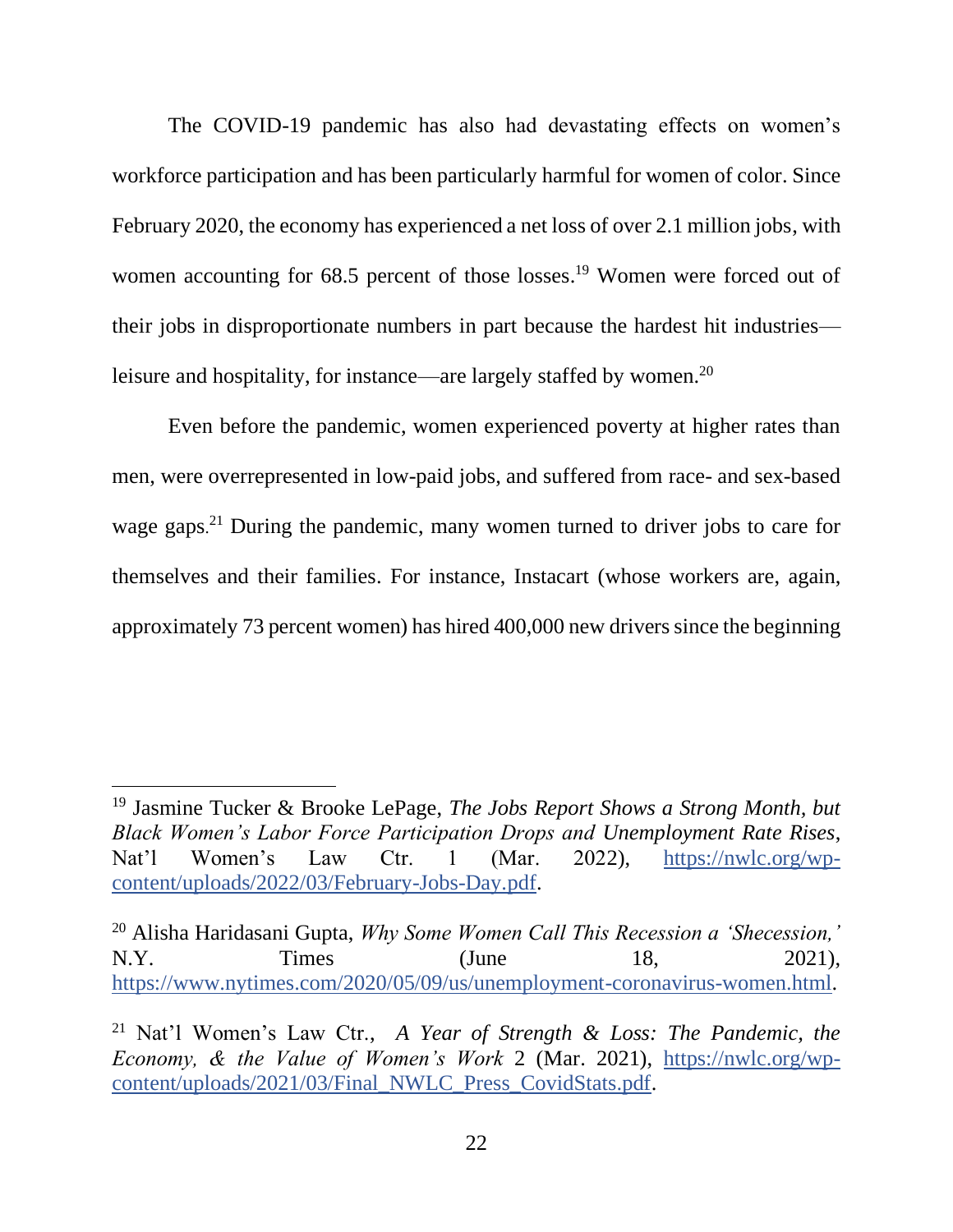of the pandemic, bringing its total to  $600,000$  drivers nationwide.<sup>22</sup> Since 2021, the number of women earning on Uber has increased by 80 percent.<sup>23</sup> At UberEats, women delivery drivers more than doubled between April 2020 and January 2021.<sup>24</sup> Women driving for Network Companies because of the pandemic are more likely to be doing so because of other lost income, rather than because of an affirmative desire to work as drivers. For instance, in February 2021 Lyft reported that women are more likely than men to drive on Lyft as a result of income loss.<sup>25</sup> Similarly, Uber surveyed its drivers in July 2020 and found that more than a quarter of female UberEats drivers were working for UberEats because they lost their jobs or had hours cut, compared to only 15 percent of male respondents. <sup>26</sup> The economic precarity that resulted in women turning to driving during the pandemic will be further exacerbated

<sup>25</sup> *Id.*

<sup>26</sup> *Id.*

<sup>22</sup> *See* Tyler Philbrook, *Instacart Revenue and Usage [2022 Statistics]*, Ride Share Guy (Feb. 5, 2022), [https://therideshareguy.com/instacart](https://therideshareguy.com/instacart-statistics/#:~:text=In%20March%202022%2C%20Instacart%20announced,and%20familiarity%20with%20the%20stores)[statistics/#:~:text=In%20March%202022%2C%20Instacart%20announced,and%2](https://therideshareguy.com/instacart-statistics/#:~:text=In%20March%202022%2C%20Instacart%20announced,and%20familiarity%20with%20the%20stores) [0familiarity%20with%20the%20stores.](https://therideshareguy.com/instacart-statistics/#:~:text=In%20March%202022%2C%20Instacart%20announced,and%20familiarity%20with%20the%20stores)

<sup>23</sup> Uber, *Uber & Dress for Success Announce Partnership to Provide Career Resources to Help Support Women Driving & Delivering on the App*, Cision PR Newswire (Sept. 21, 2021), [https://www.prnewswire.com/news-releases/uber-](https://www.prnewswire.com/news-releases/uber--dress-for-success-announce-partnership-to-provide-career-resources-to-help-support-women-driving--delivering-on-the-app-301380926.html) [dress-for-success-announce-partnership-to-provide-career-resources-to-help](https://www.prnewswire.com/news-releases/uber--dress-for-success-announce-partnership-to-provide-career-resources-to-help-support-women-driving--delivering-on-the-app-301380926.html)[support-women-driving--delivering-on-the-app-301380926.html.](https://www.prnewswire.com/news-releases/uber--dress-for-success-announce-partnership-to-provide-career-resources-to-help-support-women-driving--delivering-on-the-app-301380926.html)

<sup>24</sup> Bidar, *supra* note 15.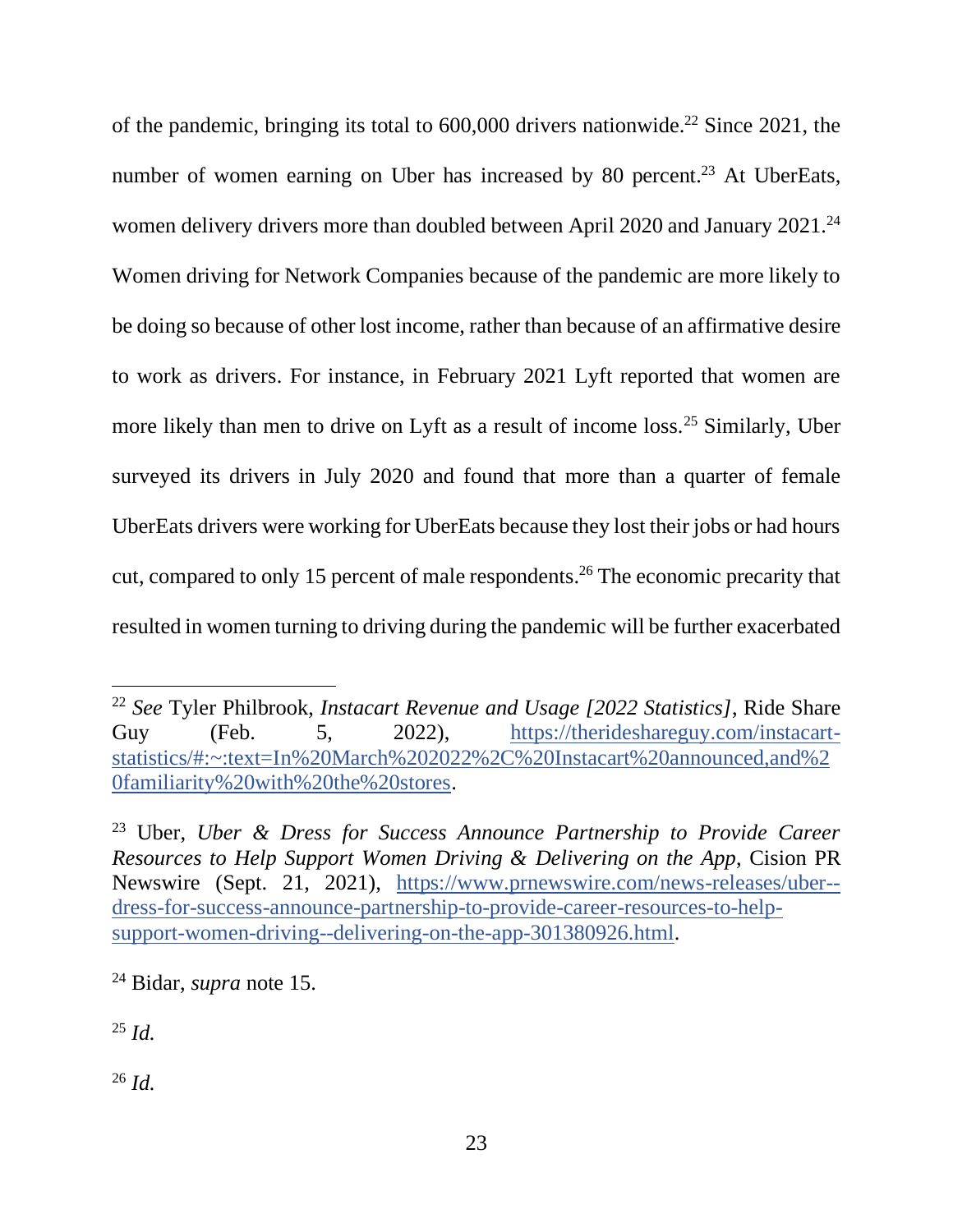if Network Companies are allowed to cut their drivers off from the protections that Massachusetts law provides for its employees.

## <span id="page-23-0"></span>**II. THE PETITIONS UNDERMINE MASSACHUSETTS LAWS ENACTED TO BENEFIT WOMEN WORKERS, INCLUDING WOMEN OF COLOR WORKERS, AND THEIR FAMILIES.**

The Commonwealth is a leader in adopting strong legal protections for women and has a longstanding public policy interest in advancing women's workplace rights. For example, Massachusetts has enacted laws to ensure workers can take leave to care for themselves and their families and have resources to survive a job loss. These protections include, among other things, paid family and medical leave, paid sick leave, leave protections for victims of abuse, and unemployment insurance. Massachusetts also provides civil rights protections that are among the most robust and comprehensive in the nation. For example, nearly two decades prior to the passage of the federal Equal Pay Act, the Commonwealth in 1945 became the first state in the country to pass an equal pay law: the Massachusetts Equal Pay Act, M.G.L. c. 149  $\frac{8}{9}$  105A (MEPA).<sup>27</sup> In 2016, the Massachusetts Legislature strengthened MEPA, which is now considered one of the most powerful equal pay

<sup>27</sup> Office of Attorney General Maura Healey, *Learn More Details About the Massachusetts Equal Pay Act*, Mass.gov, [https://www.mass.gov/service](https://www.mass.gov/service-details/learn-more-details-about-the-massachusetts-equal-pay-act)[details/learn-more-details-about-the-massachusetts-equal-pay-act](https://www.mass.gov/service-details/learn-more-details-about-the-massachusetts-equal-pay-act) (last visited Apr. 11, 2022).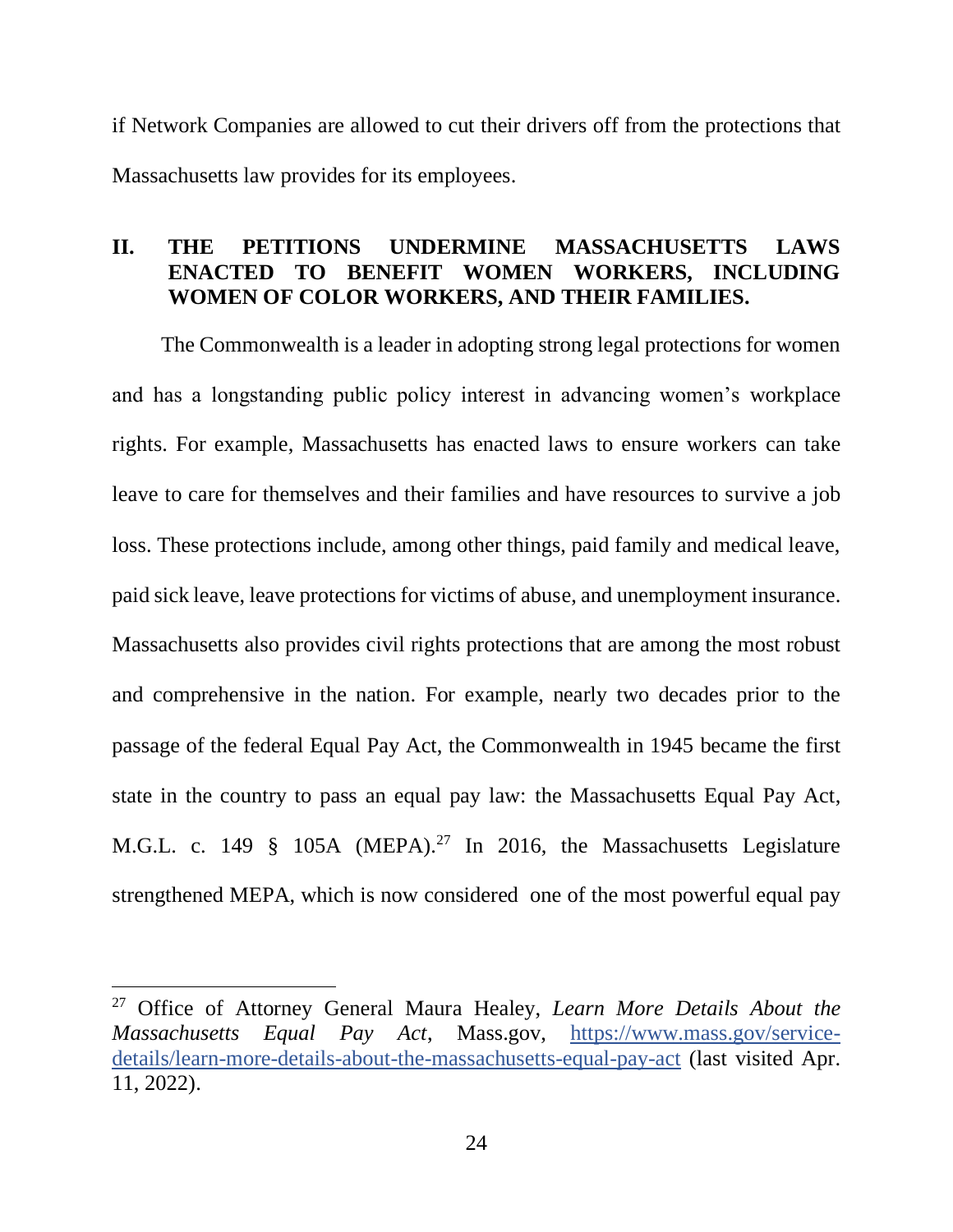laws in the nation.<sup>28</sup> Chapter 151B of the Massachusetts General Laws, addressing employment discrimination, was also enacted almost two decades before the federal Congress passed analogous federal protections. M.G.L. c. 151B. As this Court has stated: "Chapter 151B was enacted in 1946 to provide remedies for employment discrimination, a practice viewed as harmful to 'our democratic institutions' and a 'hideous evil' that needs to be 'extirpated.' The Legislature determined that workplace discrimination harmed not only the targeted individuals, but the entire social fabric." *Flagg v. AliMed, Inc.,* 466 Mass. 23, 28-29 (2013) (footnotes omitted).

While the Petitions provide limited anti-discrimination protections for drivers,<sup>29</sup> these meager protections are a far cry from those provided by Chapter 151B.<sup>30</sup> As detailed below, current state law provides a range of protections for the

<sup>28</sup> Press Release, Office of Attorney General Maura Healey, *AG Healey Issues Guidance for Employers on Equal Pay Law*, Mass.gov (Mar. 1, 2018), [https://www.mass.gov/news/ag-healey-issues-guidance-for-employers-on-equal](https://www.mass.gov/news/ag-healey-issues-guidance-for-employers-on-equal-pay-law)[pay-law;](https://www.mass.gov/news/ag-healey-issues-guidance-for-employers-on-equal-pay-law) Becca Andrews, *Massachusetts Just Took a Big Step Toward Closing the Wage Gap*, Mother Jones (Aug. 1, 2016), [https://www.motherjones.com/politics/2016/08/massachussetts-passed-strongest](https://www.motherjones.com/politics/2016/08/massachussetts-passed-strongest-equal-pay-law/)[equal-pay-law/.](https://www.motherjones.com/politics/2016/08/massachussetts-passed-strongest-equal-pay-law/)

<sup>29</sup> Initiative Petition No. 21-11, *supra* note 3, at 12; Initiative Petition No. 21-12, *supra* note 3, at 11.

<sup>30</sup> *See* Br. of Civil Rights Organizations as *Amicus Curiae* in Support of Pls.- Appellants sec. III.B (filed by Public Rights Project) (discussing significant impact of Petitions on state anti-discrimination laws).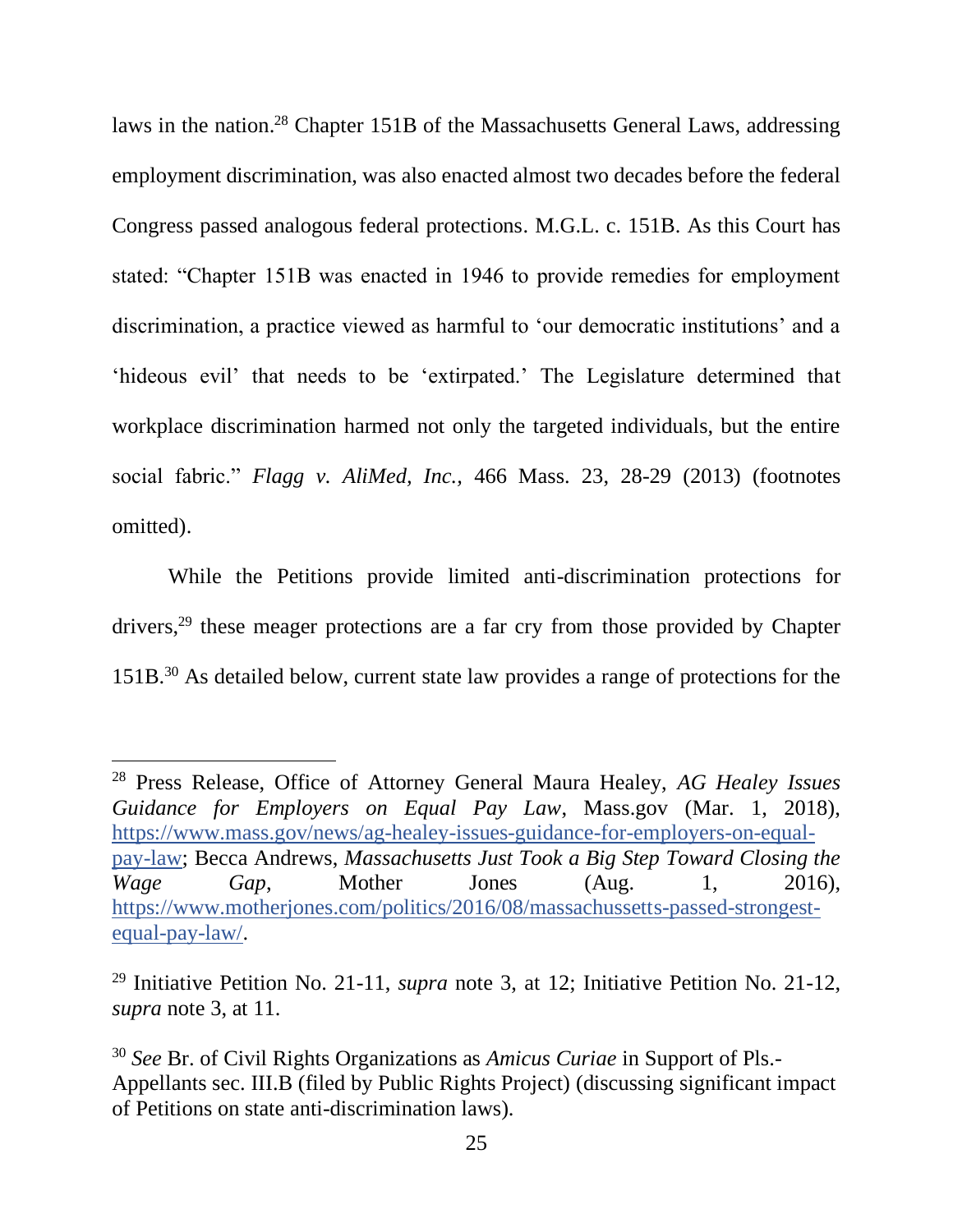workers of Massachusetts. In addition, the Petitions are silent as to drivers' ability to access future benefits and protections enacted by ever-improving state laws, putting them at risk of falling further and further outside the scope of the critical protections otherwise provided to Massachusetts workers. For these reasons, the Petitions and related summaries are misleading and do not meet the requirements of Article 48.

## <span id="page-25-0"></span>**A. The Petitions Would Greatly Undermine the Ability of Drivers to Access the Protections of the Massachusetts Paid Family and Medical Leave Law.**

The Massachusetts Paid Family Medical Leave Act, M.G.L. c. 175M (PFML) was enacted to keep workers from being fired for needing leave or from being forced into poverty by unpaid leave. While the Petitions provide some PFML benefit, what is afforded to drivers via the Petitions falls far short of the Legislature's intent.

The Attorney General's summaries state that drivers would be "eligible to take" leave under PFML leave entitlements.<sup>31</sup> However, the summaries fail to mention that the Petitions would make it harder for drivers to qualify for these benefits, as explained below. If passed, drivers would not have equivalent eligibility for benefits as employees do under PFML. The Petitions would especially put

<sup>31</sup> Summary of Initiative Petition No. 21-11, *available at*  [https://www.mass.gov/doc/21-11-final-summary/download;](https://www.mass.gov/doc/21-11-final-summary/download) Summary of Initiative Petition No. 21-12, *available at* [https://www.mass.gov/doc/21-12-final](https://www.mass.gov/doc/21-12-final-summary/download)[summary/download.](https://www.mass.gov/doc/21-12-final-summary/download)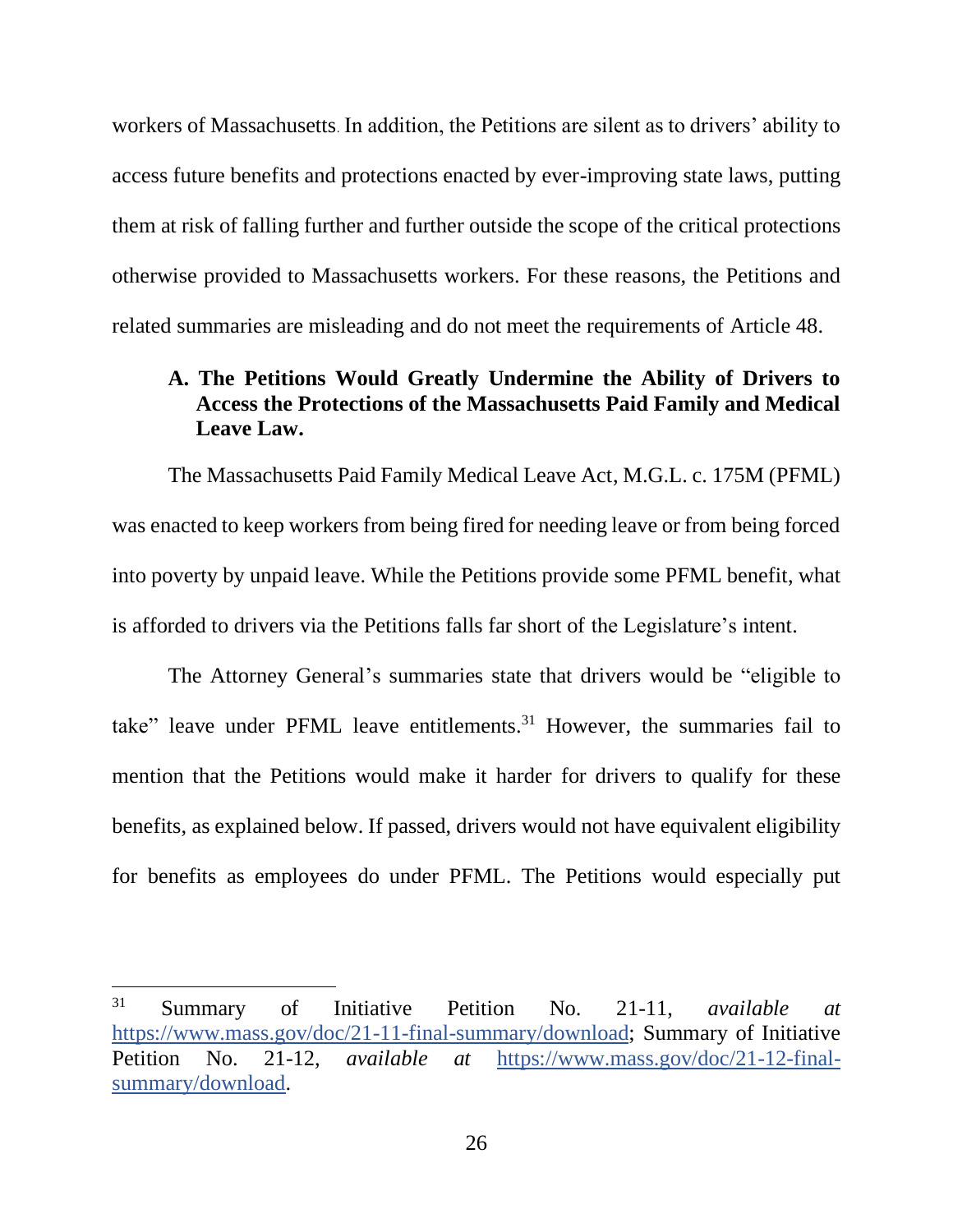women of color drivers in the economically precarious situation that the Commonwealth passed PFML to avoid.

The PFML, which went into effect in 2021, provides covered individuals twenty weeks of paid, job-protected time to care for their own health and twelve weeks of paid, job-protected time to care for the health of a family member. M.G.L. c. 175M § 2. To qualify for PFML, Massachusetts workers are generally required to have earned thirty times the weekly unemployment benefit rate during the previous four quarters before making a claim. M.G.L. c. 151A § 24.<sup>32</sup> The benefits are a portion of the covered individual's compensation, up to a cap that increases annually. M.G.L. c. 151A § 3(b). The PFML law applies to all workers, but women are more likely to benefit from this law because women bear the brunt of caregiving responsibilities, historically and today.<sup>33</sup> PFML is especially important for Black women, and other women of color. Because of the effects of structural

 $32$  For example, thirty times the current maximum weekly unemployment benefit rate of \$974 is \$29,220.00. *See* Dep't of Unemployment Assistance, *How Your Unemployment Benefits Are Calculated*, Mass.gov, [https://www.mass.gov/info](https://www.mass.gov/info-details/how-your-unemployment-benefits-are-determined)[details/how-your-unemployment-benefits-are-determined](https://www.mass.gov/info-details/how-your-unemployment-benefits-are-determined) (last visited Apr. 12, 2022).

<sup>33</sup> *See* Jasmine Tucker et al., *By the Numbers: Data on Key Programs for the Well-Being of Women & Their Families*, Nat'l Women's Law Ctr. (June 2021), [https://nwlc.org/wp-content/uploads/2019/12/Bythenumbers2021-1.pdf;](https://nwlc.org/wp-content/uploads/2019/12/Bythenumbers2021-1.pdf) Julie Vogtman, *Undervalued: A Brief History of Women's Care Work and Child Care Policy in the United States*, Nat'l Women's Law Ctr. (2017), [https://nwlc.org/wp](https://nwlc.org/wp-content/uploads/2017/12/final_nwlc_Undervalued2017.pdf)[content/uploads/2017/12/final\\_nwlc\\_Undervalued2017.pdf.](https://nwlc.org/wp-content/uploads/2017/12/final_nwlc_Undervalued2017.pdf)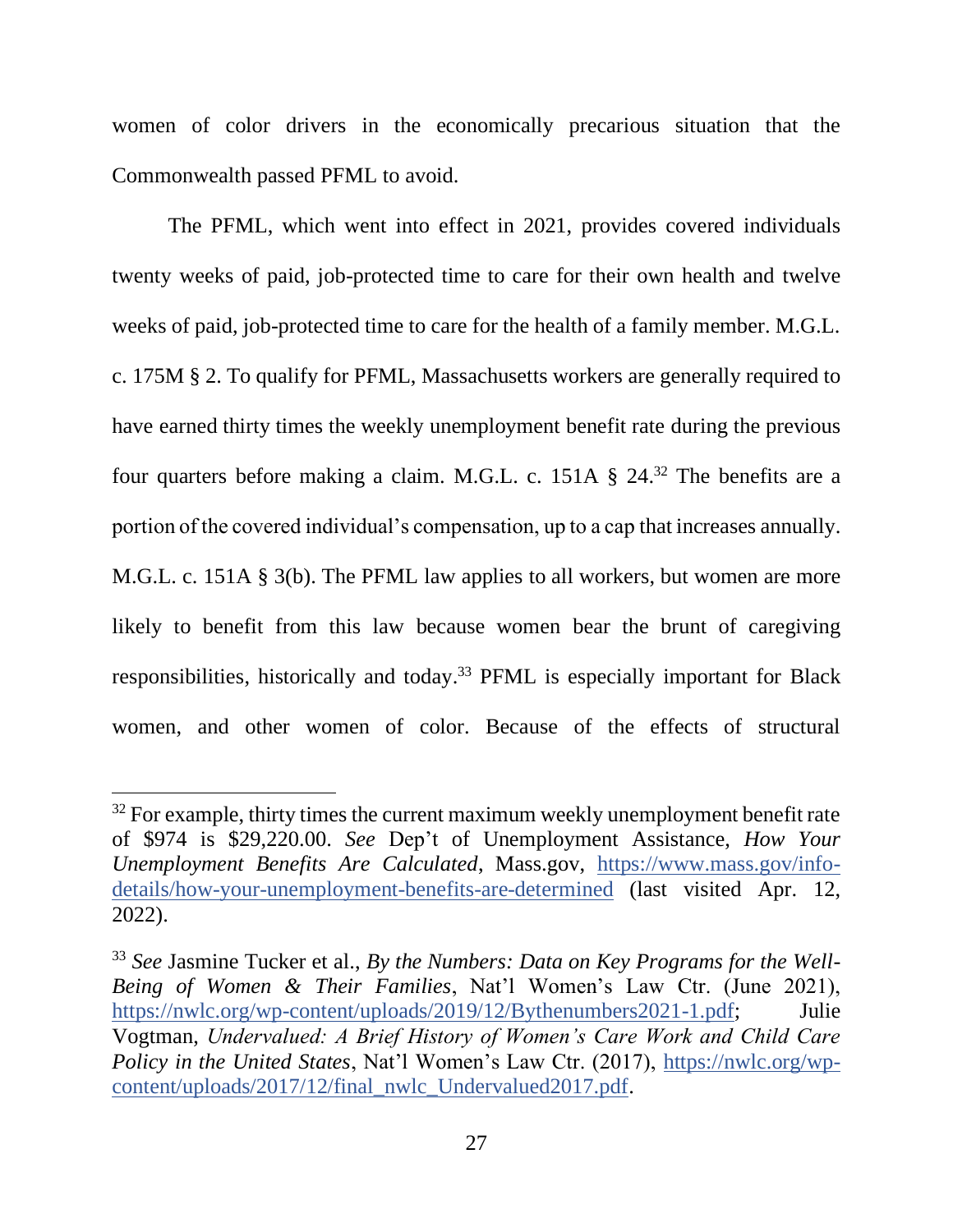discrimination, women of color are more likely to need family or medical leave and yet have the least access to it. Black women, who are more likely to be primary breadwinners,<sup>34</sup> also tend to have more caregiving responsibilities than white people, and at younger ages.<sup>35</sup> In addition, Black women may need more leave for medical reasons as a result of racial health disparities that lead to worse health outcomes than white people.<sup>36</sup> Black women and other women of color are over-represented in low-

<sup>&</sup>lt;sup>34</sup> More than two-thirds of Black mothers are the sole or primary breadwinner for their household, and 82 percent are the sole or primary breadwinner or cobreadwinner. Jocelyn Frye, *On the Frontlines at Work and at Home: The Disproportionate Economic Effects of the Coronavirus Pandemic on Women of Color,* Ctr. for Am. Progress (Apr. 23, 2020), [https://www.americanprogress.org/article/frontlines-work-home/.](https://www.americanprogress.org/article/frontlines-work-home/)

<sup>35</sup> Mousumi Bose et al., *Caregiving in a Diverse America: Beginning to Understand the Systemic Challenges Facing Family Caregivers*, Nat'l Alliance for Caregiving 12 (Nov. 2021), [https://www.caregiving.org/wp](https://www.caregiving.org/wp-content/uploads/2022/02/NAC_AmgenDiverseCaregiversReport_FinalDigital-020622-1.pdf)[content/uploads/2022/02/NAC\\_AmgenDiverseCaregiversReport\\_FinalDigital-](https://www.caregiving.org/wp-content/uploads/2022/02/NAC_AmgenDiverseCaregiversReport_FinalDigital-020622-1.pdf)[020622-1.pdf;](https://www.caregiving.org/wp-content/uploads/2022/02/NAC_AmgenDiverseCaregiversReport_FinalDigital-020622-1.pdf) Nat'l Alliance for Caregiving & AARP, *2020 Report:* Caregiving in the U.S. 11 (May 2020). [https://www.caregiving.org/wp](https://www.caregiving.org/wp-content/uploads/2021/01/full-report-caregiving-in-the-united-states-01-21.pdf)[content/uploads/2021/01/full-report-caregiving-in-the-united-states-01-21.pdf.](https://www.caregiving.org/wp-content/uploads/2021/01/full-report-caregiving-in-the-united-states-01-21.pdf)

<sup>36</sup> *See, e.g.,* Jessica Mason, *Called to Care: A Racially Just Recovery Demands Paid Family and Medical Leave*, Nat'l P'ship for Women & Families 13-14 (Mar. 2021), [https://www.nationalpartnership.org/our-work/resources/economic-justice/paid](https://www.nationalpartnership.org/our-work/resources/economic-justice/paid-leave/called-to-care-a-racially-just-recovery-demands-paid-family-and-medical-leave.pdf)[leave/called-to-care-a-racially-just-recovery-demands-paid-family-and-medical](https://www.nationalpartnership.org/our-work/resources/economic-justice/paid-leave/called-to-care-a-racially-just-recovery-demands-paid-family-and-medical-leave.pdf)[leave.pdf;](https://www.nationalpartnership.org/our-work/resources/economic-justice/paid-leave/called-to-care-a-racially-just-recovery-demands-paid-family-and-medical-leave.pdf) Gov't Accountability Office, *Health Care Capsule: Racial and Ethnic Health Disparities* (Sept. 2021), [https://www.gao.gov/assets/gao-21-105354.pdf.](https://www.gao.gov/assets/gao-21-105354.pdf) Elise Gould & Valerie Wilson, *Black Workers Face Two of the Most Lethal Preexisting Conditions for Coronavirus—Racism and Economic Inequality*, Econ. Policy Inst. (June 1, 2020). [https://www.epi.org/publication/black-workers](https://www.epi.org/publication/black-workers-covid/#:~:text=The%20pandemic%20and%20related%20job,rates%20than%20their%20white%20counterparts)[covid/#:~:text=The%20pandemic%20and%20related%20job,rates%20than%20thei](https://www.epi.org/publication/black-workers-covid/#:~:text=The%20pandemic%20and%20related%20job,rates%20than%20their%20white%20counterparts) [r%20white%20counterparts.](https://www.epi.org/publication/black-workers-covid/#:~:text=The%20pandemic%20and%20related%20job,rates%20than%20their%20white%20counterparts)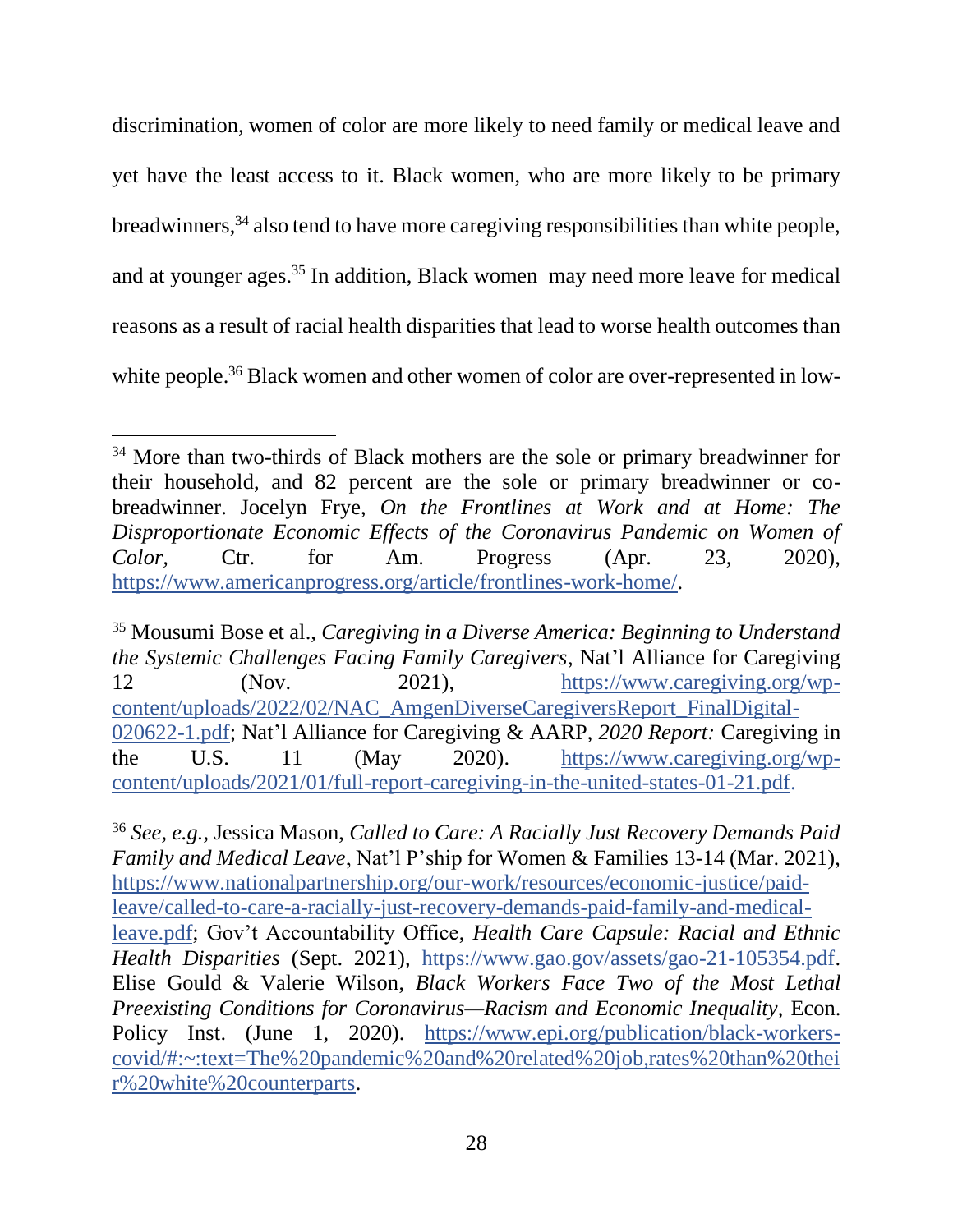paid jobs that do not offer paid leave<sup>37</sup> and are therefore less able to afford to take leave. Excluding drivers from PFML will only increase these racial and gender disparities.

The eligibility, accrual, and benefit provisions of the leave offered by the Petitions substantially depart from the Commonwealth's PFML entitlement. First, the Petitions do not offer equivalent wage replacement for drivers.<sup>38</sup> Employees in Massachusetts are entitled to PFML benefits based on all time worked, whether that time directly produces revenue or can otherwise be commodified. For example, under Massachusetts law, employees must be paid for time "on call," i.e., waiting to be assigned a task.<sup>39</sup> In contrast, the Petitions,<sup>40</sup> define a driver's compensable

<sup>37</sup> *See* Jasmine Tucker & Julie Vogtman, *When Hard Work Is Not Enough: Women in Low-Paid Jobs*, Nat'l Women's Law Ctr. 3 (2020), [https://nwlc.org/wp](https://nwlc.org/wp-content/uploads/2020/04/Women-in-Low-Paid-Jobs-report_pp04-FINAL-4.2.pdf)[content/uploads/2020/04/Women-in-Low-Paid-Jobs-report\\_pp04-FINAL-4.2.pdf.](https://nwlc.org/wp-content/uploads/2020/04/Women-in-Low-Paid-Jobs-report_pp04-FINAL-4.2.pdf)

<sup>38</sup> *See* Br. of Civil Rights Organizations as *Amicus Curiae* in Support of Pls.- Appellants sec. II.B.1 (filed by Public Rights Project).

 $39\,454\,$  C.M.R. § 27.04(4)(c) ("If an employer requires an employee to report to a location other than the work site or to report to a specified location to take transportation, compensable work time begins at the reporting time and includes subsequent travel to and from the work site."); *Freehart v. Charlton Welding and Repair, Inc.,* No. WOCCV201300633, 2016 WL 6902951, at \*3-4, n. 3 (Mass. Super. Ct. Oct. 31, 2016) (applying the predecessor of 454 C.M.R. § 27.04(4) to require payment of wages for work at construction headquarters and travel time to and from headquarters).

<sup>&</sup>lt;sup>40</sup> The Petitions designate the drivers "covered contract workers" under the PFML. Covered contract workers are workers for whom at least one employer or covered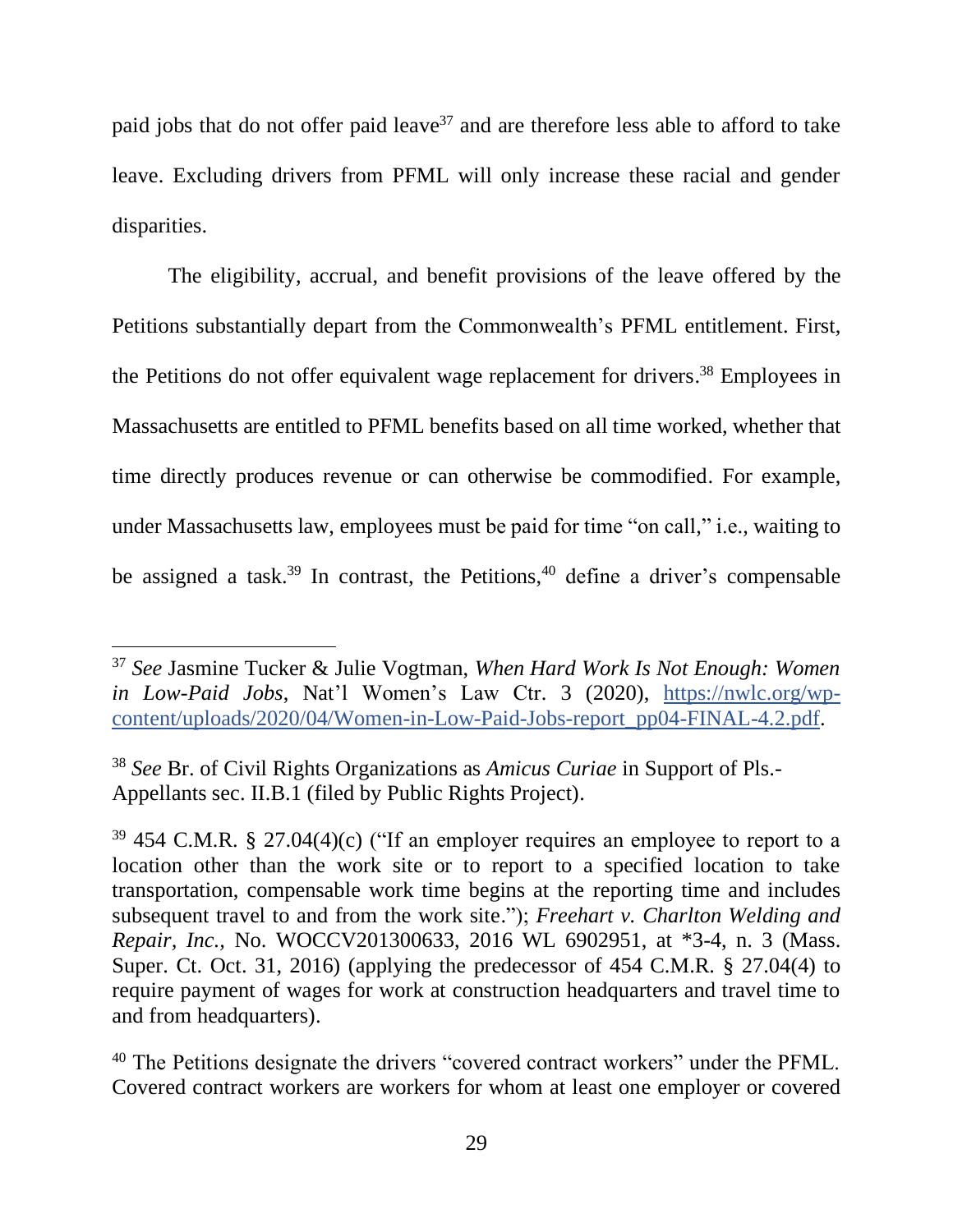working time as "engaged time" (as opposed to all working time), and in turn, define PFML contribution requirements more narrowly, requiring contributions for "engaged time" only. This directly impacts drivers' eligibility (and ultimately, benefits due) under PFML.<sup>41</sup> The way PFML benefits are calculated interacts with the "engaged time" method of payment used by Network Companies to make PFML benefits harder to access. Because drivers are only paid based on "engaged time," hitting the Massachusetts PFML claim threshold (thirty times the weekly unemployment benefit rate during the previous four quarters) before making a claim will necessarily mean drivers have to work more hours than other covered workers to become eligible.

business entity is required to remit contributions to the Family and Employment Security Trust Fund; and "whose payments from such employer or covered business entity satisfy certain financial eligibility requirements." M.G.L. c. 175M § 1; 458 C.M.R. § 2.02.

<sup>&</sup>lt;sup>41</sup> As defined by the Petitions, "engaged time" includes only the period during which "the driver is en route to fulfill [a] scheduled request, regardless of when the driver accepted the request." Initiative Petition No. 21-11, *supra* note 3, at 3; Initiative Petition No. 21-12, *supra* note 3, at 3. "Uber's own data indicate that engaged time amounts to only 67 percent of the drivers' actual working time. The companies would not pay for the approximately 33 percent of the time that drivers are waiting between passengers or returning from trips to outlying areas." Ken Jacobs & Michael Reich, *Massachusetts Uber/Lyft Ballot Proposition Would Create Subminimum Wage: Drivers Could Earn as Little as \$4.82 an Hour*, UC Berkeley Labor Ctr 2 (Sept. 29, 2021), [https://laborcenter.berkeley.edu/wp](https://laborcenter.berkeley.edu/wp-content/uploads/2021/09/Massachusetts-Uber-Lyft-Ballot-Proposition-Would-Create-Subminimum-Wage-1.pdf)[content/uploads/2021/09/Massachusetts-Uber-Lyft-Ballot-Proposition-Would-](https://laborcenter.berkeley.edu/wp-content/uploads/2021/09/Massachusetts-Uber-Lyft-Ballot-Proposition-Would-Create-Subminimum-Wage-1.pdf)[Create-Subminimum-Wage-1.pdf.](https://laborcenter.berkeley.edu/wp-content/uploads/2021/09/Massachusetts-Uber-Lyft-Ballot-Proposition-Would-Create-Subminimum-Wage-1.pdf)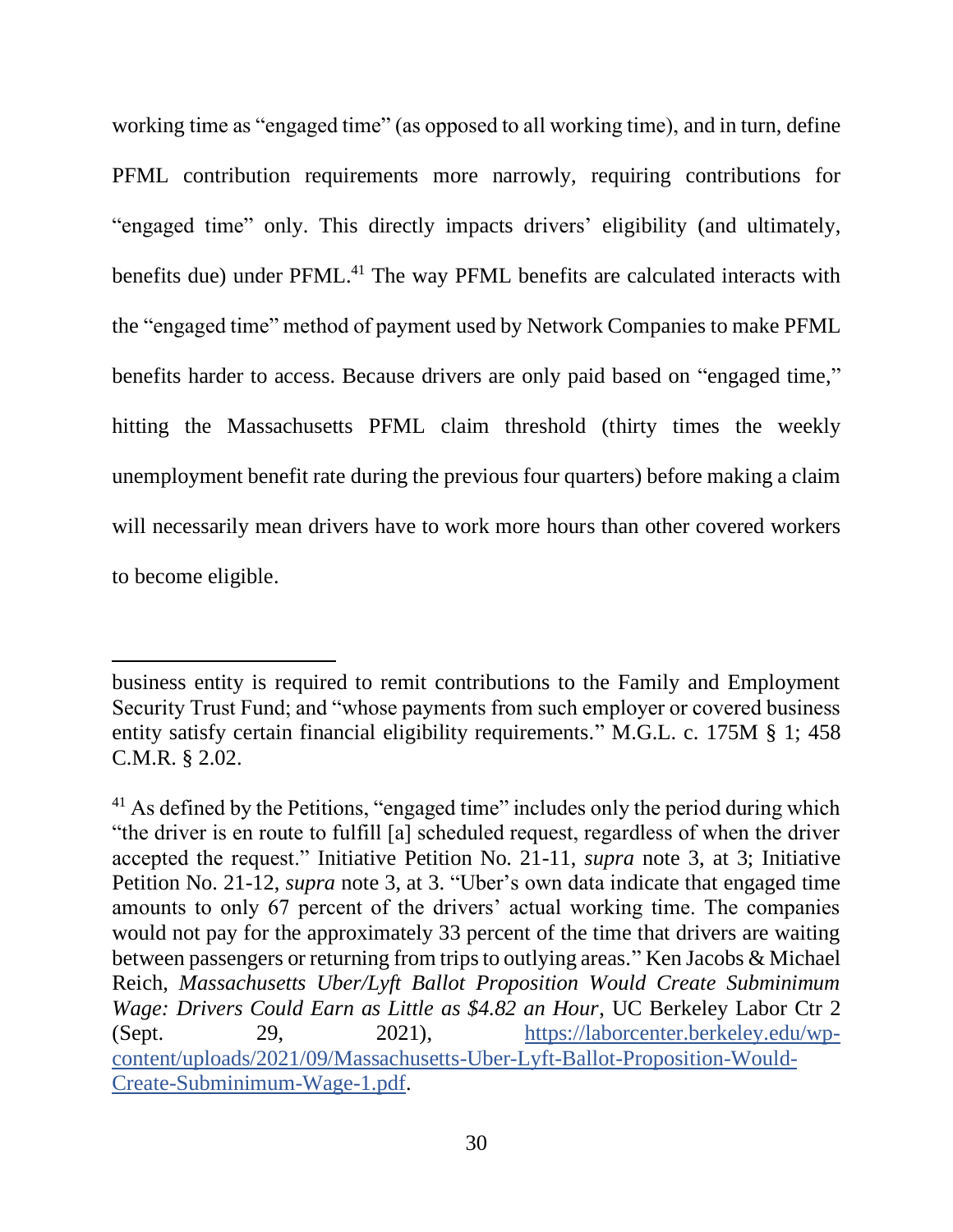Furthermore, PFML benefits, which do not replace the covered individual's entire wage, are calculated as a portion of the covered individual's average weekly wage.<sup>42</sup> Since drivers are paid only for "engaged time," the average weekly wage a driver receives per hours worked is lower than it would be for an employee. Lowerlevel benefits make it less tenable to take leave and undermine the purpose for which PFML was enacted.

Second, the Petitions establish an additional PFML six-month waiting period for drivers, rendering benefits further out of reach. This eligibility requirement does not exist for other Massachusetts employees. Under the Petitions, even if a driver had worked in another capacity at another employer, that driver would not be eligible for PFML benefits until they had worked for two consecutive quarters for Network Companies. Drivers who have health emergencies arise during that six-month period would not have benefits to provide care without losing their income.<sup>43</sup>

PFML was designed to make eligibility depend on the individual's work history, not the history of work with any particular employer. PFML was also

<sup>42</sup> Dep't of Family & Med. Leave, *How PFML Weekly Benefit Amounts Are*  Calculated, Mass.gov (Jan. 13, 2022), [https://www.mass.gov/info-details/how-pfml](https://www.mass.gov/info-details/how-pfml-weekly-benefit-amounts-are-calculated)[weekly-benefit-amounts-are-calculated.](https://www.mass.gov/info-details/how-pfml-weekly-benefit-amounts-are-calculated)

<sup>43</sup> *See* Initiative Petition No. 21-11, *supra* note 3, at 9; Initiative Petition No. 21-12, *supra* note 3, at 8.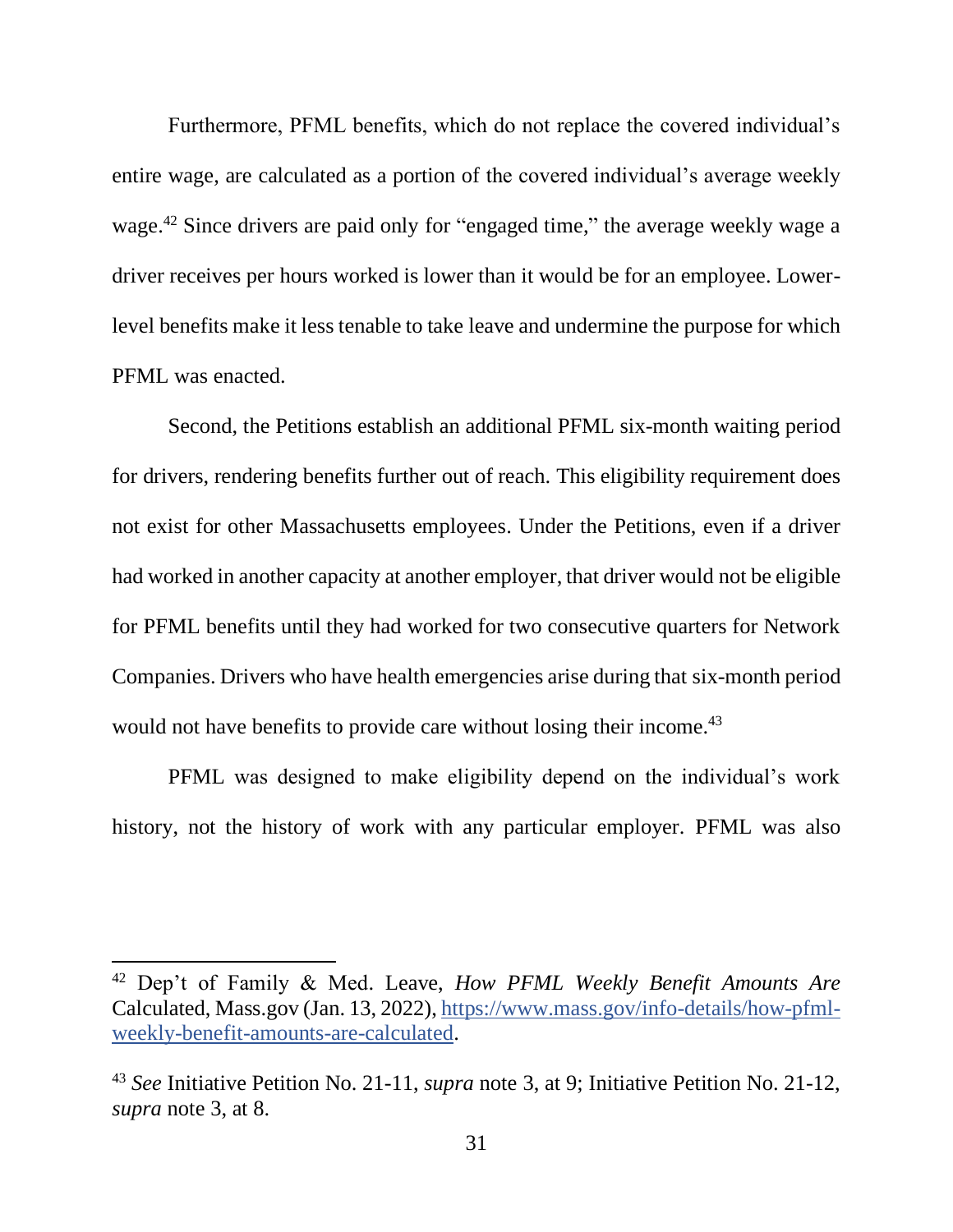designed to be portable. The Petitions offer a ruse instead of real access to PFML for drivers. *See* Pls.' Br. at 42-45, 51-54.

#### <span id="page-31-0"></span>**B. The Petitions Would Reduce the Value of Earned Sick Time for Drivers.**

Massachusetts requires employers with at least eleven employees to provide a minimum of one hour of paid sick time for every thirty hours worked by an employee, with the accrual beginning on the employee's date of hire, and forty hours of paid sick leave during a twelve-month period. M.G.L. c. 149 § 148C. Mandatory employer-paid sick time is critical so working people can care for themselves and their families. It is a public policy choice made in recognition that taking time off to recover from sickness reduces the cost borne by the public when workers go to work sick, threatening not just the worker's health, but that of everyone else with whom they come into contact, including medically at-risk individuals who may be more dependent on drivers for deliveries and rides during the COVID-19 pandemic.

The Petitions purport to provide paid sick time to drivers based on the same framework as Massachusetts law, but, like PFML, benefits accrue on "engaged time" only. As explained in Section II.A., "engaged time" is not all time worked, meaning the Petitions calculation of hours worked would result in a longer timeline for drivers to accrue paid sick time, and therefore substantially delay any meaningful use of this benefit. Rather than provide a safety net for when drivers are sick, the Petitions put drivers in a position where taking sick time might not be viable at all.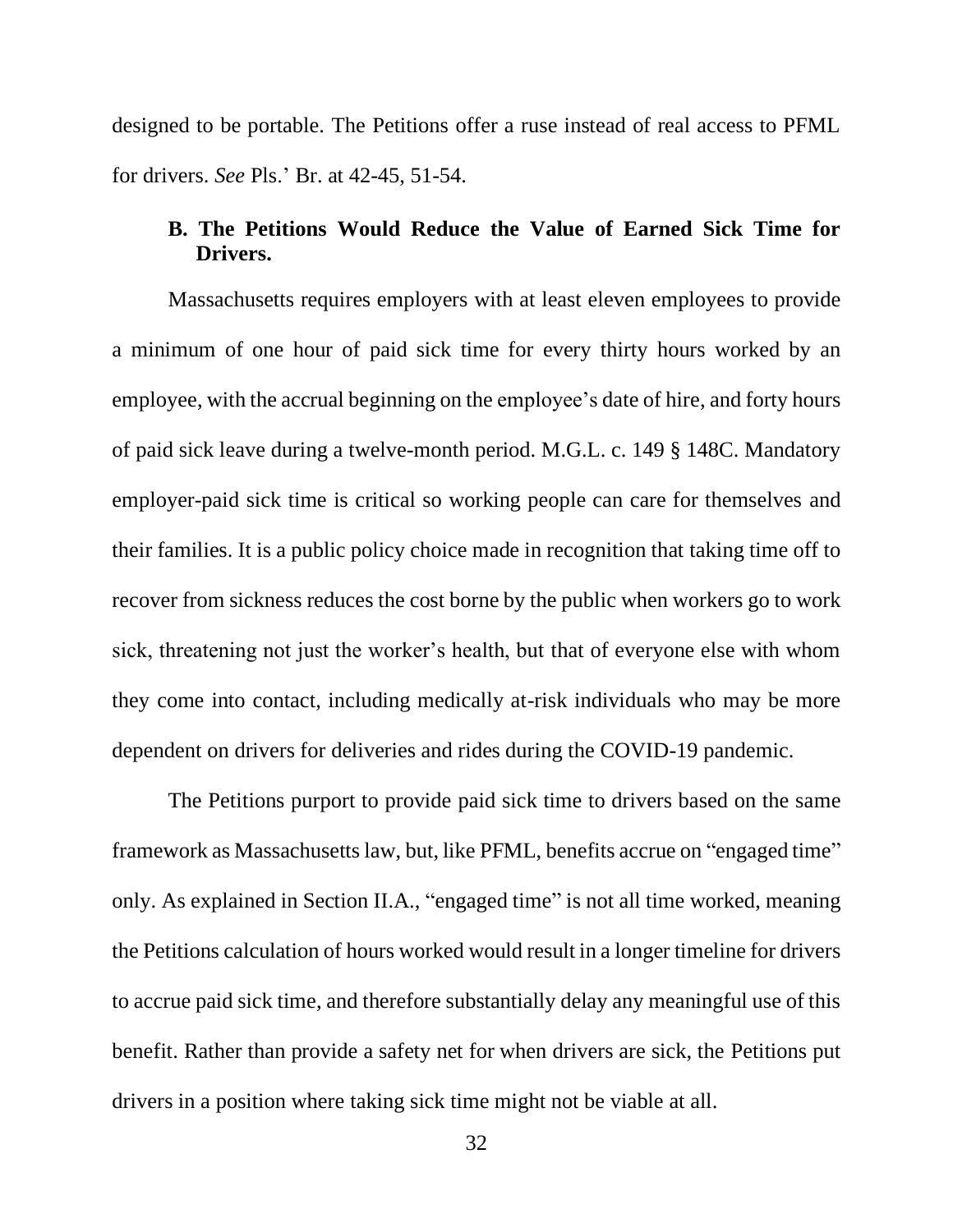### <span id="page-32-0"></span>**C. The Petitions Would Cut Off Drivers from Leave Protections for Victims of Abusive Behavior.**

In 2014, the Commonwealth amended M.G.L. c. 149 to require employers who employ fifty or more employees to provide two weeks of protected leave for victims of abusive behavior and their family members, and to prohibit discrimination or retaliation against workers who used the leave. M.G.L. c. 149 § 52E. This leave allows workers to keep their jobs and access employment benefits while trying to keep themselves and their families safe. Under the Petitions, drivers would have no such benefit. The impact of domestic violence and intimate partner violence on workers is undeniable. A 2018 national survey of domestic violence survivors found that 83% of respondents reported that their abusive partners disrupted their ability to work. <sup>44</sup> Without the protections of Massachusetts law, women of color may also suffer particularly dire adverse financial consequences as a result of job loss due to domestic or intimate partner violence. This is because women of color face both racial and gender wage disparities, less financial security, and longer periods of unemployment than white workers—all of which may also be amplified during the COVID-19 pandemic. 45

<sup>44</sup> Workplaces Respond to Domestic & Sexual Violence, *The Facts on Gender-Based Workplace Violence* 3 (Aug. 2020), [https://www.workplacesrespond.org/wp](https://www.workplacesrespond.org/wp-content/uploads/2017/01/The-Facts-on-GBV_August-2020-2.pdf)[content/uploads/2017/01/The-Facts-on-GBV\\_August-2020-2.pdf.](https://www.workplacesrespond.org/wp-content/uploads/2017/01/The-Facts-on-GBV_August-2020-2.pdf)

<sup>45</sup> *See, e.g., infra* notes 48 and 49.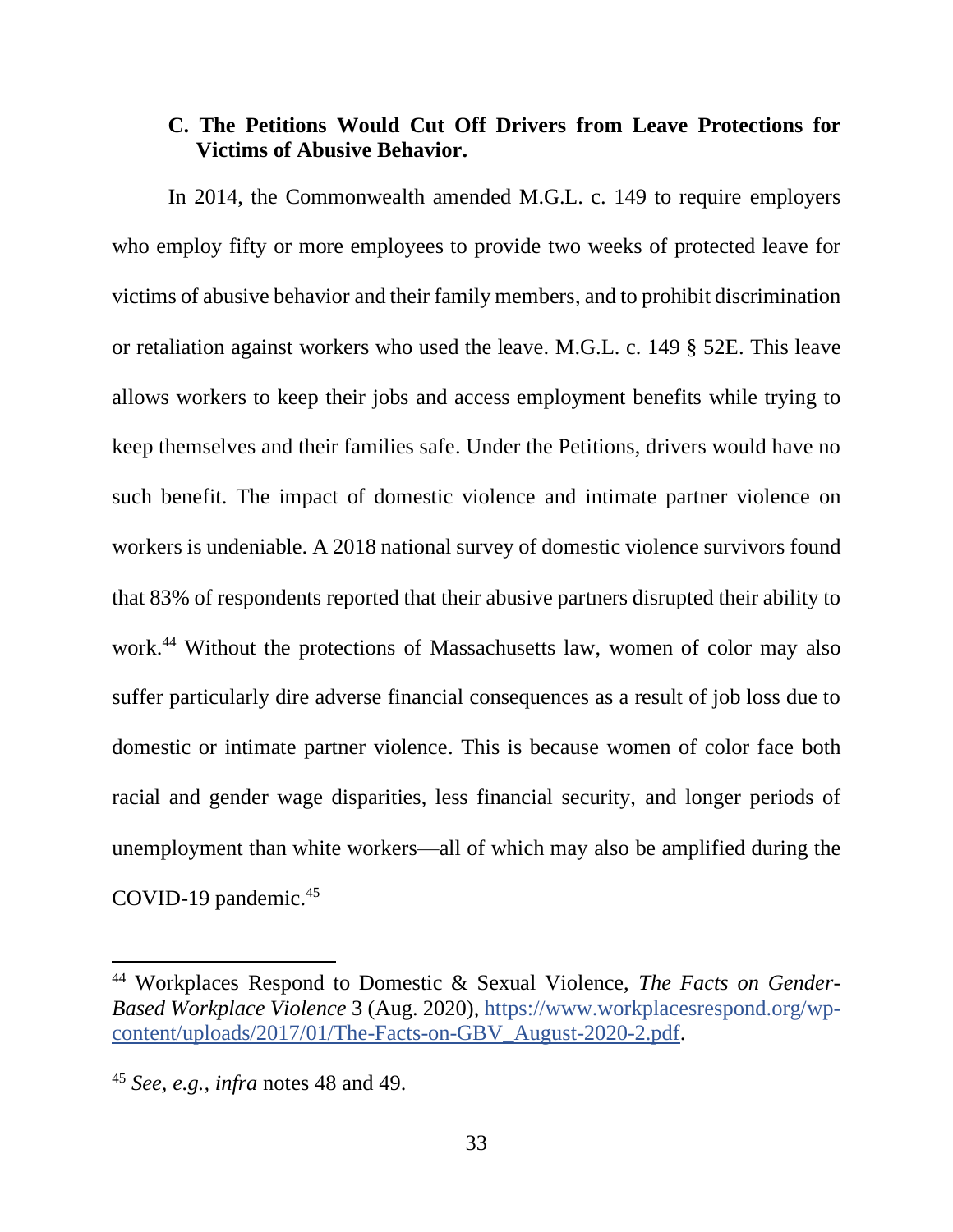#### **D. The Petitions Would Cut Off Drivers from Unemployment Insurance.**

<span id="page-33-0"></span>Under the Petitions, Network Companies would not contribute to unemployment insurance for their drivers and, because drivers would be designated as independent contractors, they would not be eligible for unemployment benefits.<sup>46</sup> For women and people of color in Massachusetts, unemployment support is particularly vital. In Massachusetts, women made up 54.1% of unemployment claimants as of September  $2020$ .<sup>47</sup> In Massachusetts and nationally, Black workers experience unemployment rates twice as high as white workers on average.<sup>48</sup>

<sup>46</sup> While the CARES Act passed by Congress in response to the COVID-19 pandemic did allow self-employed individuals to qualify for benefits, that benefit program has since ended, and there is no sign that Congress will restore it. *See* Dep't of Unemployment Ins., *CARES Act and American Rescue Plan Act*, Mass.gov, <https://www.mass.gov/info-details/cares-act-and-american-rescue-plan-act> (last visited Mar. 28, 2022).

<sup>47</sup> Ariane Hegewisch, *Women's Share of Unemployment Insurance Claimants Varies Strongly Across States*, Inst. for Women's Policy Research 2, tbl. 1 (Dec. 2020), [https://iwpr.org/wp-content/uploads/2020/12/UI-QF-2020-12-2.pdf.](https://iwpr.org/wp-content/uploads/2020/12/UI-QF-2020-12-2.pdf)

<sup>&</sup>lt;sup>48</sup> In the third quarter of 2021, Black workers were 65 percent more likely than white workers to be unemployed Kyle K. Moore, *Racial Disparities in Unemployment Rates Persist, Despite Claims of a 'Labor Shortage'*, Econ. Policy Inst. <https://www.epi.org/indicators/state-unemployment-race-ethnicity/> (last updated Nov. 2021). According to data collected from 2015-2019, the unemployment rates in Massachusetts were 8.5% for those who identified as Black or African American, compared to 4.3% for white respondents. Impact Metrowest, *Economy and Workforce: Unemployment Rate by Race/Ethnicity 2015-2019*, [https://www.impactmw.org/economy-and-workforce/unemployment-rate-by-race](https://www.impactmw.org/economy-and-workforce/unemployment-rate-by-race-ethnicity)[ethnicity](https://www.impactmw.org/economy-and-workforce/unemployment-rate-by-race-ethnicity) (last visited Apr. 11, 2022).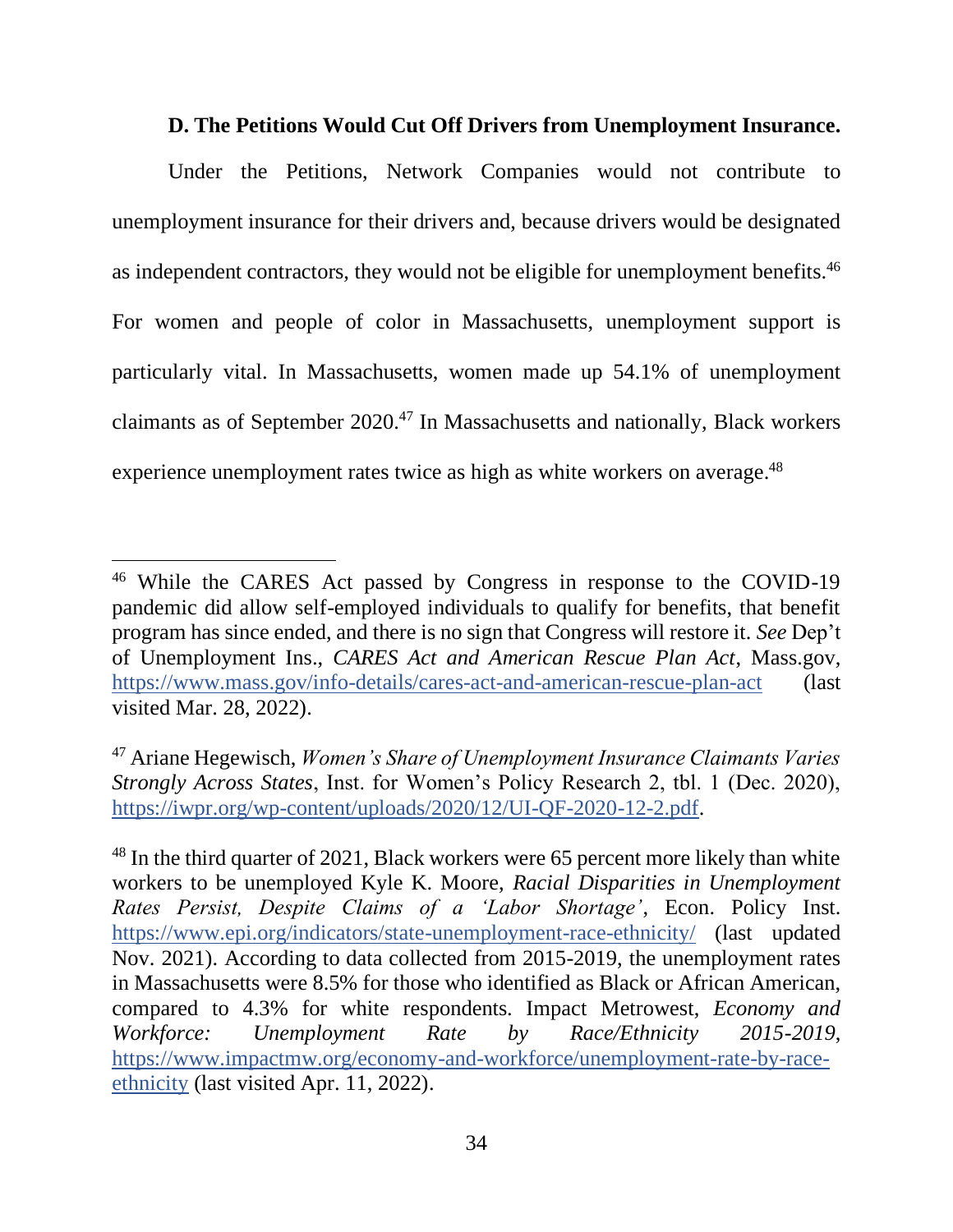The COVID-19 pandemic underscores the importance of unemployment insurance for women, and especially women of color. For instance, Black women and Latinas experienced double digit unemployment rates for six consecutive months in 2020 (April through September) while white men's unemployment rate only remained in the double digits for two months.<sup>49</sup> In February 2022, Black women's unemployment was still more than double the rate for white men.<sup>50</sup> Excluding drivers from unemployment insurance will only serve to deepen existing racial and gender disparities that worsened during the COVID-19 pandemic.<sup>51</sup>

# <span id="page-34-0"></span>**E. The Petitions Would Cut Off Drivers from the Protections of the Massachusetts Equal Pay Act.**

Both the federal and Massachusetts Equal Pay Act have required equal pay for "equal work" for decades. In response to the narrow application of the "equal work" standard by some courts, the Massachusetts Equal Pay Act ("MEPA") was amended in 2016 to require equal pay for "comparable," and not merely equal,

<sup>49</sup> Jasmine Tucker & Julie Vogtman, *Resilient But Not Recovered*, Nat'l Women's Law Ctr. (Mar. 2022), [https://nwlc.org/wp-content/uploads/2022/03/FINAL-](https://nwlc.org/wp-content/uploads/2022/03/FINAL-NWLC-Resilient-But-Not-Recovered-3.29.22.pdf)[NWLC-Resilient-But-Not-Recovered-3.29.22.pdf.](https://nwlc.org/wp-content/uploads/2022/03/FINAL-NWLC-Resilient-But-Not-Recovered-3.29.22.pdf)

<sup>50</sup> *Id.*

<sup>&</sup>lt;sup>51</sup> In 2017, for example, unemployment insurance helped keep the incomes of more than 127,000 women across the country above the federal poverty line. Nat'l Women's Law Ctr. et al., *Unemployment Insurance and Protections Are Vital for Women and Families* 1 (Dec. 2019), [https://nwlc.org/wp](https://nwlc.org/wp-content/uploads/2019/12/UI-Factsheet-2019.pdf)[content/uploads/2019/12/UI-Factsheet-2019.pdf.](https://nwlc.org/wp-content/uploads/2019/12/UI-Factsheet-2019.pdf)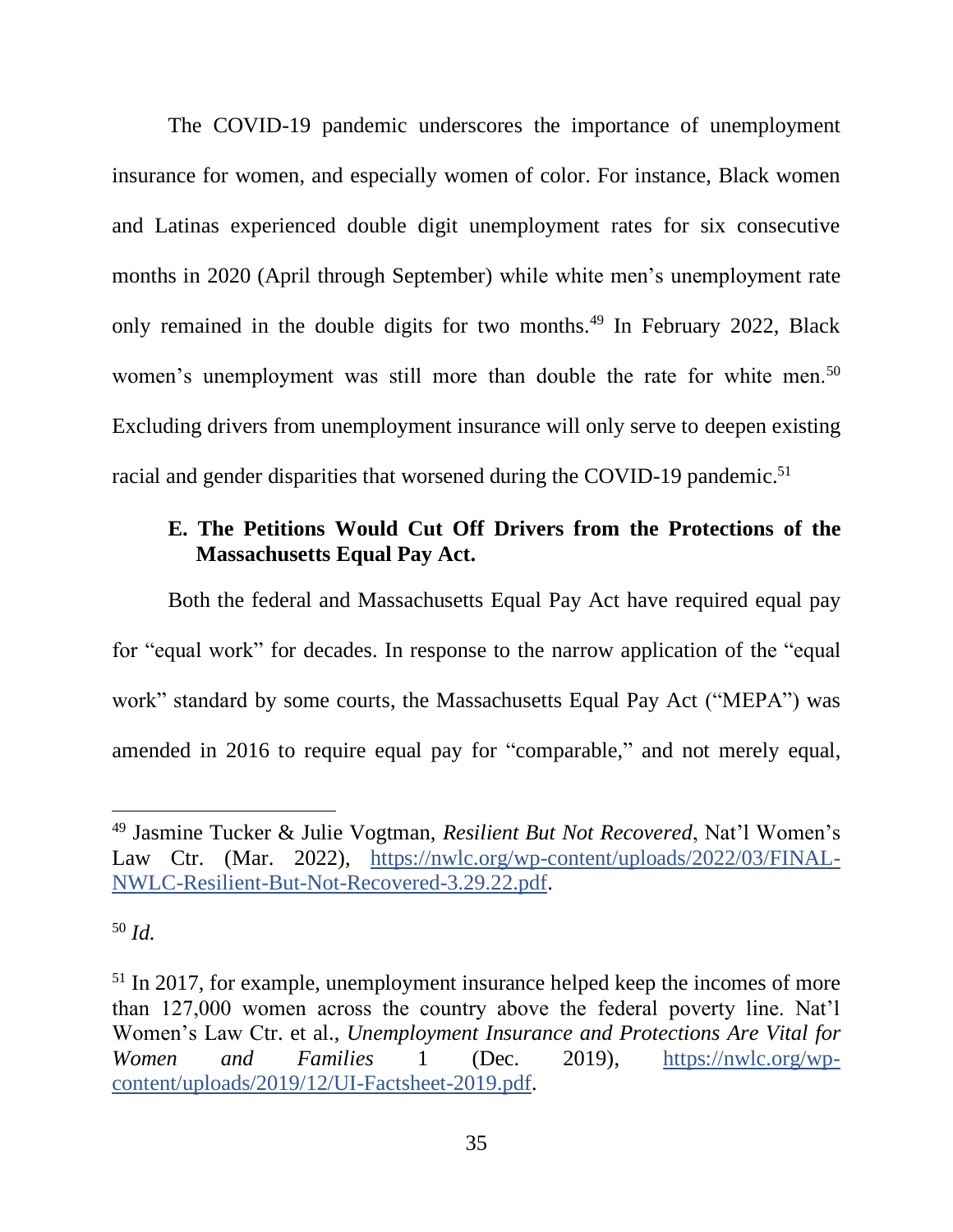work.<sup>52</sup> Other important amendments to the Massachusetts equal pay protections include barring salary history as a defense to claims of unequal pay and making clear that the statute does not contain an intent requirement to show a violation. Employers are also prohibited from requiring the disclosure of previous salary in hiring and are encouraged to self-audit for compliance with the law. M.G.L. c. 149 § 105A. Additionally, under the 2016 amendments, MEPA is a strict liability statute.<sup>53</sup> Accordingly, the Massachusetts equal pay law is widely regarded as one of the strongest equal pay laws in the nation.<sup>54</sup> However, under the Petitions, drivers as independent contractors would not have the benefits of MEPA's protections.

Ensuring equal pay is an issue of particular importance for women drivers. Although the gender wage gap has narrowed over time, it persists in Massachusetts and nationally, and is especially large for women of color.<sup>55</sup> Gender wage gaps also exist for drivers. For instance, one study of 1.87 million Uber drivers found that

<sup>53</sup> *Id.* at 12.

<sup>52</sup> "Comparable work" is a broader category than "equal work." Office of the Attorney General, *An Act to Establish Pay Equity: Overview and Frequently Asked Questions* 5 (Mar. 1, 2018), [https://www.mass.gov/doc/ago-equal-pay-act](https://www.mass.gov/doc/ago-equal-pay-act-guidance-5-2-18/download)[guidance-5-2-18/download.](https://www.mass.gov/doc/ago-equal-pay-act-guidance-5-2-18/download)

<sup>54</sup> *See supra* note 27.

<sup>55</sup> Nat'l P'ship for Women & Families, *The Wage Gap in Massachusetts*, [https://www.nationalpartnership.org/our-work/economic-justice/wage-gap/the](https://www.nationalpartnership.org/our-work/economic-justice/wage-gap/the-wage-gap-in-massachusetts.html)[wage-gap-in-massachusetts.html](https://www.nationalpartnership.org/our-work/economic-justice/wage-gap/the-wage-gap-in-massachusetts.html) (last visited Mar. 28, 2022).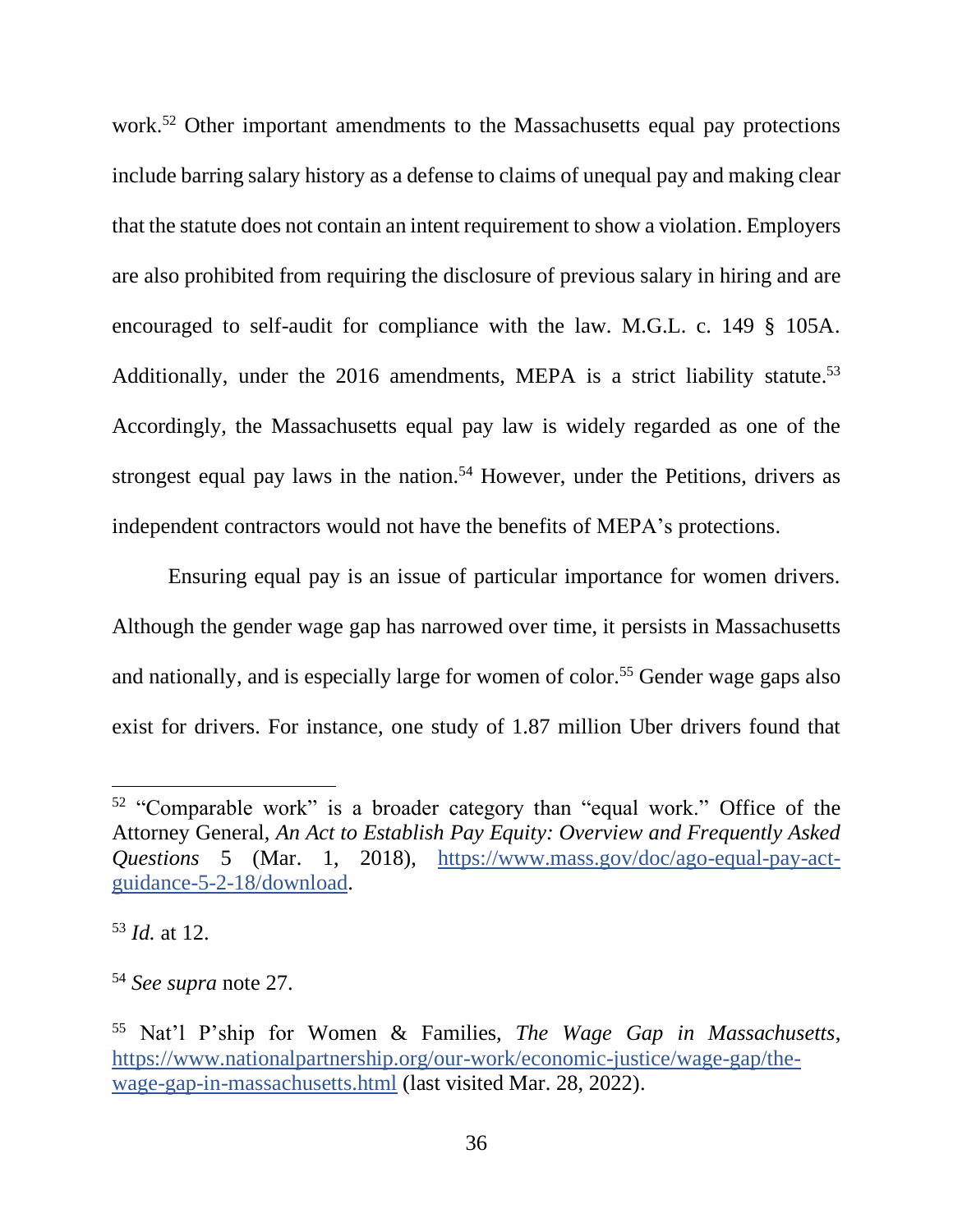women earn on average seven percent less than men per hour.<sup>56</sup> The Petitions exclude drivers from protection under MEPA and leave them unable to challenge Network Companies for violations of equal pay. Such a result contradicts the policy of the Commonwealth to close the gender wage gaps and hurts women drivers who may be experiencing unequal pay.

# <span id="page-36-0"></span>**F. The Petitions Would Cut Off Drivers from the Ability to Access Pregnancy Accommodations.**

In response to gaps in the federal Pregnancy Discrimination Act and confusing and narrow precedents leaving too many pregnant workers without clear access to critical accommodations, <sup>57</sup> Massachusetts passed the Pregnant Workers' Fairness Act (PWFA) amendment to c. 151B in 2017. PWFA provides pregnant employees access to accommodations allowing them to continue working while pregnant and to address conditions related to pregnancy, like lactation, while working.

PWFA's accommodations can improve health outcomes for pregnant employees and help address the serious racial disparities in maternal health

<sup>56</sup> Cook et al., *supra* note 14, at 2.

<sup>57</sup> *See* Jasmine Tucker et al., *Pregnant Workers Need Accommodations for Safe and Healthy Workplaces*, Nat'l Women's Law Ctr. (Oct. 2021), [https://nwlc.org/wp](https://nwlc.org/wp-content/uploads/2021/11/Pregnant-Workers-by-the-Numbers-2021-v4.pdf)[content/uploads/2021/11/Pregnant-Workers-by-the-Numbers-2021-v4.pdf.](https://nwlc.org/wp-content/uploads/2021/11/Pregnant-Workers-by-the-Numbers-2021-v4.pdf)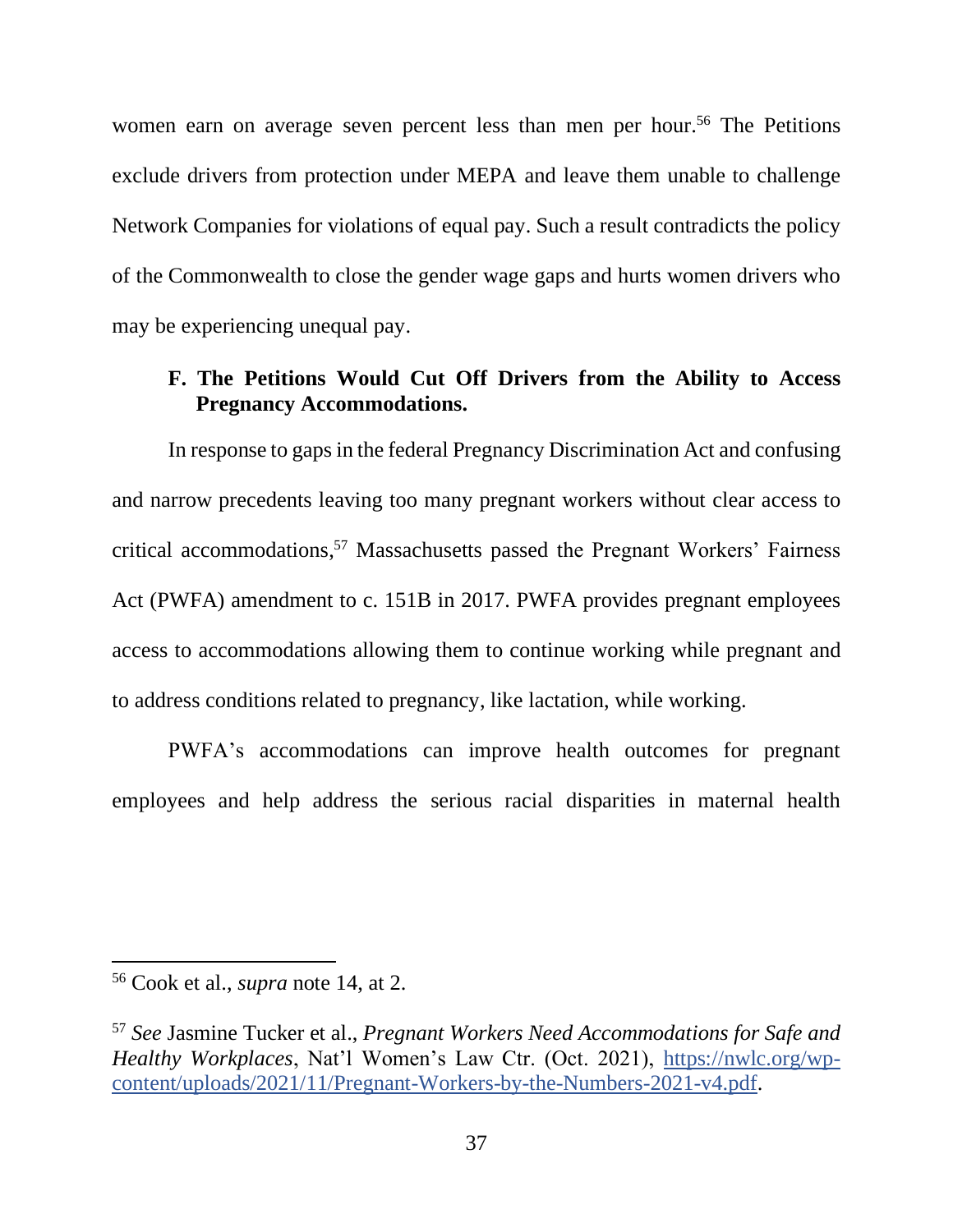complications.<sup>58</sup> Because Black women are more likely to experience complications throughout the course of their pregnancies than white women,<sup>59</sup> they are more likely to need accommodations in order to retain their jobs and protect their health.<sup>60</sup> PWFA particularly helps workers in low-paid jobs where they may not have sufficient bargaining power to be able to assert their needs for fear of retaliation.<sup>61</sup> For a driver, pregnancy accommodations could include, for instance, the installation of a safety barrier between the driver and customer to prevent COVID-19 transmission, which is of particular concern for pregnant workers.<sup>62</sup>

<sup>61</sup> *Id.*

<sup>58</sup> Letter from Black Mamas Matter Alliance to the 116th Congress Supporting the Pregnant Workers Fairness Act (Sept. 18, 2020), [https://www.abetterbalance.org/resources/black-mamas-matter-alliance-letter](https://www.abetterbalance.org/resources/black-mamas-matter-alliance-letter-supporting-the-pregnant-workers-fairness-act/)[supporting-the-pregnant-workers-fairness-act/](https://www.abetterbalance.org/resources/black-mamas-matter-alliance-letter-supporting-the-pregnant-workers-fairness-act/) (highlighting the importance of protections for Black pregnant workers provided by the federal PWFA, which are substantially similar to the Massachusetts PWFA).

<sup>59</sup> Ctrs. for Disease Control & Prevention, *Working Together to Reduce Black Maternal Mortality* (Apr. 6, 2022), [https://www.cdc.gov/healthequity/features/maternal-mortality/index.html;](https://www.cdc.gov/healthequity/features/maternal-mortality/index.html) Emily E. Petersen et al., *Racial/Ethnic Disparities in Pregnancy-Related Deaths — United States, 2007–2016*, 68 Morbidity & Mortality Wkly. Rep. 762, 763 (2019), [https://www.cdc.gov/mmwr/volumes/68/wr/pdfs/mm6835a3-H.pdf.](https://www.cdc.gov/mmwr/volumes/68/wr/pdfs/mm6835a3-H.pdf)

<sup>60</sup> Jasmine Tucker et al., *Pregnant Workers Need Accommodations for Safe and Healthy Workplaces*, Nat'l Women's Law Ctr. (Oct. 2021), [https://nwlc.org/wp](https://nwlc.org/wp-content/uploads/2021/11/Pregnant-Workers-by-the-Numbers-2021-v4.pdf)[content/uploads/2021/11/Pregnant-Workers-by-the-Numbers-2021-v4.pdf](https://nwlc.org/wp-content/uploads/2021/11/Pregnant-Workers-by-the-Numbers-2021-v4.pdf)

<sup>62</sup> *See* Adeel Hassan, *Recent Studies Underscore the Dangers of Pregnancy Complications for Unvaccinated Women with Covid*, N.Y. Times (Feb. 11, 2022),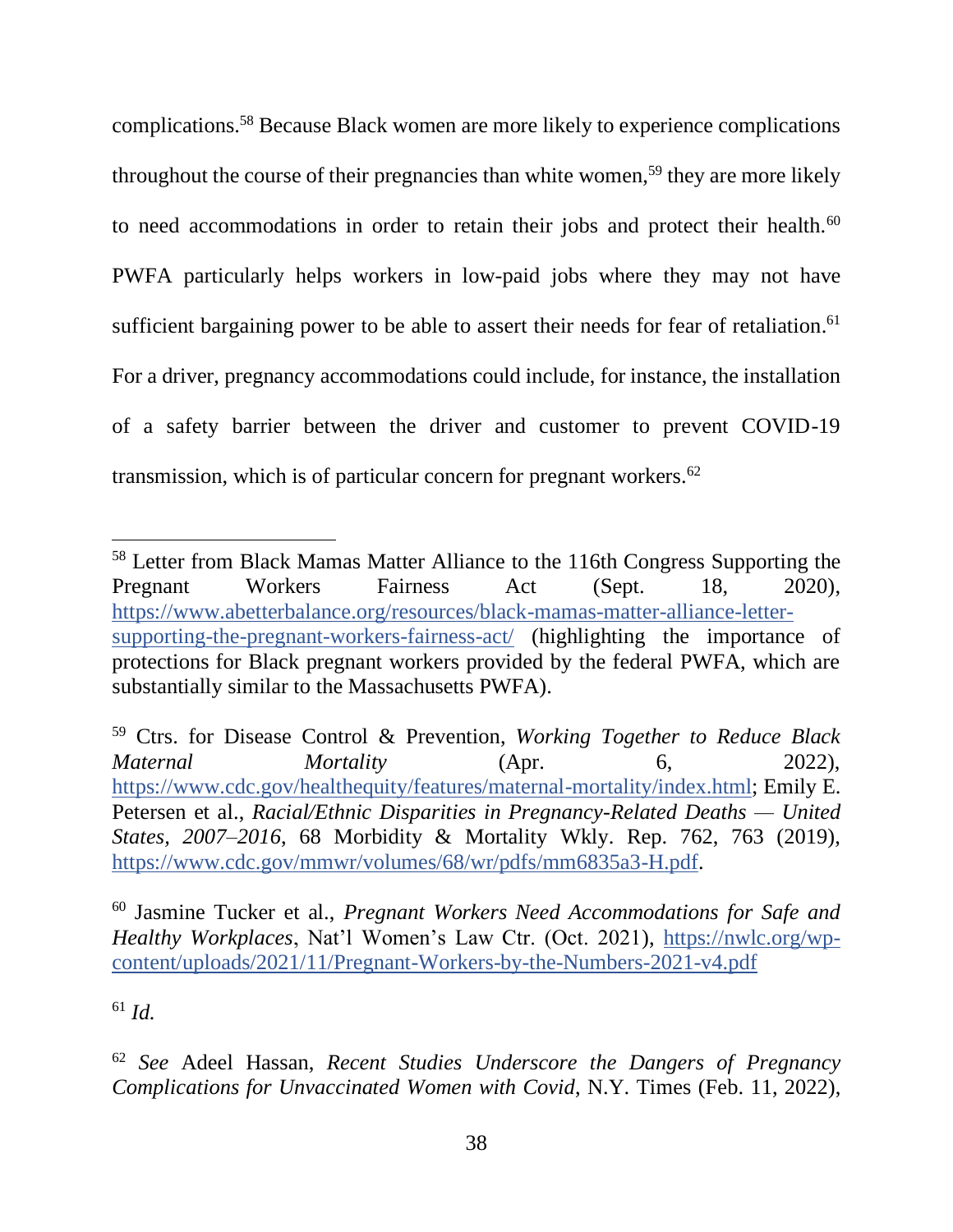While pregnant drivers could adjust their work to account for pregnancy, their income would then suffer if these accommodations reduced their total work time. Additionally, under the PWFA, employers must provide employees who need lactation breaks a private room with a lock and would have to accommodate their needs to keep them working in the same job at the same rate of pay. Without these legal protections, a driver would have to find a place to express milk on her own. Denying accommodations to pregnant drivers undermines the dignity and respect for workers that the Commonwealth has purposely enshrined in law.

### <span id="page-38-0"></span>**G. The Petitions Would Substantially Cut Off Drivers from the Robust Protections of the Commonwealth's Laws Prohibiting Workplace Harassment, Including, Sexual and Racial Harassment and Assault.**

Robust anti-discrimination laws, including laws protecting workers from sexual harassment and other forms of harassment including based on race, are essential for creating a safe and respectful workplace. Sexual harassment, including assault, is a serious concern for both riders and drivers: in 2019, Uber released its safety report, finding that between 2017 and 2018, it received 5,981 reports of sexual assault, split between drivers and riders. <sup>63</sup> In 2021, Lyft released its own safety

[https://www.nytimes.com/2022/02/12/health/new-studies-underscore-the-dangers](https://www.nytimes.com/2022/02/12/health/new-studies-underscore-the-dangers-of-pregnancy-complications-for-unvaccinated-women-with-covid.html)[of-pregnancy-complications-for-unvaccinated-women-with-covid.html.](https://www.nytimes.com/2022/02/12/health/new-studies-underscore-the-dangers-of-pregnancy-complications-for-unvaccinated-women-with-covid.html)

<sup>63</sup> Uber, *2017-2018 US Safety Report* 58-59 (Dec. 2019), [https://www.uber](https://www.uber-assets.com/image/upload/v1575580686/Documents/Safety/UberUSSafetyReport_201718_FullReport.pdf?uclick_id=c4370c4a-f470-477e-b9f1-74d9f9099e05)[assets.com/image/upload/v1575580686/Documents/Safety/UberUSSafetyReport\\_2](https://www.uber-assets.com/image/upload/v1575580686/Documents/Safety/UberUSSafetyReport_201718_FullReport.pdf?uclick_id=c4370c4a-f470-477e-b9f1-74d9f9099e05) [01718\\_FullReport.pdf?uclick\\_id=c4370c4a-f470-477e-b9f1-74d9f9099e05.](https://www.uber-assets.com/image/upload/v1575580686/Documents/Safety/UberUSSafetyReport_201718_FullReport.pdf?uclick_id=c4370c4a-f470-477e-b9f1-74d9f9099e05)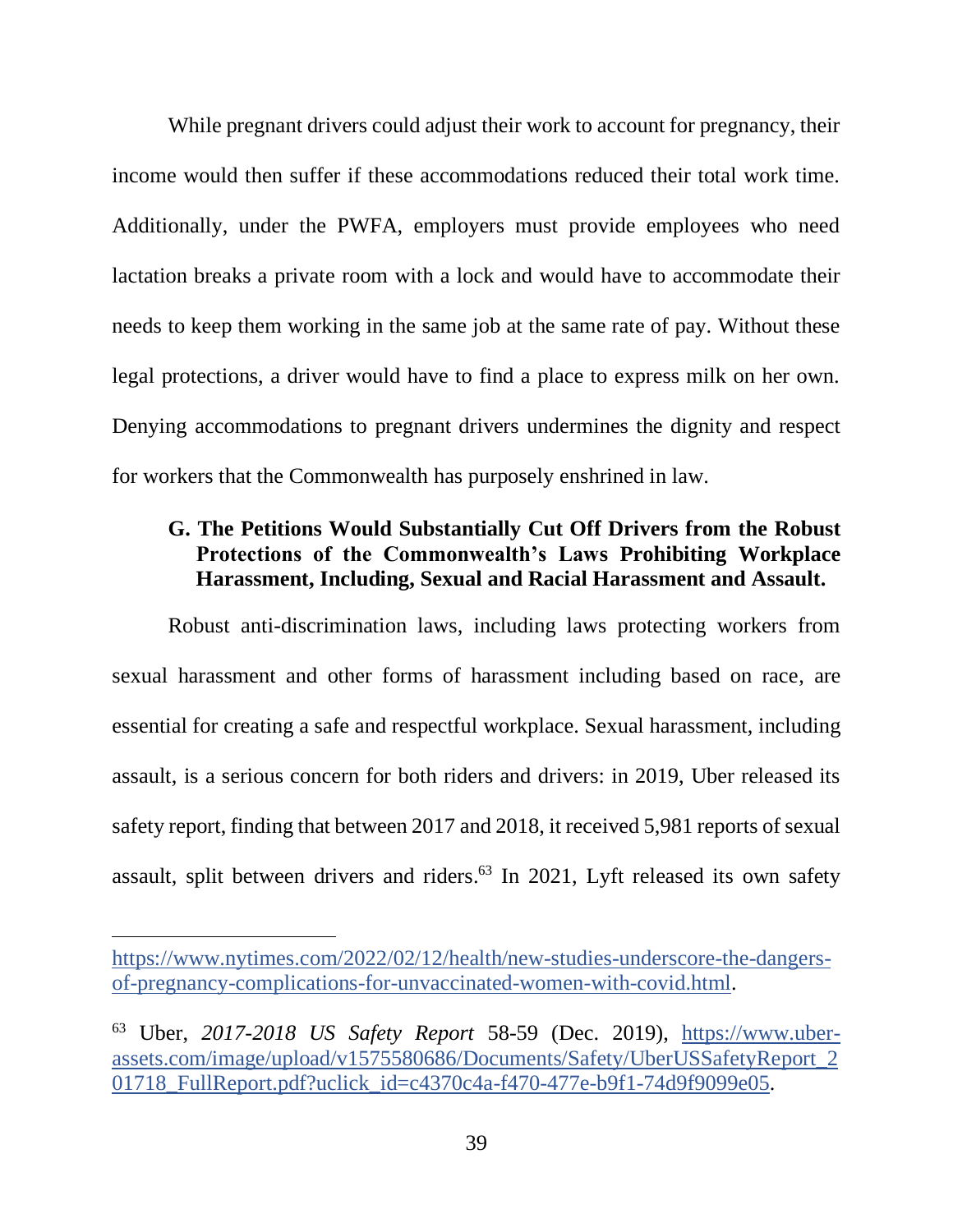report, finding that between 2017 and 2019, the company received 4,158 reports of sexual assault.<sup>64</sup> Among non-white gig workers (including workers identifying as Black, Hispanic, Asian, some other race, or multiple races), 24 percent reported experiencing an unwanted sexual advance "often" or "sometimes," compared to only 13 percent of white workers, underscoring the harms that would particularly flow to drivers of color without these crucial protections.<sup>65</sup> Four years after the #metoo movement went viral, Network Companies should be bolstering protections against discrimination, including harassment, for employees and the public, not weakening them.

By permanently misclassifying the status of drivers as independent contractors, the Petitions would exclude drivers from the robust protections against

<sup>64</sup> Lyft, *Community Safety Report* 5-7 (Oct. 2021), [https://assets.ctfassets.net/q8mvene1wzq4/4jxkFTH5YCQK8T96STULMd/4269e1](https://assets.ctfassets.net/q8mvene1wzq4/4jxkFTH5YCQK8T96STULMd/4269e14dbcb8578ff64da45df08b8147/Community_Safety_Report.pdf) [4dbcb8578ff64da45df08b8147/Community\\_Safety\\_Report.pdf;](https://assets.ctfassets.net/q8mvene1wzq4/4jxkFTH5YCQK8T96STULMd/4269e14dbcb8578ff64da45df08b8147/Community_Safety_Report.pdf) *see also* Faiz Siddiqui, *Lyft Says It Recorded More Than 4,000 Cases of Sexual Assault Over 3 Years*, Wash. Post (Oct. 22, 2021), [https://www.washingtonpost.com/technology/2021/10/22/lyft-safety-report/.](https://www.washingtonpost.com/technology/2021/10/22/lyft-safety-report/)

<sup>65</sup> *See* Br. of Civil Rights Organizations as *Amicus Curiae* in Support of Pls.- Appellants sec. I (filed by Public Rights Project); Monica Anderson et al., *The State of Gig Work in 2021*, Pew Research Ctr. (Dec. 8, 2021), [https://www.pewresearch.org/internet/2021/12/08/the-state-of-gig-work-in-2021/;](https://www.pewresearch.org/internet/2021/12/08/the-state-of-gig-work-in-2021/) *see also* Kellen Browning & Kate Conger, *Cleaners Demand Harassment Safeguards from the Booking Service Handy*, N.Y. Times (Sept. 10, 2020), [https://www.nytimes.com/2020/09/10/business/handy-service-cleaners](https://www.nytimes.com/2020/09/10/business/handy-service-cleaners-harassment.html)[harassment.html.](https://www.nytimes.com/2020/09/10/business/handy-service-cleaners-harassment.html)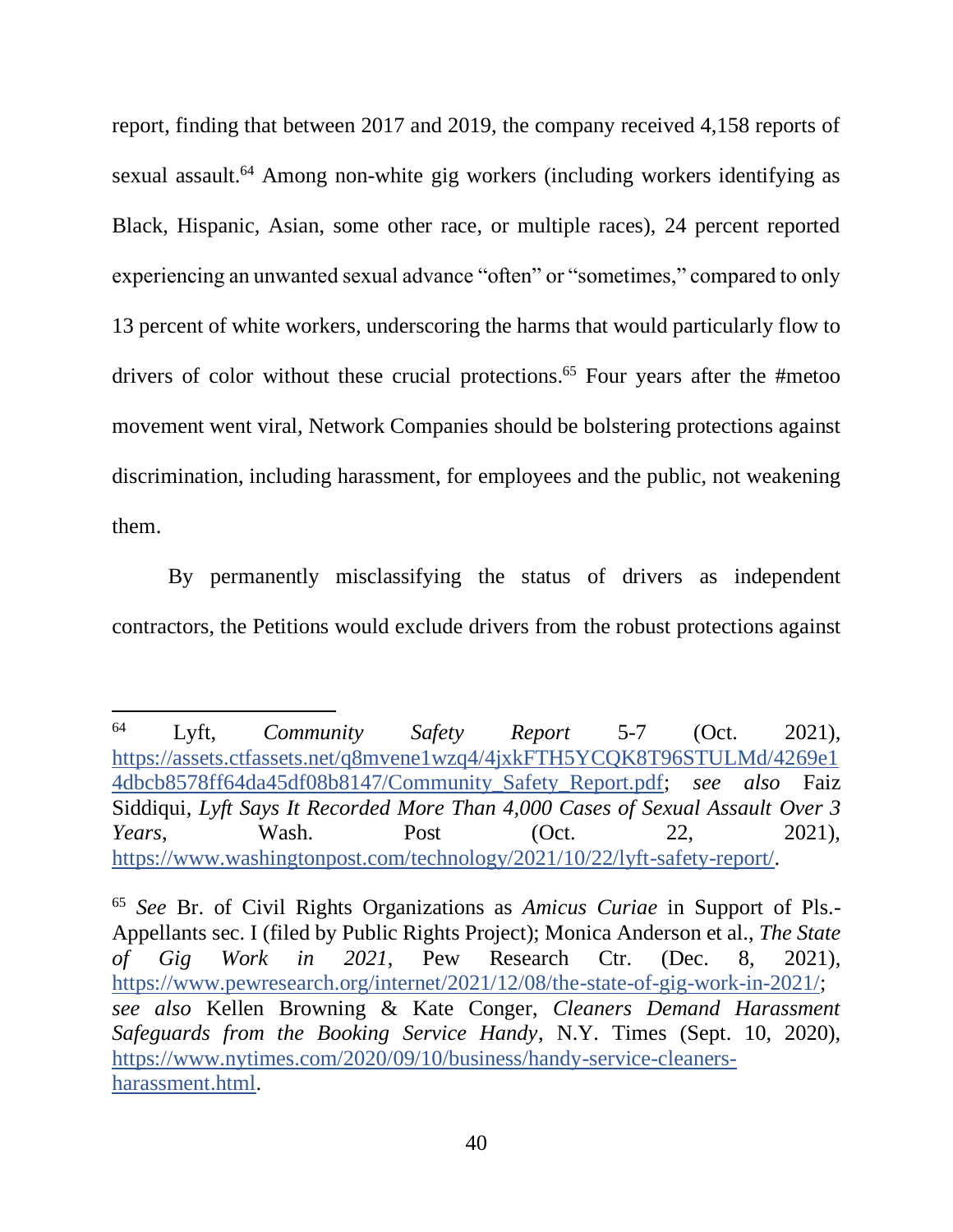discrimination under M.G.L c. 151B, *et seq.*, <sup>66</sup> and would instead provide only limited protection by prohibiting Network Companies from "refus[ing] to contract with or terminate the contract of" a driver on the basis of several protected categories.<sup>67</sup> Additionally, the Petitions do not guarantee those who have been discriminated against access to the Massachusetts Commission Against Discrimination (MCAD) or the Massachusetts courts.<sup>68</sup>

Massachusetts law also seeks to prevent harassment by requiring employers with six or more employees to adopt a written policy against sexual harassment and to "promote a workplace free of sexual harassment." M.G.L. c. 151B § 3A. Chapter 151B also encourages employers to conduct training and education programs on sexual harassment for all employees on a regular basis. M.G.L. c. 151B § 3A.

Chapter 151B protects employees from retaliation, from both the employer and any individuals, for reporting sexual harassment and other forms of

<sup>&</sup>lt;sup>66</sup> To address the fact that federal workplace civil rights only apply to employers that have fifteen or more employees, the Commonwealth specifically prohibits sexual harassment of workers at employers of all sizes through two different statutes. M.G.L. c. 151B § 4 (16) (employers with six or more workers); M.G.L. c. 214 § 1C (employers with fewer than six workers).

<sup>67</sup> Initiative Petition No. 21-11, *supra* note 3, at 11; Initiative Petition No. 21-12, *supra* note 3, at 12. With respect to the riders, the Petitions provide no protection at all for those who experience discrimination.

<sup>68</sup> *See* Br. for *Amicus Curiae* Matahari: Women's Worker Center in Favor of the Pls./Appellants sec. II.A (concerning the ways in which the Petitions would cut workers off from MCAD's robust enforcement powers).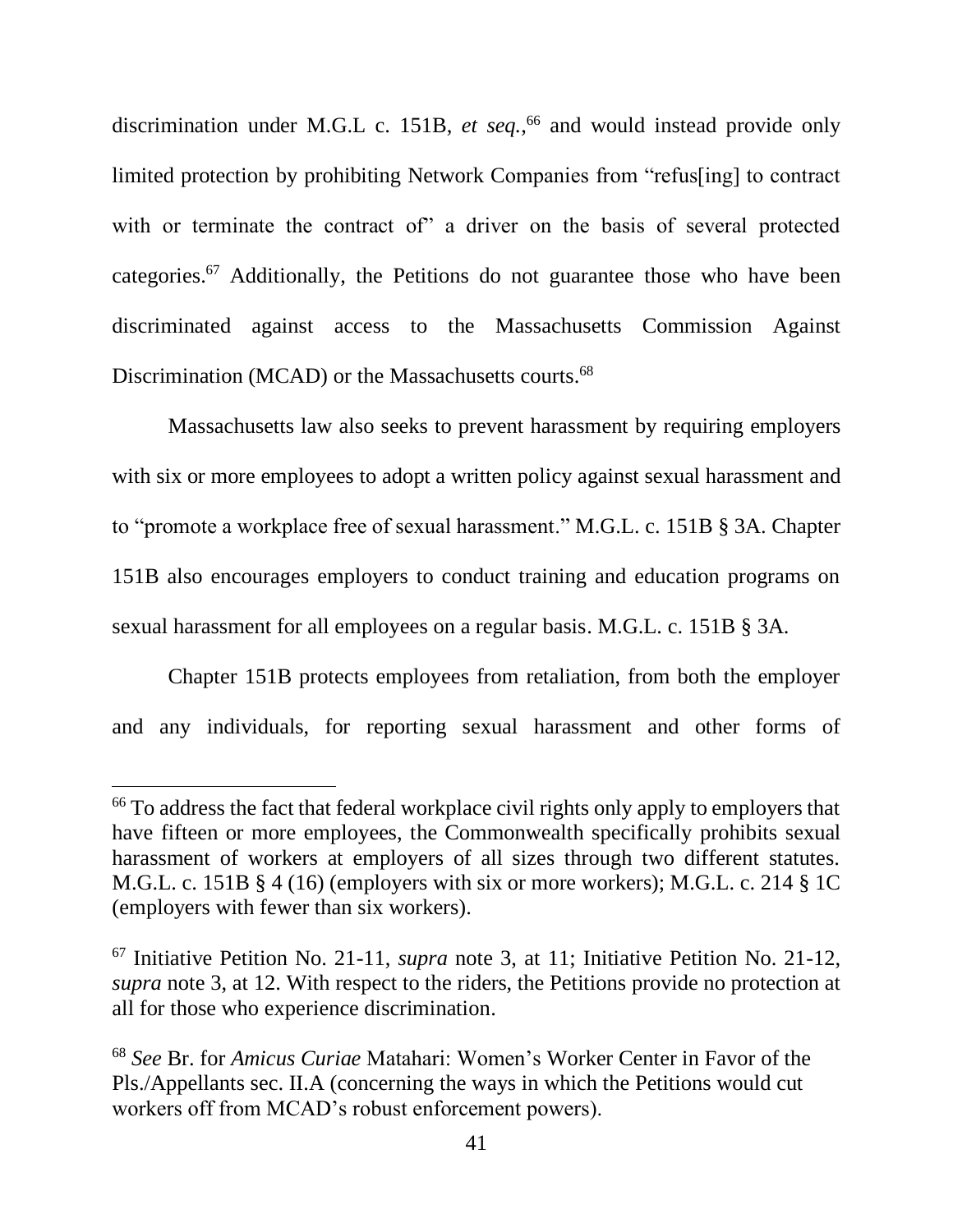discrimination.<sup>69</sup> Retaliation is a serious problem for all workers,<sup>70</sup> including for workers who report sex harassment. In an analysis done by the National Women's Law Center of sexual harassment charges filed with the U.S. Equal Employment Opportunity Commission (EEOC) by women in the private sector between 2012 and 2016, more than 1 in 3 women who filed charges alleging sexual harassment also alleged retaliation.<sup>71</sup>

Despite this reality, the Petitions would only protect drivers from retaliation in the case of termination, but no other form of retaliation. Termination is only one form of retaliation drivers may face. For instance, Uber or Lyft could retaliate against a driver by temporarily suspending their access to the app, but suspended drivers would have no claim under the Petitions. Additionally, the Petitions are silent as to

<sup>69</sup> In enacting Chapter 151B, the Legislature established at least four categories of protected conduct: (1) opposing any practices forbidden under Chapter 151B; (2) filing a complaint; (3) testifying in a proceeding under section five; and (4) assisting in any proceeding under section five. M.G.L. c. 151B § 4(4); *see also* M.G.L. c. 151B § 4(4A) (making it unlawful for "any person to coerce, intimidate, threaten, or interfere with another person in the exercise or enjoyment of any right granted or protected by this chapter" or assisting another person in doing so).

<sup>70</sup> Press Release, EEOC, *U.S. Department of Labor, National Labor Relations Board, U.S. Equal Employment Opportunity Commission Align to End Retaliation, Promote Workers' Rights* (Nov. 10, 2021), [https://www.eeoc.gov/newsroom/us](https://www.eeoc.gov/newsroom/us-department-labor-national-labor-relations-board-us-equal-employment-opportunity)[department-labor-national-labor-relations-board-us-equal-employment](https://www.eeoc.gov/newsroom/us-department-labor-national-labor-relations-board-us-equal-employment-opportunity)[opportunity.](https://www.eeoc.gov/newsroom/us-department-labor-national-labor-relations-board-us-equal-employment-opportunity)

<sup>71</sup> Amanda Rossie et al., *Out of the Shadows: An Analysis of Sexual Harassment Charges Filed by Working Women*, Nat'l Women's Law Ctr. 9, fig. 2 (2018), [https://nwlc.org/wp-content/uploads/2018/08/SexualHarassmentReport.pdf.](https://nwlc.org/wp-content/uploads/2018/08/SexualHarassmentReport.pdf)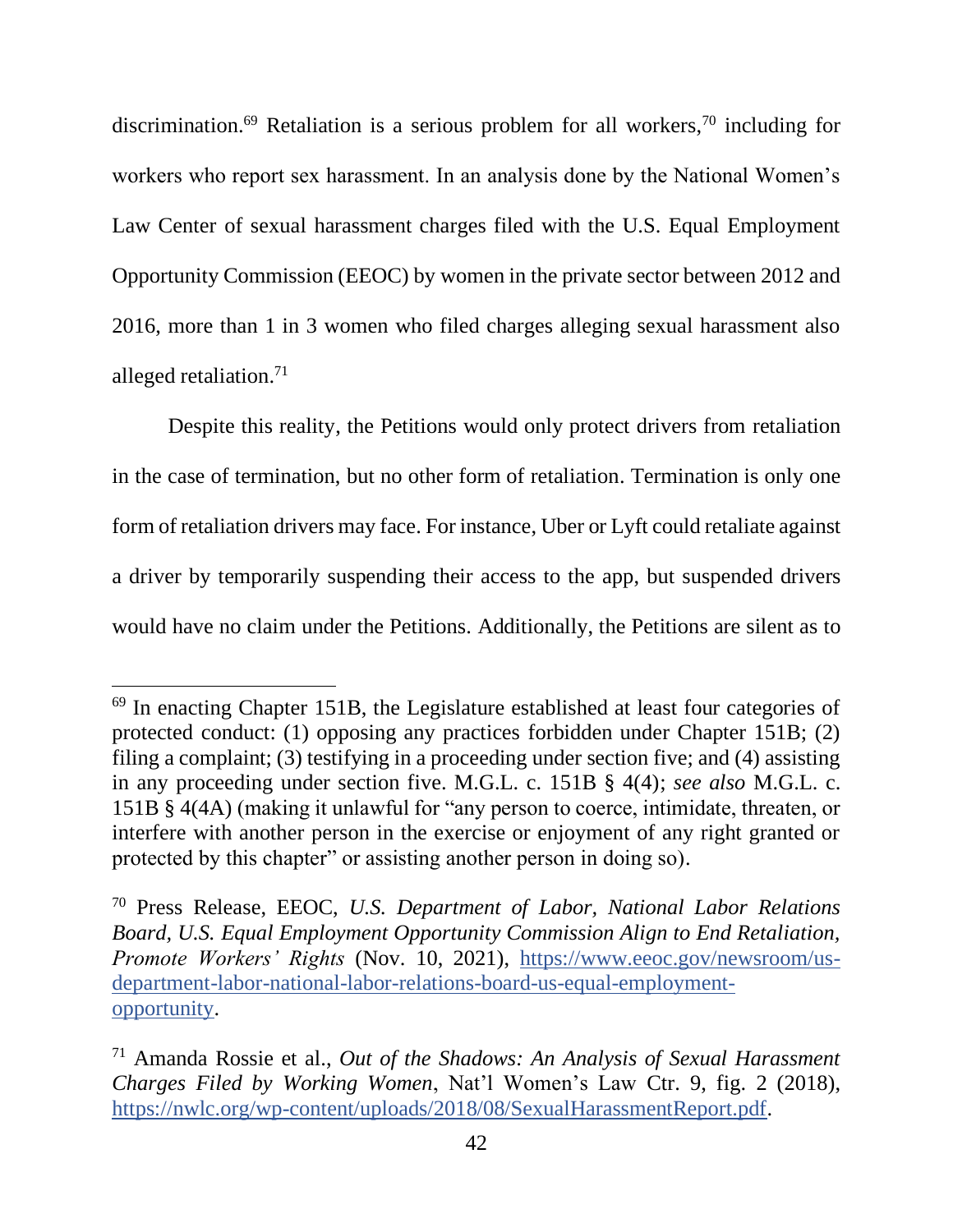whether a claim for retaliation would exist if a driver were removed from the app for filing an internal complaint of discrimination. Similarly, the Petitions are unclear as to whether drivers would be protected from retaliation if they testified about discrimination or gave a statement in a legal proceeding.

The Petitions are also notably silent regarding MCAD's jurisdiction to enforce even the claims permitted by the Petitions. The MCAD currently enforces Chapter 151B, but the Petitions make clear that drivers would not be employees under Massachusetts law. Moreover, the Petitions put any "enforcement" squarely in the hands of the Network Company, suggesting that drivers could not vindicate themselves either through the MCAD's administrative process or through the courts.<sup>72</sup> This is in stark contrast to the comprehensive enforcement mechanisms set forth in Chapter 151B, which include private rights of action, ensuring that employees may enforce their rights and helping to deter employers from future bad acts. Excluding drivers from the protections of the law, and from the strong enforcement of MCAD, would reduce the deterrent effect of Chapter 151B.

 $72$  "A contract between a network company and a driver shall provide drivers whose contracts are terminated by the network company the opportunity to appeal such termination with the network company." Initiative Petition No. 21-11, *supra* note 3; at 11; Initiative Petition No. 21-12, *supra* note 3, at 10.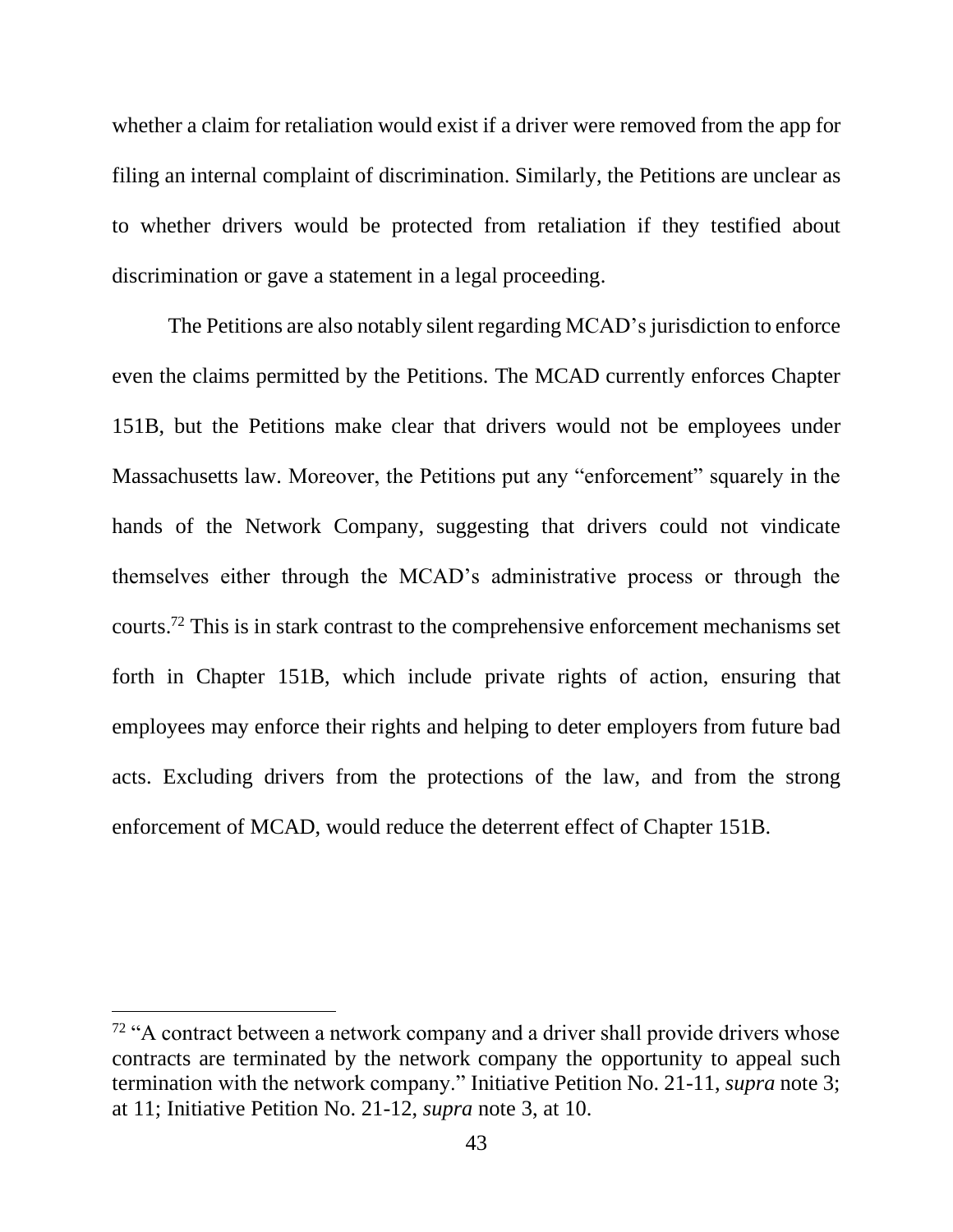#### **CONCLUSION**

<span id="page-43-0"></span>Amici urge this Court to grant the Petitioner's request that the Petitions not be put on the ballot given that voters would be understandably unaware of the magnitude of harms to workers that are at issue here. The Petitions are vague and misleading and the Attorney General's summaries fail to detail any of the above ways in which drivers would be denied existing workplace protections, in violation of Article 48. Thus, the summaries do not provide voters with even a minimal understanding of the rights that drivers would be denied if the Petitions are placed on the ballot. The Petitions would operate to create a permanent underclass of misclassified independent contractor drivers with lesser rights than employees. The meager protections the Petitions would provide cannot replace the substantial protections drivers are entitled to as employees under the current legal standards of the Commonwealth. For women driving for these platforms—especially women of color, for whom these benefits and protections are particularly vital—these rights are crucial to have safe, healthy, and dignified work. For the reasons detailed herein, we urge the Court to rule that the Secretary of State should be barred from placing the Petitions on the November 2022 ballot.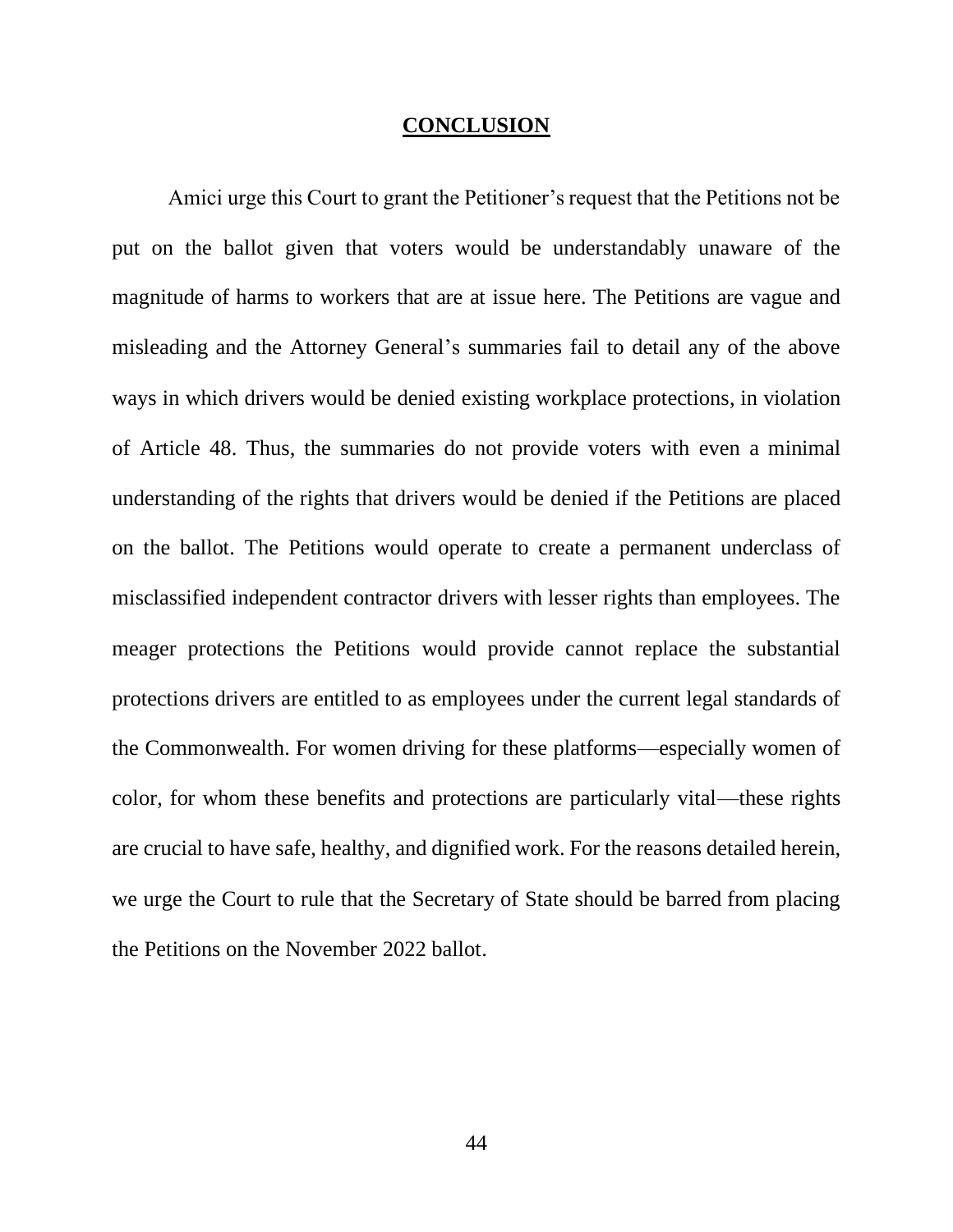Dated: April 12, 2022 Respectfully submitted,

/s/ *Lori A. Jodoin* Lori A. Jodoin BBO # 655840 *Counsel of Record* POWERS, JODOIN, MARGOLIS & MANTELL LLP 111 Devonshire Street Suite 400 Boston, MA 02109 (617) 742-7010 [lori@theemploymentlawyers.com](mailto:lori@theemploymentlawyers.com)

Rebecca G. Pontikes BBO # 637157 PONTIKES LAW LLC 10 Tremont Street Boston, MA 02108 (617) 357-1888 [rpontikes@pontikeslawllc.com](mailto:rpontikes@pontikeslawllc.com)

Sarah David Heydemann\* Sunu P. Chandy\* NATIONAL WOMEN'S LAW CENTER 11 Dupont Circle, NW #800 Washington, D.C. 20036 (202) 588-5180 [sheydemann@nwlc.org](mailto:sheydemann@nwlc.org) [schandy@nwlc.org](mailto:schandy@nwlc.org)

*Counsel for Amici*

*\*pro hac vice motion pending*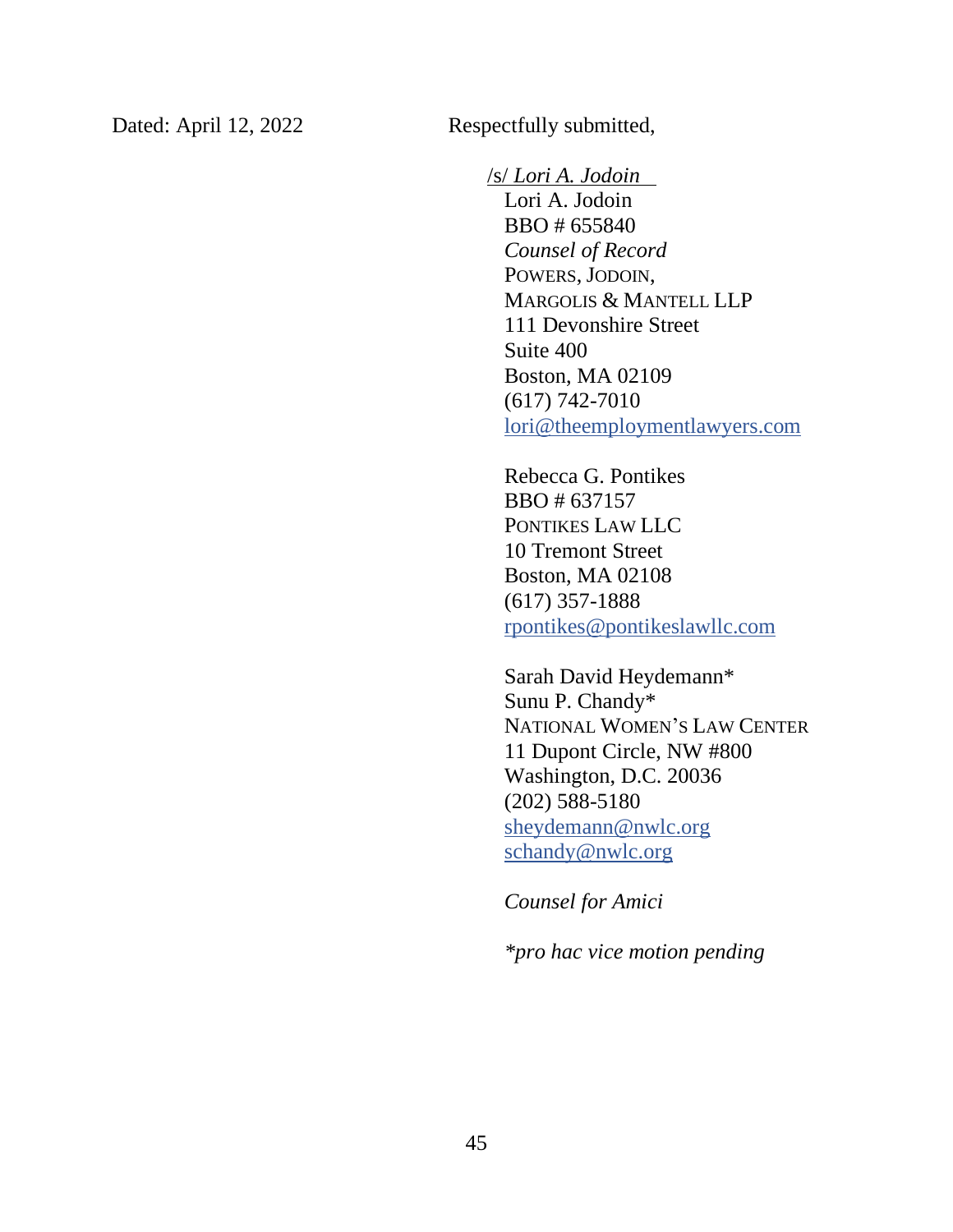#### **CERTIFICATE OF COMPLIANCE**

<span id="page-45-0"></span>I hereby certify that the foregoing brief complies with the rules of the Court that pertain to the filing of amicus briefs, including, but not limited to, the requirements imposed by Mass R. App. P. 16, Mass. R. App. P. 17, and Mass. R. App. P. 20. I further certify that the foregoing brief complies with the applicable length limit in Mass. R. App. P. 20 because it uses 14-point Times New Roman font and is 7,092 words long, not including the portions of the brief excluded under Mass. R. App. P. 20, counted with the word-count function on Microsoft Word for Office 365.

Dated: April 12, 2022

/s/ *Lori A. Jodoin* Lori A. Jodoin BBO # 655840 *Counsel of Record*  POWERS, JODOIN, MARGOLIS & MANTELL LLP 111 Devonshire Street Suite 400 Boston, MA 02109 (617) 742-7010 [lori@theemploymentlawyers.com](mailto:lori@theemploymentlawyers.com)

*Counsel for Amici*